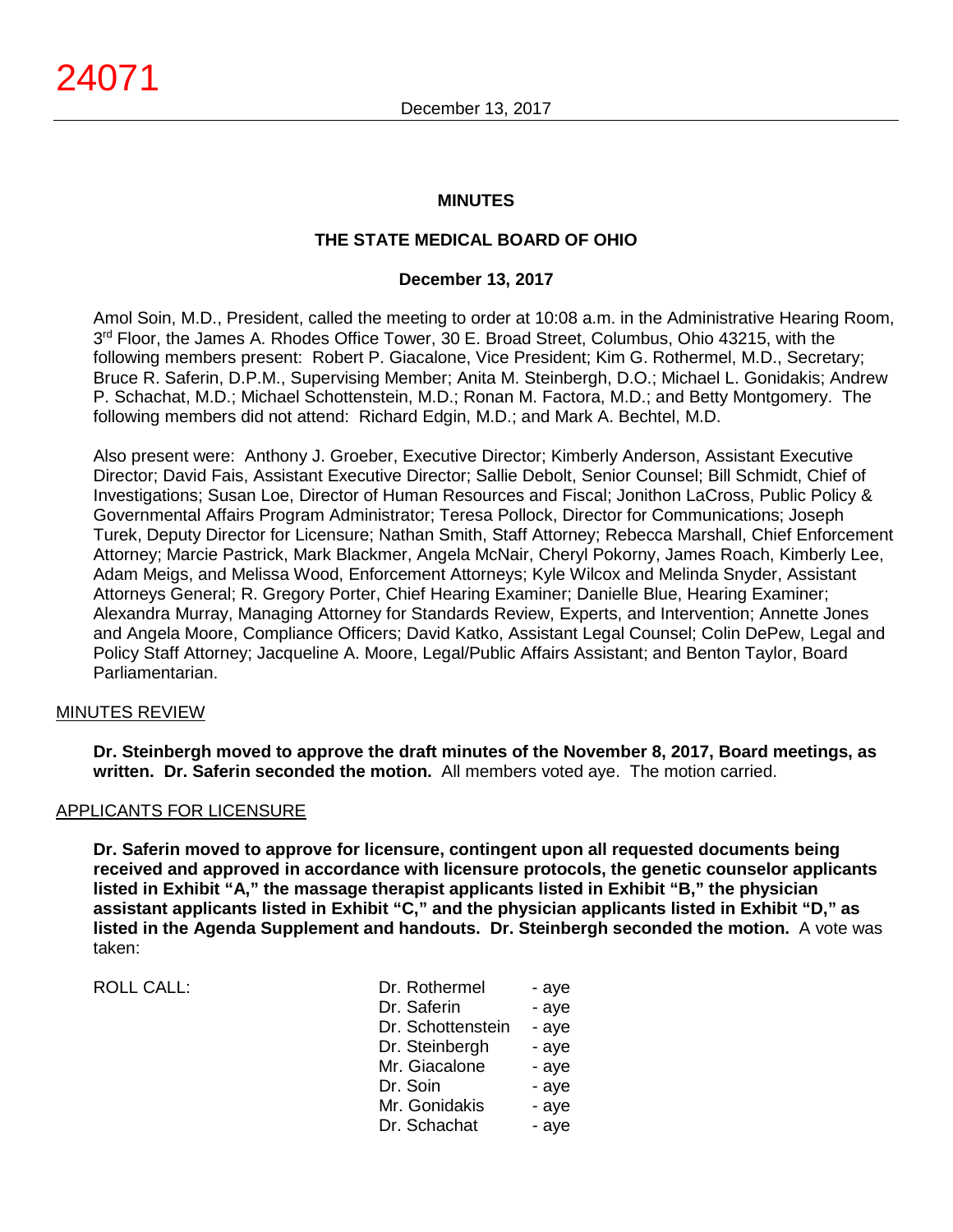Dr. Factora - aye Ms. Montgomery - aye

The motion carried.

#### REPORTS AND RECOMMENDATIONS

Dr. Soin announced that the Board would now consider the Reports and Recommendations appearing on its agenda.

Dr. Soin asked whether each member of the Board had received, read and considered the hearing records, the Findings of Fact, Conclusions of Law, Proposed Orders, and any objections filed in the matters of: Scott D. Gordon, D.O.; Janet Lynn Rice, M.D.; and Munawar Siddiqi, M.D. A roll call was taken:

ROLL CALL:

| Dr. Rothermel     | - aye |
|-------------------|-------|
| Dr. Saferin       | - aye |
| Dr. Schottenstein | - aye |
| Dr. Steinbergh    | - aye |
| Mr. Giacalone     | - aye |
| Dr. Soin          | - aye |
| Mr. Gonidakis     | - aye |
| Dr. Schachat      | - aye |
| Dr. Factora       | - aye |
| Ms. Montgomery    | - aye |

Dr. Soin asked whether each member of the Board understands that the disciplinary guidelines do not limit any sanction to be imposed, and that the range of sanctions available in each matter runs from dismissal to permanent revocation. A roll call was taken:

| <b>ROLL CALL:</b> | Dr. Rothermel     | - aye |
|-------------------|-------------------|-------|
|                   | Dr. Saferin       | - aye |
|                   | Dr. Schottenstein | - aye |
|                   | Dr. Steinbergh    | - aye |
|                   | Mr. Giacalone     | - aye |
|                   | Dr. Soin          | - aye |
|                   | Mr. Gonidakis     | - aye |
|                   | Dr. Schachat      | - aye |
|                   | Dr. Factora       | - aye |
|                   | Ms. Montgomery    | - aye |
|                   |                   |       |

Dr. Soin noted that, in accordance with the provision in section 4731.22(F)(2), Ohio Revised Code, specifying that no member of the Board who supervises the investigation of a case shall participate in further adjudication of the case, the Secretary and Supervising Member must abstain from further participation in the adjudication of any disciplinary matters. In the matters before the Board today, Dr. Rothermel served as Secretary and Dr. Saferin served as Supervising Member. Also, Dr. Bechtel served as Secretary and/or Supervising Member in the matter of Dr. Gordon.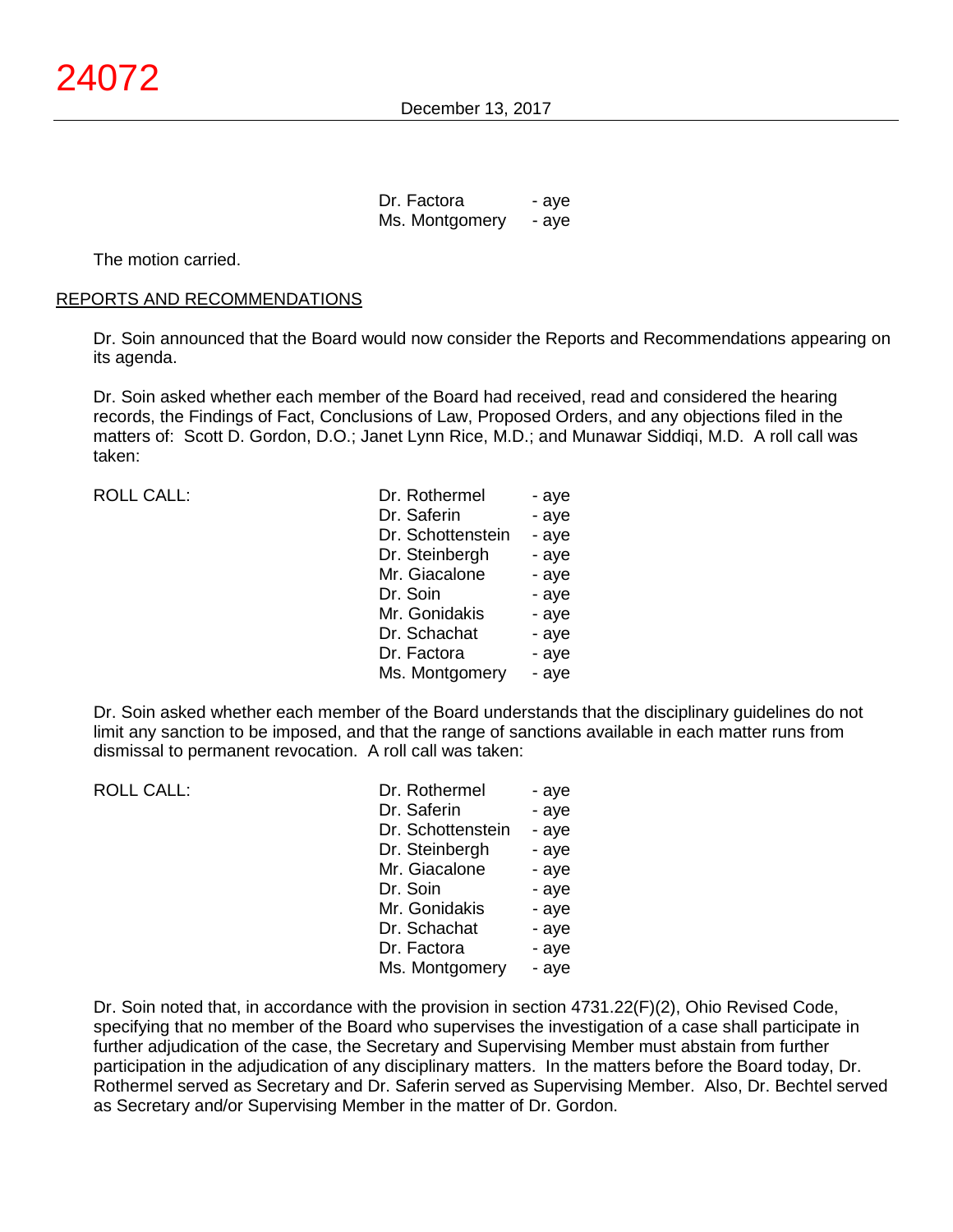Dr. Soin reminded all parties that no oral motions may be made during these proceedings.

The original Reports and Recommendations shall be maintained in the exhibits section of this Journal.

# SCOTT D. GORDON, D.O.

Dr. Soin directed the Board's attention to the matter of Scott D. Gordon, D.O. Objections to Ms. Shamansky's Report and Recommendation have been filed and were previously distributed to Board members.

### **Dr. Steinbergh moved to approve and confirm Ms. Shamansky's Findings of Fact, Conclusions of Law, and Proposed Order in the matter of Scott D. Gordon, D.O. Dr. Schottenstein seconded the motion.**

Dr. Soin stated that he will now entertain discussion in the matter of Dr. Gordon.

Dr. Schachat stated that in a letter dated February 1, 2017, the Board ordered Dr. Gordon to submit to a psychiatric examination. Dr. Schachat noted that there was also a question of inappropriate drug use. Dr. Schachat stated that at that time, Dr. Gordon's counsel communicated that Dr. Gordon was living and practicing in Nebraska at that time and that it would be difficult for him to attend an examination in Ohio due to travel time and expenses. Dr. Gordon's counsel had stated that Dr. Gordon was already scheduled to undergo a psychiatric examination in Nebraska on February 28, 2017, and that the results of that examination could be provided to the Ohio Board. However, the results of the Nebraska examination were not provided.

Dr. Schachat stated that Dr. Gordon, through his counsel, as put forward to major arguments. First, Dr. Gordon argued that the Ohio Board has no jurisdiction in this matter because Dr. Gordon's Ohio training certificate had expired. Second, Dr. Gordon argued that the Ohio Board had obtained information on Dr. Gordon illegally in violation of the Health Insurance Portability and Accountability Act (HIPAA).

Dr. Schachat stated that he agrees with the Hearing Examiner's Proposed Order, which would nonpermanently revoke Dr. Gordon's Ohio medical license.

Dr. Schottenstein stated that Dr. Gordon's decision not to submit to the psychiatric examination in Ohio resulted in the automatic legal determination that Dr. Gordon was unable to practice medicine due to physical or mental illness. Dr. Schottenstein noted that under Ohio statute, the failure to submit to an examination constitutes an admission of the allegations in the Notice of Opportunity for Hearing unless the failure to submit was due to circumstances beyond the respondent's control. Dr. Gordon's counsel has argued that the circumstances of travel, expense, and time off work which would jeopardize Dr. Gordon's employment are all circumstances that were beyond Dr. Gordon's control. However, Dr. Schottenstein stated that the phrase "beyond control" implies something that is unexpected or cannot be changed. Dr. Schottenstein stated that Dr. Gordon's financial hardship is not something that is "beyond control" because it is neither unexpected nor unchangeable. Dr. Schottenstein stated that if the Board were to accept this argument, then any respondent could argue that the expense of an examination would be a financial hardship since hardship is relative. Consequently, the ability of practitioners to avoid Boardordered examinations in this fashion would allow unfit physicians to continue practicing, leading to societal harm.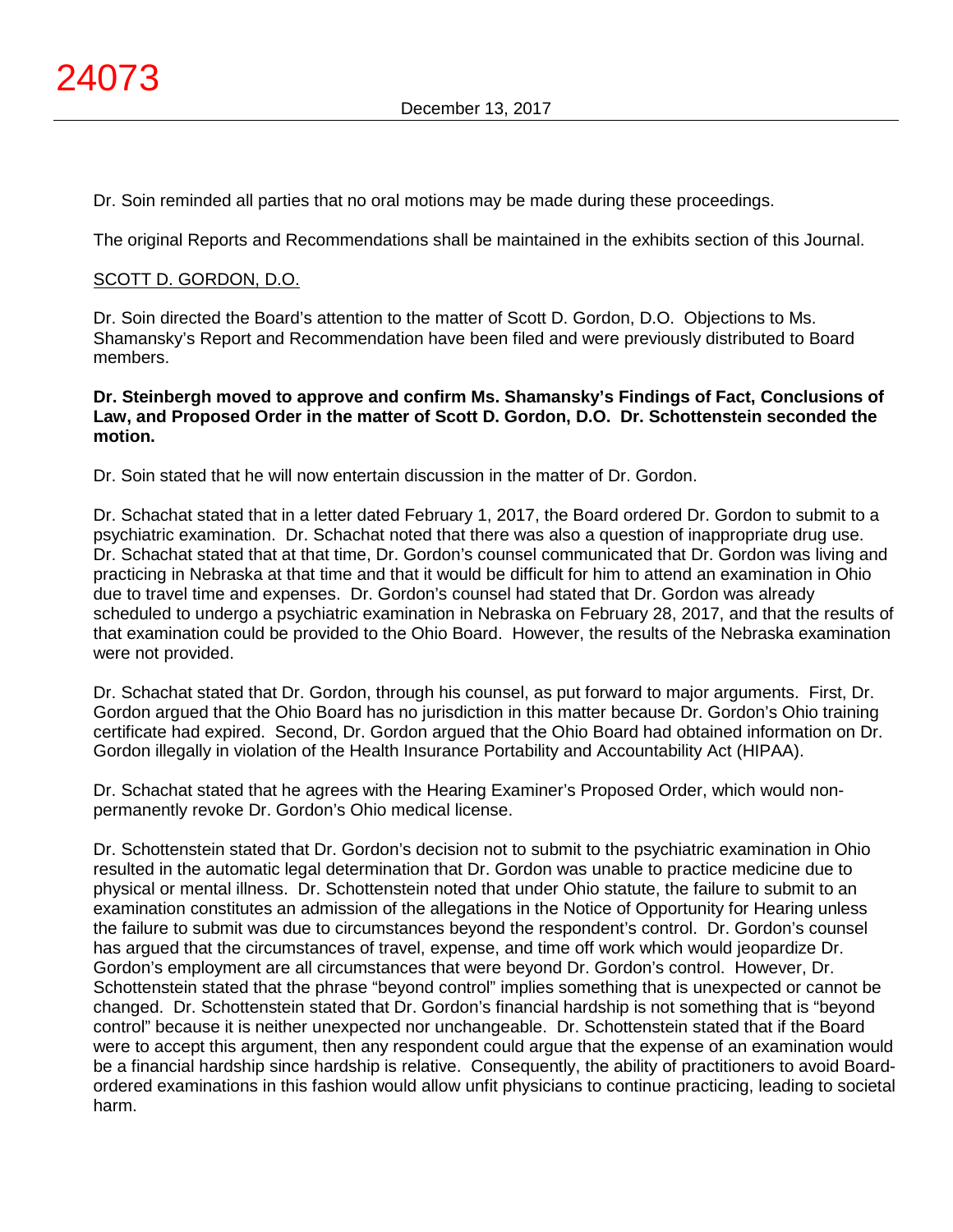Dr. Schottenstein noted that in his objections to the Report and Recommendation, Dr. Gordon's counsel referenced the case *Reddy v. State Medical Board of Ohio* with regard to the Board's disciplinary authority and the fact that Dr. Gordon's Ohio training certificate had expired. Dr. Schottenstein stated although Dr. Gordon had left his Ohio training program when the Board ordered him to the examination, his training certificate was still active at that time. Dr. Schottenstein stated that if one were to accept Dr. Gordon's counsel's argument that a board cannot take action against a physician who has left the state, it would result in physicians jumping from state to state to avoid discipline, thereby leading to societal harm.

Dr. Schottenstein continued that Dr. Gordon's counsel has argued that the Board obtained information illegally in violation of HIPAA. However, Dr. Schottenstein stated that the Board is not a covered entity under HIPAA. Furthermore, Dr. Schottenstein stated that Dr. Gordon's training program is required to report to the Board if it feels that someone has violated the Ohio Medical Practices Act. Dr. Schottenstein stated that accepting this argument would result in an inability to properly monitor the Board's licensees.

Dr. Schottenstein stated that the evidence suggests that Dr. Gordon is unable to safely practice medicine. Dr. Schottenstein agreed with the Hearing Examiner's Findings of Fact, Conclusions of Law, and Proposed Order.

Mr. Giacalone agreed with Dr. Schachat and Dr. Schottenstein. Mr. Giacalone reiterated that the Board is not covered by HIPAA and that both Dr. Gordon and his training program had a duty to report any concerns regarding a physician's ability to practice.

Dr. Steinbergh stated that it is the expectation of every physician to attend an examination if the Board has concerns regarding impairment. Dr. Steinbergh stated that when a physician fails to appear for an examination, it is rarely due to circumstances beyond their control. Dr. Steinbergh stated that it is particularly concerning when a physician reschedules the date of the examination, as Dr. Gordon did, and still does not appear on the rescheduled date.

Dr. Steinbergh expressed concern about the issue of training certificates. Dr. Steinbergh stated that training certificates are limited to the certificate holder's specific training program and that there is a gray area between the certificate holder's completion of the program and the expiration of the training certificate. Dr. Steinbergh expressed concern about the jurisdiction of the Board once a certificate holder has completed the training program. The Board engaged in a brief discussion about whether a training program is required to report when a trainee has graduated or whether a new training certificate would be needed if a certificate holder switches to a different training program. Mr. Giacalone commented that a certificate holder should not be able to avoid discipline simply by leaving a training program.

Ms. Anderson noted that the Hearing Examiner addressed the legal arguments concerning the Board's jurisdiction and Dr. Gordon's training certificate. These arguments can be found on page 6 of the Report and Recommendation.

A vote was taken on Dr. Steinbergh's motion to approve:

| <b>ROLL CALL:</b> | Dr. Rothermel     | - abstain |
|-------------------|-------------------|-----------|
|                   | Dr. Saferin       | - abstain |
|                   | Dr. Schottenstein | - ave     |
|                   | Dr. Steinbergh    | - ave     |
|                   | Mr. Giacalone     | - ave     |
|                   |                   |           |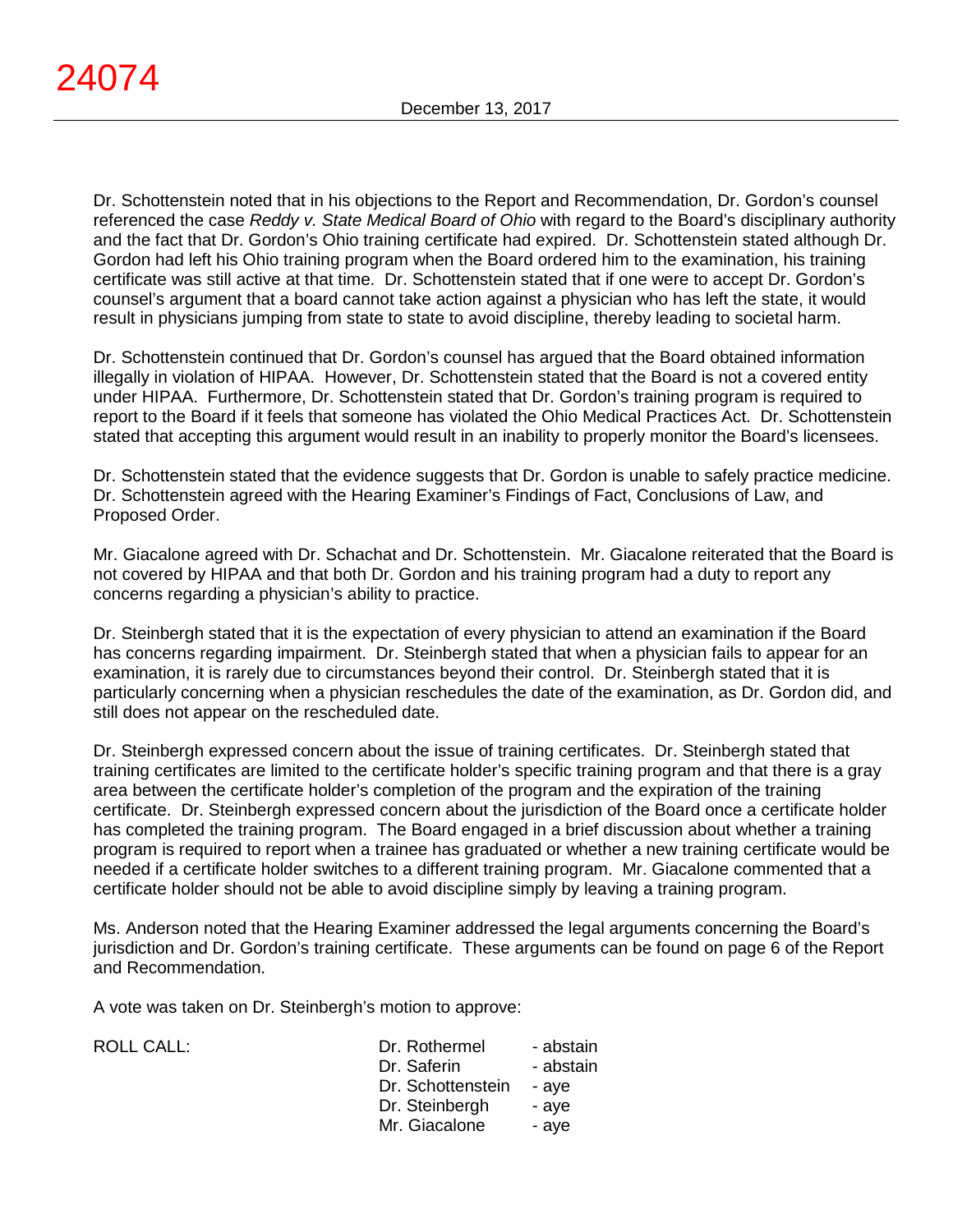| Dr. Soin       | - aye |
|----------------|-------|
| Mr. Gonidakis  | - aye |
| Dr. Schachat   | - aye |
| Dr. Factora    | - aye |
| Ms. Montgomery | - aye |

The motion to approve carried.

### JANET LYNN RICE, M.D.

Ms. Anderson stated that Dr. Rice has contacted the Board and stated that she is unable to attend today's meeting due to inclement weather. Dr. Rice has made a motion to continue her case to the January 10, 2018 meeting. Responding to a question, Ms. Anderson stated the Dr. Rice was to travel to Columbus from Akron for this meeting. Dr. Schachat stated that he does not oppose continuing Dr. Rice's case to January, but he stated that the weather between Akron and Columbus is not bad today.

Ms. Anderson noted that Dr. Rice is a licensure applicant and is not currently licensed in Ohio. Therefore, continuing the case to January would not result in Dr. Rice's continuing to practice in Ohio for additional month without the potential discipline.

### **Dr. Steinbergh moved to grant Dr. Rice's request to continue her case to January. Dr. Schottenstein seconded the motion.** A vote was taken:

| <b>ROLL CALL:</b> | Dr. Rothermel     | - abstain |
|-------------------|-------------------|-----------|
|                   | Dr. Saferin       | - abstain |
|                   | Dr. Schottenstein | - aye     |
|                   | Dr. Steinbergh    | - aye     |
|                   | Mr. Giacalone     | - aye     |
|                   | Dr. Soin          | - aye     |
|                   | Mr. Gonidakis     | - aye     |
|                   | Dr. Schachat      | - aye     |
|                   | Dr. Factora       | - aye     |
|                   | Ms. Montgomery    | - aye     |
|                   |                   |           |

The motion to approve carried.

### MUNAWAR SIDDIQI, M.D.

Dr. Soin directed the Board's attention to the matter of Munawar Siddiqi, M.D. Objections to Ms. Blue's Report and Recommendation have been filed and were previously distributed to Board members.

Dr. Soin stated that a request to address the Board has been filed on behalf of Dr. Siddiqi. Five minutes will be allowed for that address.

Dr. Siddiqi was represented by his attorney, Kevin Tierney.

Dr. Siddiqi urged the Board not to support any sanctions on his Ohio medical license. Dr. Siddiqi stated that he has already been cleared by the Kentucky Board of Medical Licensure and he has regained his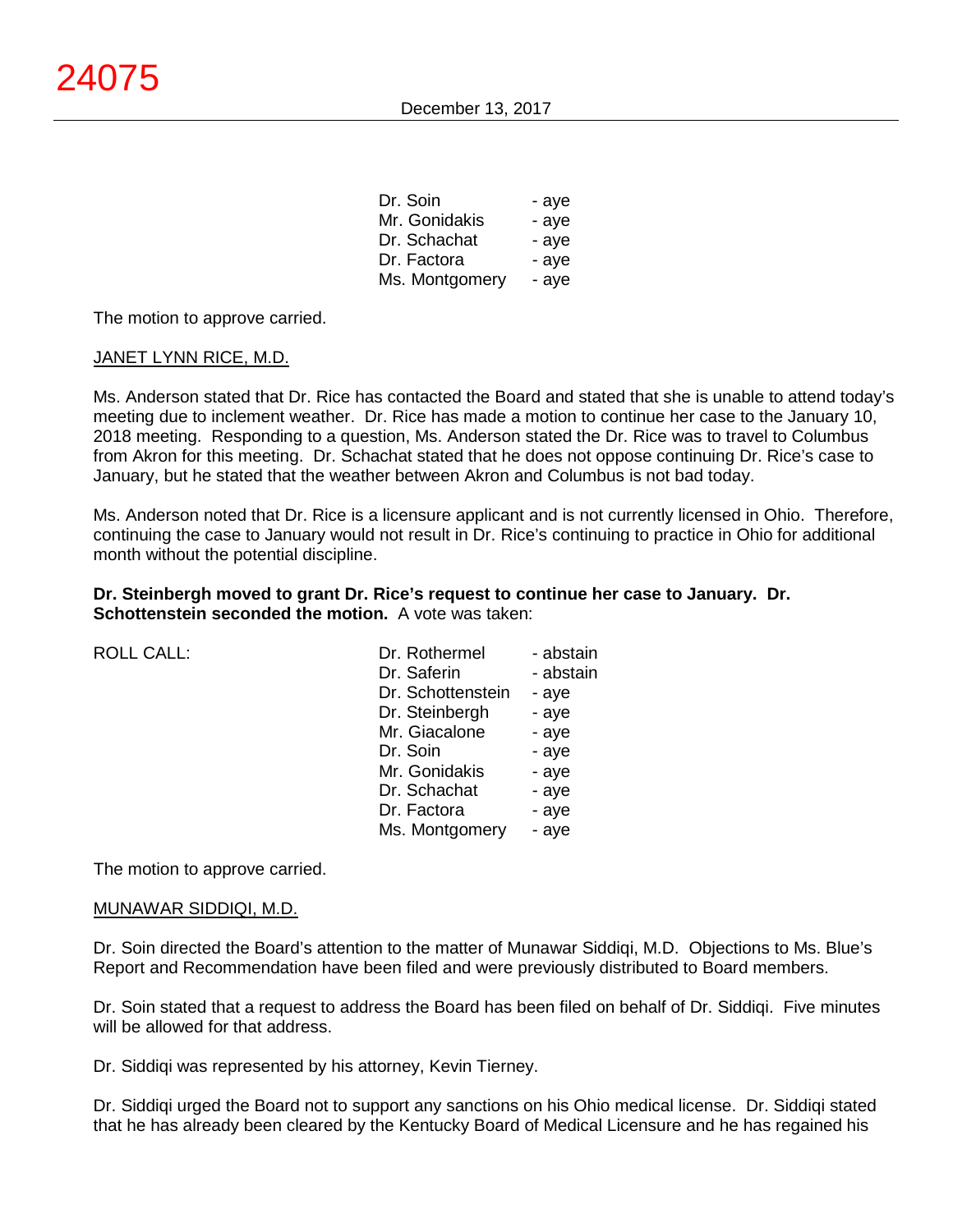ability to prescribed controlled substances in that state. Dr. Siddiqi stated that he has fulfilled the requirements of the Kentucky Board and there are only two chart reviews pending at this time.

Dr. Siddiqi stated that he has practiced pain management for the last 15 years and he has never had a malpractice case or issues with morbidity or mortality. Dr. Siddiqi stated that his practice has been exceptional and that numerous physicians refer their patients to him because they are confident in his skills. Dr. Siddiqi commented that most of his patients are elderly and respected members of the community. Dr. Siddiqi stated that he wasted no time enrolling in all of the educational courses recommended by the Kentucky Board, and these courses have enhances his skills even further.

Dr. Siddiqi stated that he delivers safe, high-quality care to his patients, no harm has come to any of his patients, he has no impairment, and he exercises good judgment. Dr. Siddiqi stated that further action by the Ohio Board is not necessary and could negatively affect his practice and his ability to participate in insurance plans.

Dr. Soin asked if the Assistant Attorney General wished to respond. Ms. Snyder stated that she did wish to respond.

Ms. Snyder stated that the Kentucky board found that Dr. Siddiqi's practice departed from or failed to conform to acceptable and prevailing medical practices in regard to diagnoses one patient chart, treatment in seven charts, record keeping in one chart, and overall in four charts with another five charts being "borderline." Ms. Snyder stated that when she first saw this case, she felt that it looked very bad. However, upon review Ms. Snyder opined that Dr. Siddiqi's prescribing was borderline negligent/sloppy and not nefarious. Ms. Snyder stated that there is no question that the Kentucky Order raises significant issues about Dr. Siddiqi's practice. However, Ms. Snyder also pointed out that the Ohio Board does not have all the evidence in this case, as is typical with cases from out of state. Ms. Snyder also noted that Dr. Siddiqi had complied with the requirements of the Kentucky Order.

### **Dr. Steinbergh moved to approve and confirm Ms. Blue's Findings of Fact, Conclusions of Law, and Proposed Order in the matter of Munawar Siddiqi, M.D. Dr. Schottenstein seconded the motion.**

Dr. Soin stated that he will now entertain discussion in the above matter.

Dr. Steinbergh briefly reviewed Dr. Siddiqi's medical education and career. In May 2015, in response to a complaint regarding medications prescribed to the complainant's relative, the Kentucky Cabinet for Health and Family Services, Office of Inspector General, initiated a review of Dr. Siddiqi's prescribing practices. Investigators noted several concerns after analyzing Dr. Siddiqi's Kentucky All Schedule Prescription Electronic Reporting (KASPER) records, including long-term use of one or more controlled substances; combinations of controlled substances favored by persons who abuse or divert controlled substances; multiple opiates prescribed concurrently; and self-prescribing. A subsequent review in March 2016 showed the same concerns. Dr. Steinbergh noted that Dr. Siddiqi has denied any improper prescribing practices.

Dr. Steinbergh continued that the Kentucky Board of Medical Licensure obtained the services of an expert consultant to review Dr. Siddiqi's medical records. The expert felt that the records from Dr. Siddiqi's hospital practice were of good quality, but the records from Dr. Siddiqi's private practice were of a very different quality. Dr. Steinbergh stated that Dr. Siddiqi disagreed with the expert's report and he continues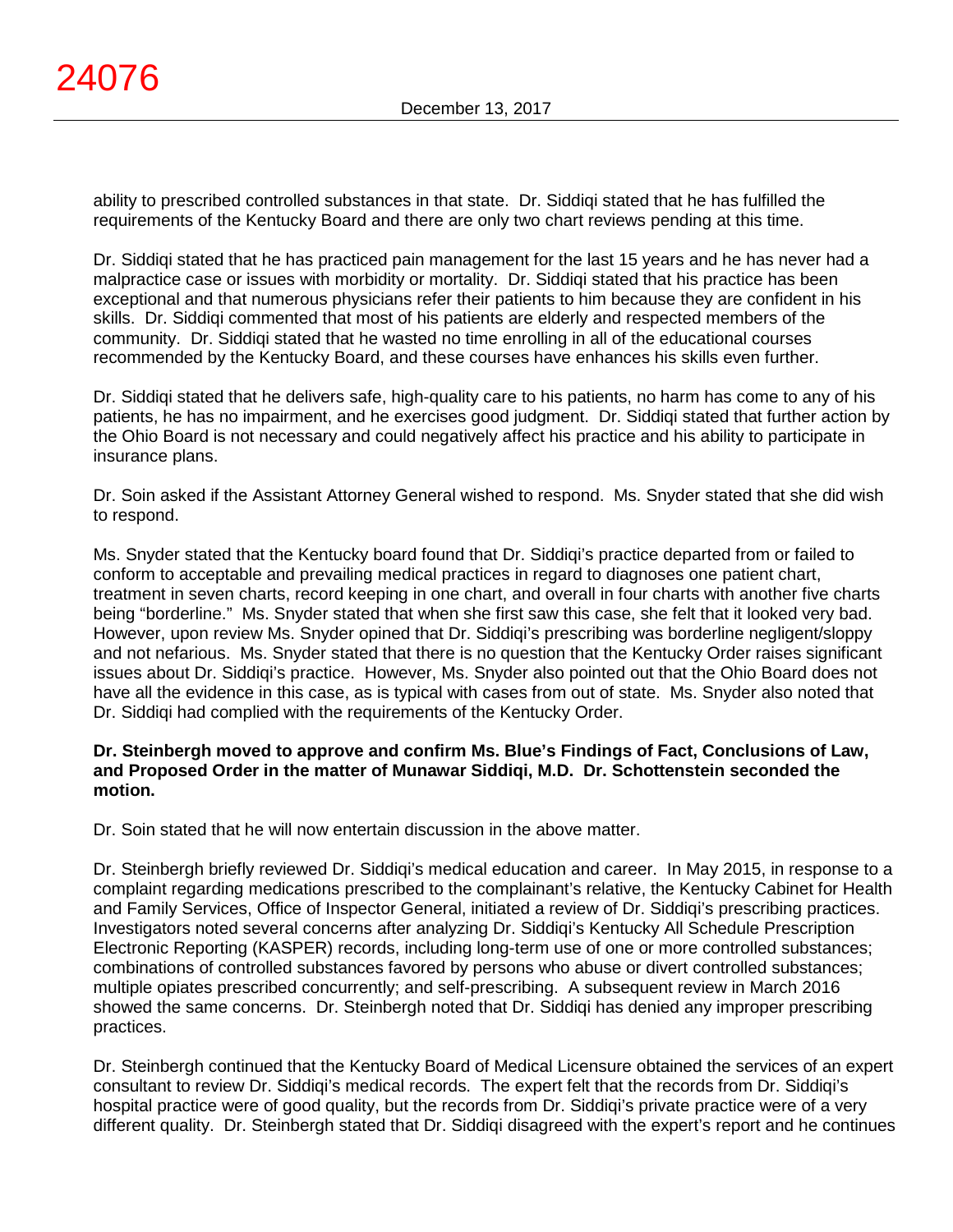to disagree with it. Dr. Steinbergh noted that Dr. Siddiqi feels he has taken responsibility in this situation, but he also blames his inadequate medical records on the electronic medical record (EMR) system. Dr. Steinbergh briefly reviewed Dr. Siddiqi's treatment of patients and commented that Dr. Siddiqi felt that his opinion overrode evidence-based practices.

Dr. Steinbergh stated that following the Kentucky Board's investigation, Dr. Siddiqi entered into an Agreed Order in lieu of issuance of a Compliant and Emergency Order of Restriction. Dr. Steinbergh noted that the review of Dr. Siddiqi's charts showed that he had failed to document positive toxicology screens, among other things. Dr. Siddiqi also underwent evaluation by the Kentucky Physicians Health Foundation (KPHF) because he had self-prescribed Cheratussin, but he was not diagnosed with impairment. Also, pursuant to the Kentucky Agreed Order, Dr. Siddiqi was evaluated by the Center for Personalized Education for Physicians (CPEP). Dr. Steinbergh noted that Dr. Siddiqi unconditionally passed the CPEP program and had offered sophisticated remarks while in the program. Dr. Siddiqi has indicated that he understands his errors and will not repeat them. In May 2017, the Kentucky Board approved Dr. Siddiqi's request to reinstate his ability to prescribe controlled substances, with certain conditions.

Dr. Steinbergh stated that Dr. Siddiqi has no current plans to practice medicine in Ohio. Dr. Steinbergh further noted letters of support written on behalf of Dr. Siddiqi by M. Azeem Niazi, M.D., a colleague of Dr. Siddiqi's; and by Erin Caudill, R.T., and Kathy Cawood, R.N., employees in Dr. Siddiqi's office.

Dr. Steinbergh stated that the Proposed Order would suspend Dr. Siddiqi's Ohio medical license, stay the suspension, and establish probationary terms and conditions for a minimum of two years. Dr. Steinbergh opined that it would be appropriate to suspend Dr. Siddiqi's Ohio medical license indefinitely until his Kentucky medical license is unrestricted, whereupon the probationary term would commence.

Dr. Schottenstein agreed with Dr. Steinbergh's comments. Dr. Schottenstein observed that during Dr. Siddiqi's hearing it was pointed out that the Kentucky Board's expert consultant had found that Dr. Siddiqi's record-keeping rose to the level of gross negligence and even gross incompetence. In response, Dr. Siddiqi had stated that the expert's comments were baseless allegations. Dr. Schottenstein commented that when there is a strong disagreement of this nature, one should litigate the issue. However, instead of having a hearing in Kentucky, Dr. Siddiqi entered into an Agreed Order so that he could continue practicing uninterrupted. By entering into the Agreed Order, Dr. Siddiqi stipulated to having engaged in the conduct that had been alleged and that he is now calling baseless. Dr. Schottenstein questioned how the Ohio Medical Board can accept Dr. Siddiqi's explanation when he has stipulated to the concerns in Kentucky.

Dr. Schottenstein opined that the monitoring provided for in the Kentucky Board Order is inadequate. Dr. Schottenstein expressed surprise that the Kentucky Order did not establish a probationary period or require a practice plan. Dr. Schottenstein stated that he had asked the Board staff to draft a proposed amendment that he had intended to introduce to address his concerns. However, Dr. Schottenstein approved of Dr. Steinbergh's suggestion to suspend Dr. Siddiqi's Ohio medical license indefinitely until his Kentucky medical license is unrestricted. Dr. Schottenstein wished to propose his amendment and also include the provision suggested by Dr. Steinbergh.

# **Dr. Schottenstein moved to amend the Proposed Order as discussed. Dr. Steinbergh seconded the motion.**

Dr. Steinbergh suggested that this matter be tabled so that the amendment, as proposed by Dr.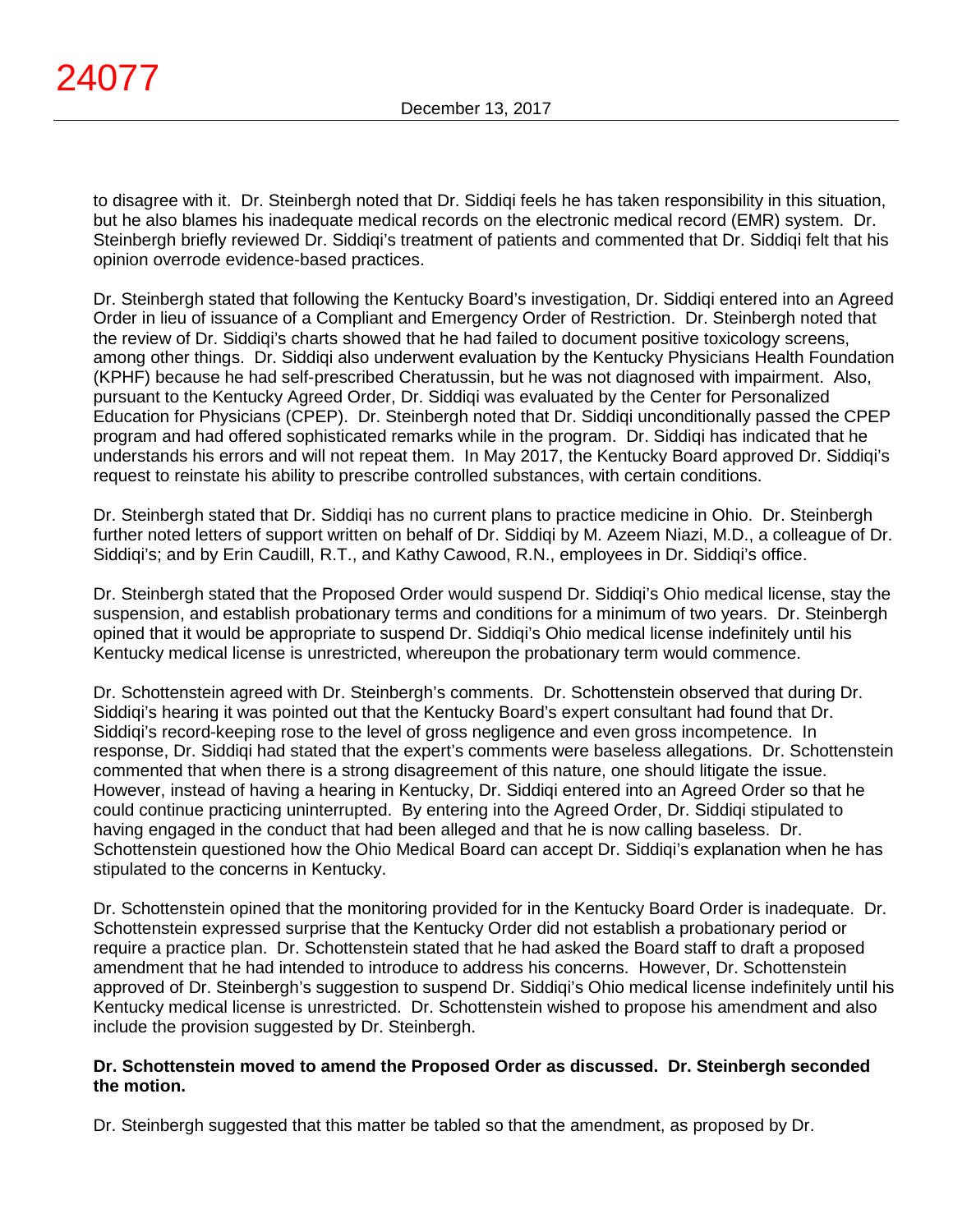Schottenstein, can be drafted by the Board staff and reviewed by the Board members.

**Dr. Steinbergh moved to table the matter of Dr. Siddiqi. Dr. Schottenstein seconded the motion.** All members voted aye. The motion carried.

### PROPOSED FINDINGS AND PROPOSED ORDERS

Dr. Soin stated that in the following matters, the Board issued Notices of Opportunity for Hearing. No timely request for hearing were received. The matters were reviewed by a Hearing Examiner, who prepared Proposed Findings and Proposed Orders for each, and are now before the Board for final disposition. These matters are disciplinary in nature, and therefore the Secretary and Supervising Member cannot vote. In these matters, Dr. Rothermel served as Secretary and Dr. Saferin served as Supervising Member.

### DENISE ANN HAMILTON, M.D.

**Dr. Steinbergh moved to Find that the allegations as set forth in the June 14, 2017 Notice of Opportunity for Hearing in the matter of Dr. Hamilton have been proven to be true by a preponderance of the evidence and to adopt Mr. Porter's Proposed Findings and Proposed Order. Dr. Schottenstein seconded the motion.**

Dr. Soin stated that he will now entertain discussion in the above matter.

Mr. Gonidakis stated that Dr. Hamilton's Ohio medical license was summarily suspended by the Board due to a report that she had relapsed on alcohol. Mr. Gonidakis stated that Dr. Hamilton had been under monitoring by the Ohio Physicians Health Program (OPHP) pursuant to the One Bite reporting exemption. When OPHP performed a random drug screen which came back positive, Dr. Hamilton admitted to having drank alcohol. Mr. Gonidakis noted that Dr. Hamilton initially had no intention of self-reporting her relapse to the Board, but she later did so.

Mr. Gonidakis stated that he supported the Hearing Examiner's Proposed Order, based on Dr. Hamilton's relapse and the lack of evidence that she has sought treatment since the relapse. The Proposed Order would suspend Dr. Hamilton's medical license indefinitely, but not less than 90 days from the June 14, 2017 summary suspension; provide for interim monitoring; and establish conditions for reinstatement or restoration of the license, followed by probationary terms for a minimum of five years.

A vote was taken on Dr. Steinbergh's motion to approve:

ROLL CALL:

| Dr. Rothermel     | - abstain |
|-------------------|-----------|
| Dr. Saferin       | - abstain |
| Dr. Schottenstein | - aye     |
| Dr. Steinbergh    | - aye     |
| Mr. Giacalone     | - aye     |
| Dr. Soin          | - aye     |
| Mr. Gonidakis     | - aye     |
| Dr. Schachat      | - aye     |
| Dr. Factora       | - aye     |
| Ms. Montgomery    | - aye     |
|                   |           |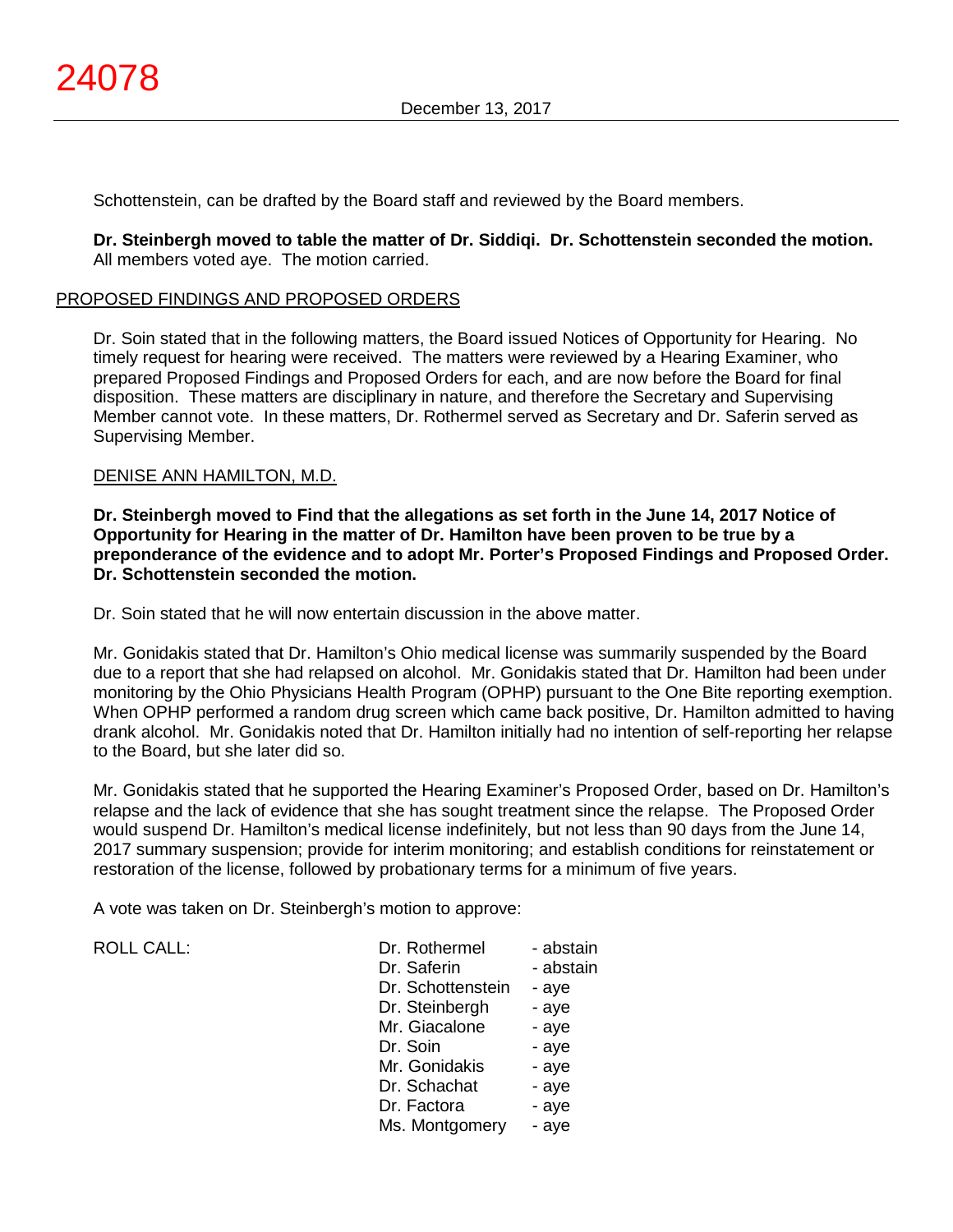The motion to approve carried.

### KEVIN THOMAS HANZEL, D.P.M.

**Dr. Steinbergh moved to Find that the allegations as set forth in the April 12, 2017 Notice of Opportunity for Hearing in the matter of Dr. Hanzel have been proven to be true by a preponderance of the evidence and to adopt Ms. Blue's Proposed Findings and Proposed Order. Dr. Schottenstein seconded the motion.**

Dr. Soin stated that he will now entertain discussion in the above matter.

Dr. Steinbergh stated that the proposed action on Dr. Hanzel's podiatric medical license is based on his failure to cooperate with a Board investigation. Dr. Steinbergh stated that the Board sent letters to Dr. Hanzel's credentials mailing address on September 2, 2015, and October 20, 2015, asking for a response. Dr. Hanzel failed to respond to either letter. On January 11, 2016, a Board investigator personally served a letter from the Board to Dr. Hanzel. When the investigator asked Dr. Hanzel about his lack of response to the previous two letters, Dr. Hanzel replied that he was semi-retired, his receptionist had quit, he was not good at picking up his mail on a timely basis, and he had had health issues. Dr. Steinbergh noted that Dr. Hanzel also failed to provide a response to this personally-delivered letter.

Dr. Steinbergh stated that a Board investigator contacted Dr. Hanzel by telephone on October 14, 2016. Dr. Hanzel indicated at that time that he had been hospitalized for several weeks during the summer and he had not been not aware that the Board was still waiting for response from him. The Board Investigator made arrangements to pick up Dr. Hanzel's response on a date to be determined later. However, when the Board Investigator tried to contact Dr. Hanzel again in November and December 2016, Dr. Hanzel's practice was closed. Dr. Hanzel also did not respond to the investigator's calls or e-mails.

Dr. Steinbergh continued that on January 23, 2017, the Board sent a first set of interrogatories to Dr. Hanzel via certified mail, return receipt requested, to his credentials mailing address. The letter and interrogatories were returned to the Board marked "Return to Sender – Unclaimed – Unable to Forward."

Dr. Steinbergh agreed with the Proposed Findings that Dr. Hanzel's acts, conduct, and/or omissions constitute a "failure to cooperate in an investigation conducted by the board under division (F) of this section, including failure to comply with a subpoena or order issued by the board or failure to answer truthfully a question presented by the board at a deposition or in written interrogatories," as set forth in Ohio Revised Code 4731.22(B)(34). Dr. Steinbergh also agreed with the Proposed Order to suspend Dr. Hanzel's license indefinitely, establish conditions for reinstatement or restoration that include cooperation with the Board's investigation, and imposing a civil penalty of \$4,500.

A vote was taken on Dr. Steinbergh's motion to approve:

| ROLL CALL: | Dr. Rothermel     | - abstain |
|------------|-------------------|-----------|
|            | Dr. Saferin       | - abstain |
|            | Dr. Schottenstein | - ave     |
|            | Dr. Steinbergh    | - ave     |
|            | Mr. Giacalone     | - ave     |
|            |                   |           |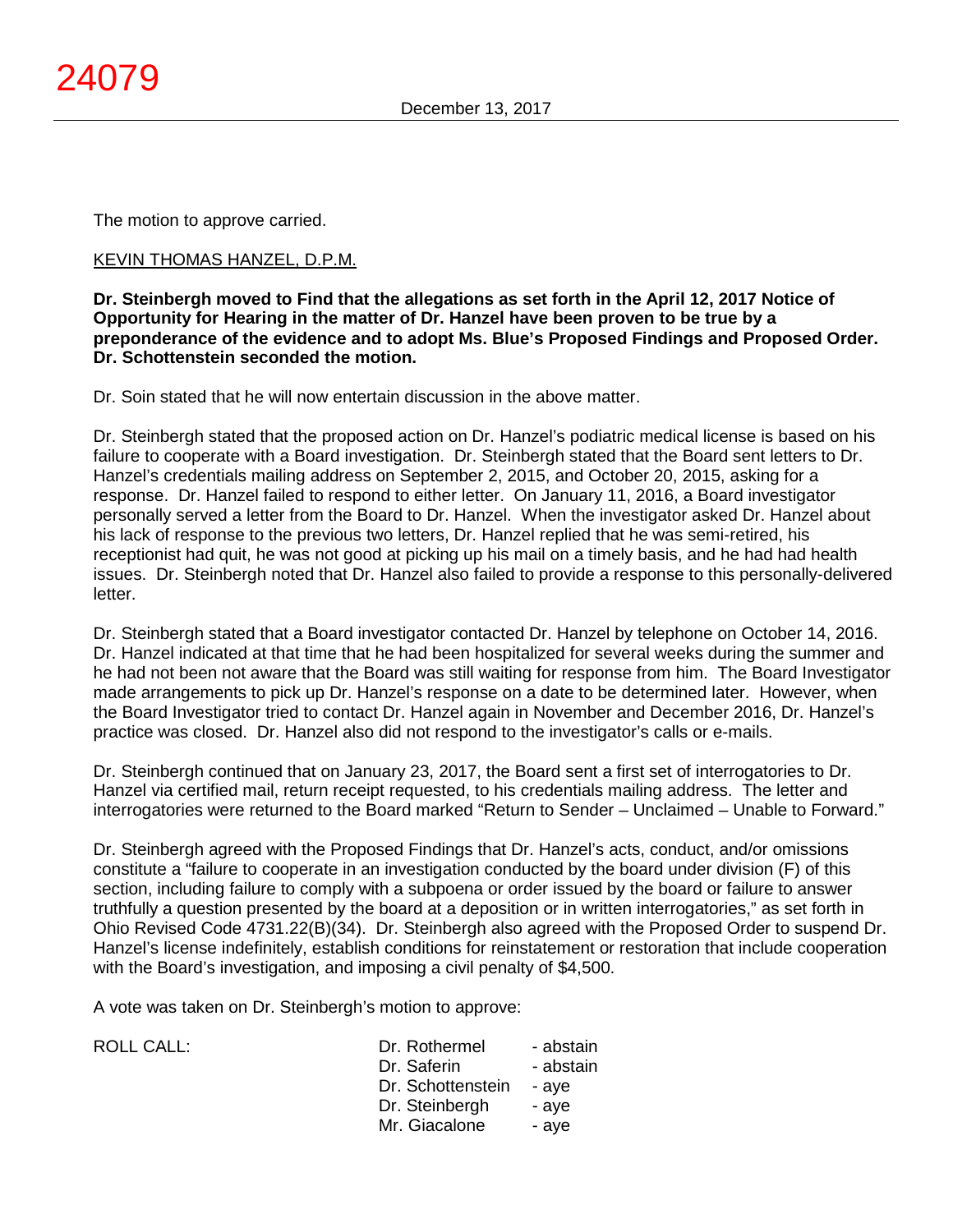| Dr. Soin       | - aye |
|----------------|-------|
| Mr. Gonidakis  | - aye |
| Dr. Schachat   | - aye |
| Dr. Factora    | - aye |
| Ms. Montgomery | - aye |

The motion to approve carried.

### RAYMOND A. LLOYD, II, M.D.

**Dr. Steinbergh moved to Find that the allegations as set forth in the April 12, 2017 Notice of Opportunity for Hearing in the matter of Dr. Lloyd have been proven to be true by a preponderance of the evidence and to adopt Mr. Porter's Proposed Findings and Proposed Order. Dr. Schottenstein seconded the motion.**

Dr. Soin stated that he will now entertain discussion in the above matter.

Dr. Schottenstein stated that Dr. Lloyd first came to the attention of the State Medical Board of Ohio due to an action taken by the Delaware Board of Medical Licensure and Discipline. Specifically, the Delaware Board reprimanded Dr. Lloyd and imposed a civil penalty for failing to comply with Delaware's continuing medical education (CME) requirements for renewal of his Delaware medical license. It is also alleged that Dr. Lloyd failed to cooperate with the Ohio Board's investigation of this matter.

Dr. Schottenstein continued that Dr. Lloyd had been the subject of a random CME audit by the Delaware Board. In response to the Delaware Board's request of CME documentation, Dr. Lloyd provided a single entry of 21 hours with no certificate of completion. Dr. Schottenstein noted that the Delaware Board requires 40 hours of CME to be completed for each two-year renewal cycle. Dr. Schottenstein further noted that Dr. Lloyd failed or refused to attend a hearing in Delaware regarding this matter.

Dr. Schottenstein opined that the Hearing Examiner's Proposed Order is reasonable. Dr. Schottenstein wished to offer an amended Order, which the staff provided to Board members. The amended Order, if accepted by the Board, would change the Proposed Order in three respects:

- First, the amended Order would add a reprimand. Dr. Schottenstein felt that a reprimand is proper given Dr. Lloyd's inappropriate behavior.
- Second, the amended Order would make a minor change to the language regarding Dr. Lloyd's compliance with the Delaware Board Order. Since the Delaware Board Order was issued one-and-a-half years ago, Dr. Schottenstein felt that the Certificate of Compliance with the Delaware Order should state that Dr. Lloyd "has fulfilled the conditions" of the Order, rather than "has maintained full compliance" with the Order.
- Third, since Dr. Lloyd's original concern was his failure to document his compliance with CME requirements to the Delaware Board's satisfaction, Dr. Schottenstein felt that the Ohio Order should require him to supply documentation of the completion of the requisite number of CME credits for the CME period in which he applies for reinstatement or restoration. In addition, the amended Order would require Dr. Lloyd to supply documentation of CME credits for two additional CME periods following the reinstatement or restoration of his Ohio license.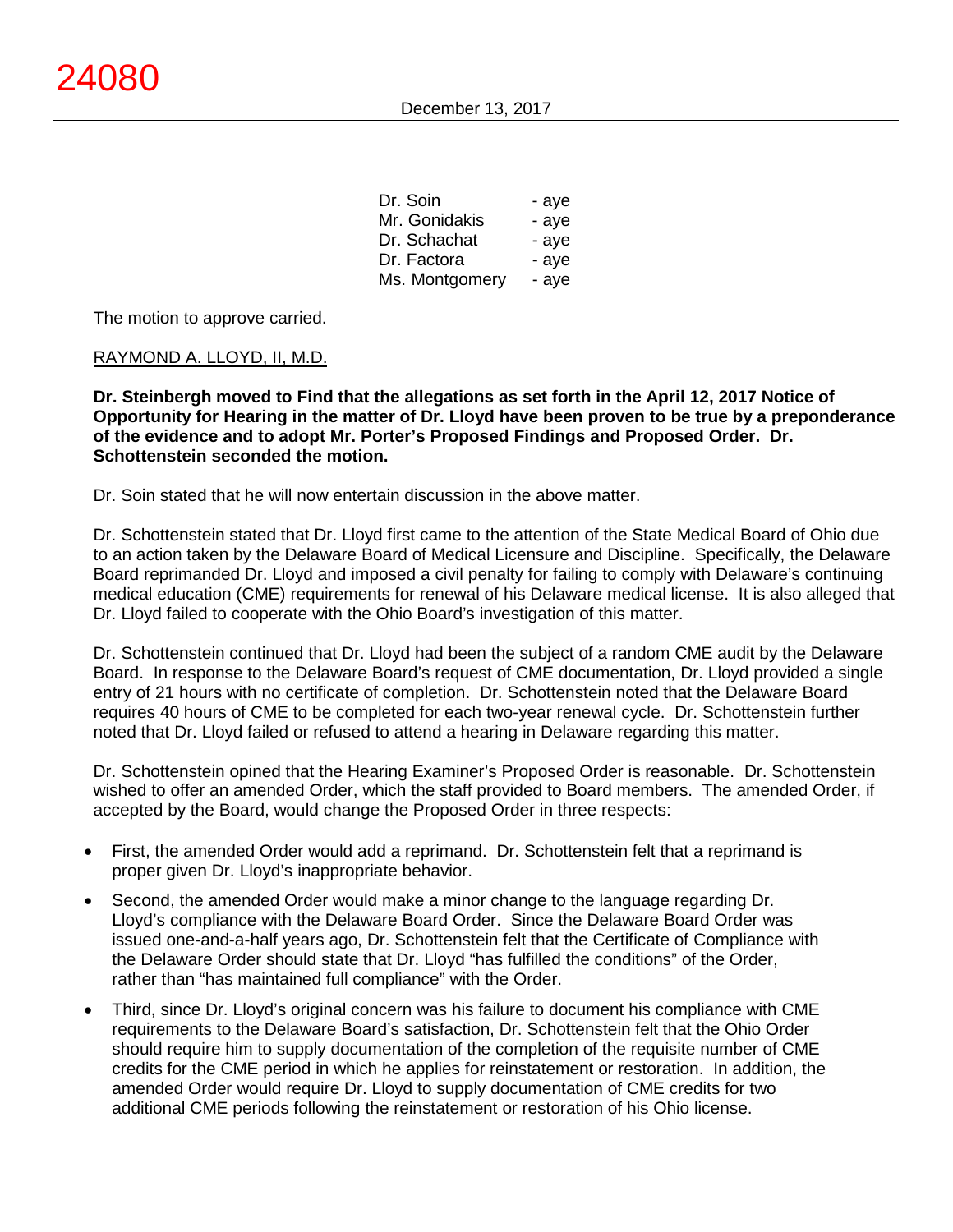# **Dr. Schottenstein moved to amend the Proposed Order to read as follows:**

It is hereby ORDERED that:

- A. **REPRIMAND**: Raymond A. Lloyd, II, M.D., is REPRIMANDED.
- B. **SUSPENSION OF CERTIFICATE**: The certificate of Dr. Lloyd to practice medicine and surgery in the State of Ohio shall be SUSPENDED for an indefinite period of time.
- C. **FINE**: Within thirty days of the effective date of this Order, Dr. Lloyd shall remit payment in full of a fine of four thousand five hundred dollars (\$4,500.00). Such payment shall be made via credit card in the manner specified by the Board through its online portal, or by other manner as specified by the Board.
- D. **CONDITIONS FOR REINSTATEMENT OR RESTORATION**: The Board shall not consider reinstatement or restoration of Dr. Lloyd's certificate to practice medicine and surgery until all of the following conditions have been met:
	- 1. **Application for Reinstatement or Restoration**: Dr. Lloyd shall submit an application for reinstatement or restoration, accompanied by appropriate fees, if any.
	- 2. **Certification of Fulfillment of the July 2016 Order of the Delaware Board**: At the time he submits his application for reinstatement or restoration, Dr. Lloyd shall submit to the Board certification from the Delaware Board, dated no earlier than 60 days prior to Dr. Lloyd's application for reinstatement or restoration, that Dr. Lloyd has fulfilled the conditions of the July 2016 Order of the Delaware Board.
	- 3. **Certification of Cooperation with Board Investigation**: Dr. Lloyd shall submit a written statement from the Board's Enforcement Division that he has fully complied with all subpoenas and interrogatories issued to him by the Board.
	- 4. **Documentation of CME for Current Period**: Dr. Lloyd shall supply documentation acceptable to the Board of satisfactory completion of the requisite number of CME credits for the CME period that is current at the time Dr. Lloyd files his application for reinstatement or restoration.
	- 5. **Payment of Fine**: Dr. Lloyd shall have fully paid the fine as set forth in Paragraph C of this Order.
	- 6. **Additional Evidence of Fitness To Resume Practice**: In the event that Dr. Lloyd has not been engaged in the active practice of medicine and surgery for a period in excess of two years prior to application for reinstatement or restoration, the Board may exercise its discretion under Section 4731.222, Ohio Revised Code, to require additional evidence of his fitness to resume practice.
- E. **DOCUMENTATION OF CME FOLLOWING REINSTATEMENT OR RESTORATION**: Subsequent to reinstatement or restoration, Dr. Lloyd shall supply documentation acceptable to the Board of satisfactory completion of the requisite number of CME credits for two additional CME periods following reinstatement or restoration. This documentation shall be due in the Board's offices within 30 days of the conclusion of each CME period, unless otherwise determined by the Board.
- F. **REQUIRED REPORTING TO THIRD PARTIES; VERIFICATION**: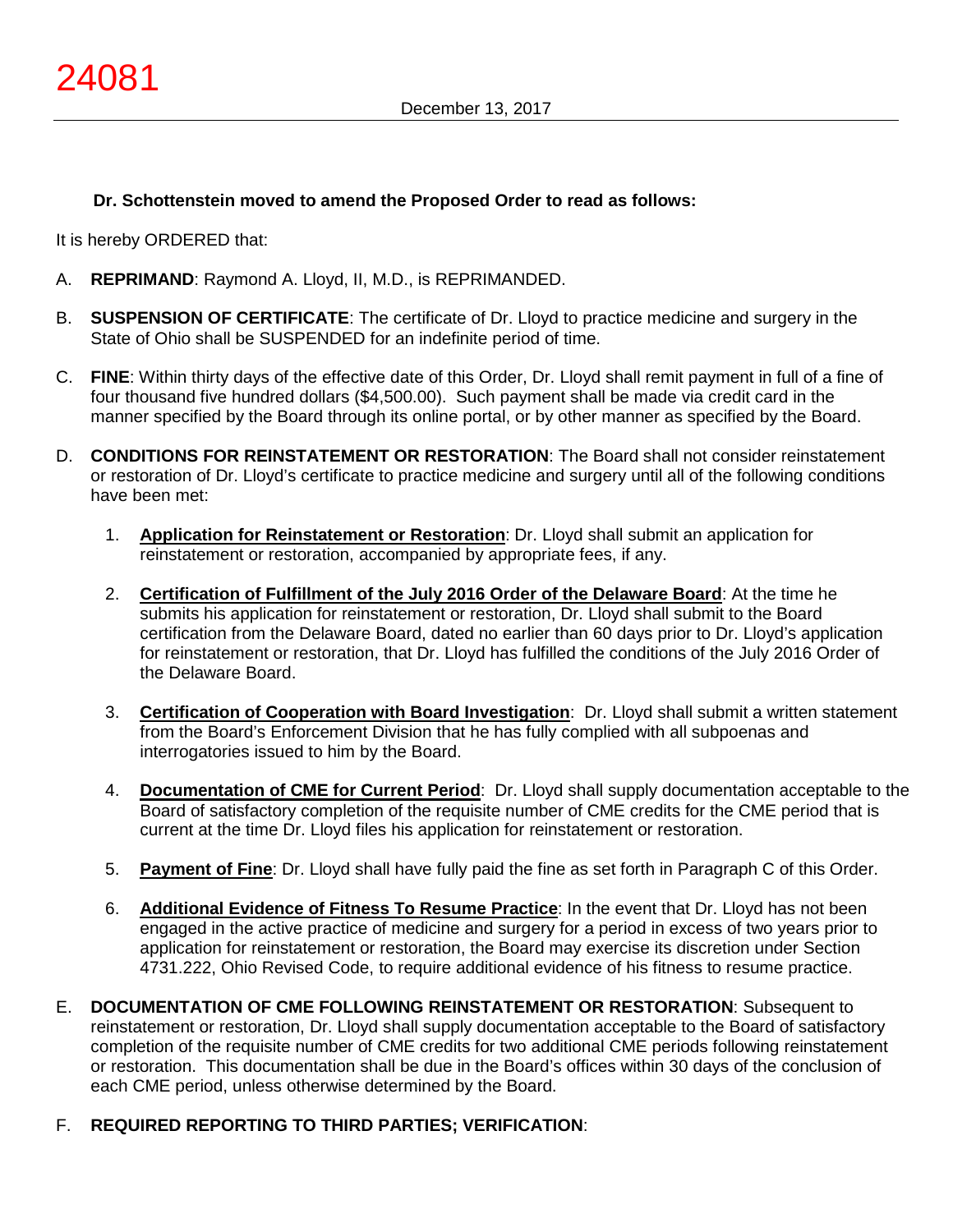1. **Required Reporting to Employers and Others**: Within 30 days of the effective date of this Order, Dr. Lloyd shall provide a copy of this Order to all employers or entities with which he is under contract to provide healthcare services (including but not limited to third-party payors), or is receiving training, and the Chief of Staff at each hospital or healthcare center where he has privileges or appointments. Further, Dr. Lloyd shall promptly provide a copy of this Order to all employers or entities with which he contracts in the future to provide healthcare services (including but not limited to third-party payors), or applies for or receives training, and the Chief of Staff at each hospital or healthcare center where he applies for or obtains privileges or appointments.

In the event that Dr. Lloyd provides any healthcare services or healthcare direction or medical oversight to any emergency medical services organization or emergency medical services provider in Ohio, within 30 days of the effective date of this Order, he shall provide a copy of this Order to the Ohio Department of Public Safety, Division of Emergency Medical Services.

Further, within 30 days of the date of each such notification, Dr. Lloyd shall provide documentation acceptable to the Secretary and Supervising Member of the Board demonstrating that the required notification has occurred.

This requirement shall continue until Dr. Lloyd's certificate is reinstated or restored, or until otherwise determined by the Board.

2. **Required Reporting to Other Licensing Authorities**: Within 30 days of the effective date of this Order, Dr. Lloyd shall provide a copy of this Order by certified mail to the proper licensing authority of any state or jurisdiction in which he currently holds any professional license, as well as any federal agency or entity, including but not limited to the Drug Enforcement Administration, through which he currently holds any professional license or certificate. Also, Dr. Lloyd shall provide a copy of this Order by certified mail at the time of application to the proper licensing authority of any state or jurisdiction in which he applies for any professional license or reinstatement/restoration of any professional license.

Additionally, within 30 days of the effective date of this Order, Dr. Lloyd shall provide a copy of this Order to any specialty or subspecialty board of the American Board of Medical Specialties or the American Osteopathic Association Bureau of Osteopathic Specialists under which he currently holds or has previously held certification.

Further, within 30 days of the date of each such notification, Dr. Lloyd shall provide documentation acceptable to the Secretary and Supervising Member of the Board demonstrating that the required notification has occurred.

This requirement shall continue until Dr. Lloyd's certificate is reinstated or restored, or until otherwise determined by the Board.

G. **VIOLATION OF THE TERMS OF THIS ORDER**: If Dr. Lloyd violates the terms of this Order in any respect, the Board, after giving him notice and the opportunity to be heard, may institute whatever disciplinary action it deems appropriate, up to and including the permanent revocation of his certificate.

This Order shall become effective immediately upon the mailing of the notification of approval by the Board.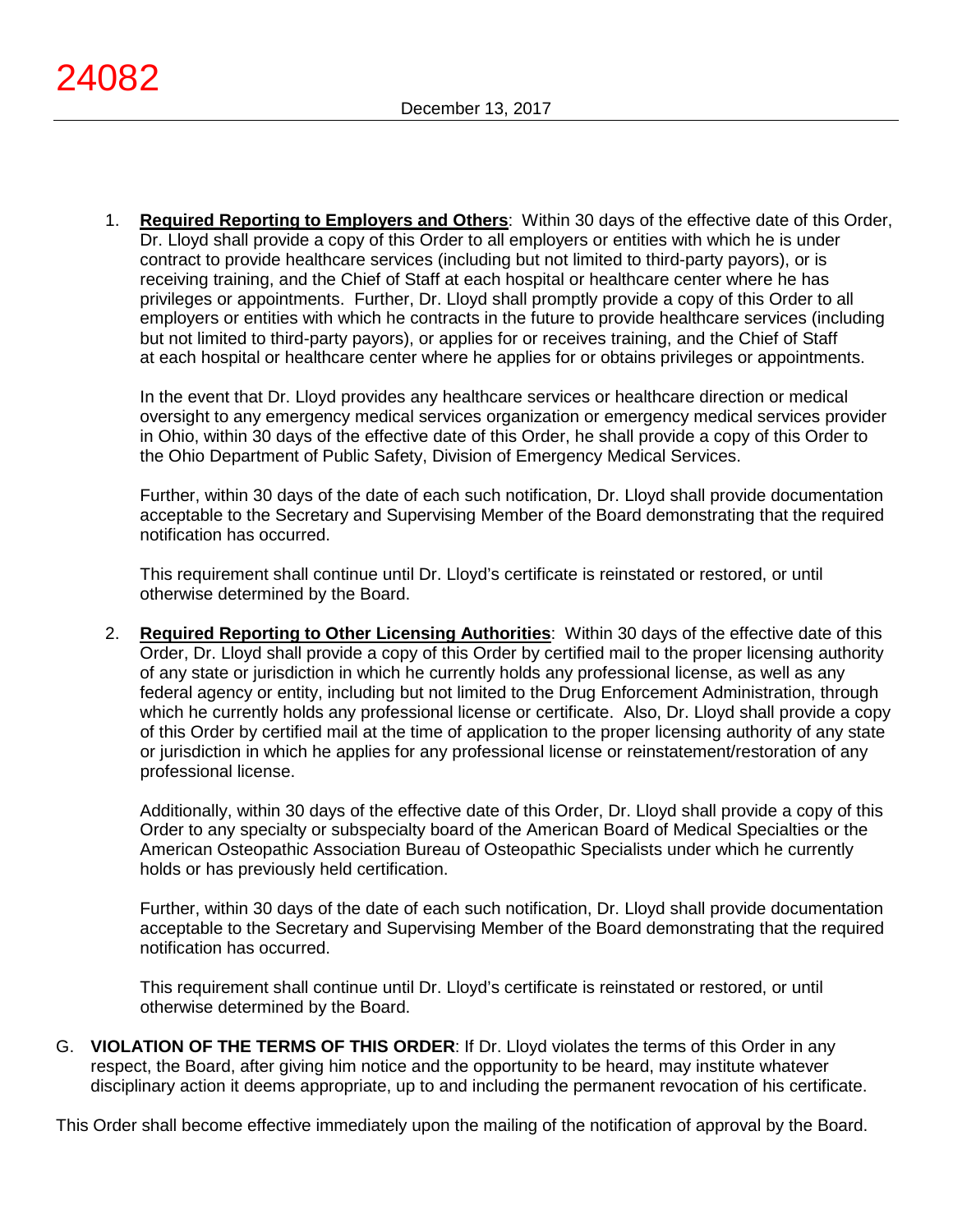#### **Dr. Steinbergh seconded the motion.** A vote was taken:

ROLL CALL:

| Dr. Rothermel     | - abstain |
|-------------------|-----------|
| Dr. Saferin       | - abstain |
| Dr. Schottenstein | - aye     |
| Dr. Steinbergh    | - aye     |
| Mr. Giacalone     | - aye     |
| Dr. Soin          | - aye     |
| Mr. Gonidakis     | - aye     |
| Dr. Schachat      | - aye     |
| Dr. Factora       | - aye     |
| Ms. Montgomery    | - ave     |
|                   |           |

The motion to amend carried.

**Dr. Steinbergh moved to Find that the allegations as set forth in the April 12, 2017 Notice of Opportunity for Hearing in the matter of Dr. Lloyd have been proven to be true by a preponderance of the evidence and to adopt Mr. Porter's Proposed Findings and Proposed Order, as amended. Dr. Schottenstein seconded the motion.** A vote was taken:

ROLL CALL:

| Dr. Rothermel     | - abstain |
|-------------------|-----------|
| Dr. Saferin       | - abstain |
| Dr. Schottenstein | - aye     |
| Dr. Steinbergh    | - aye     |
| Mr. Giacalone     | - aye     |
| Dr. Soin          | - aye     |
| Mr. Gonidakis     | - aye     |
| Dr. Schachat      | - aye     |
| Dr. Factora       | - aye     |
| Ms. Montgomery    | - aye     |
|                   |           |

The motion to approve carried.

#### FINDINGS, ORDERS, AND JOURNAL ENTRIES

Dr. Soin stated that in the following matter, the Board issued a Notice of Opportunity for Hearing, and documentation of Service was received. There was no timely request for hearing filed, and more than 30 days have elapsed since the mailing of the Notice. This matter is therefore before the Board for final disposition. This matter is non-disciplinary in nature, and therefore all Board members may vote.

### MEGHAN RENEE BUNKER, L.M.T.

Dr. Soin stated that Ms. Bunker has applied for restoration of her Ohio massage therapy license. The Board notified Ms. Bunker that it proposed to approve her application, pending successful completion of the Massage and Bodywork Licensing Examination (MBLEX) due to the fact that she has not engaged in the active practice of massage therapy for more than two years.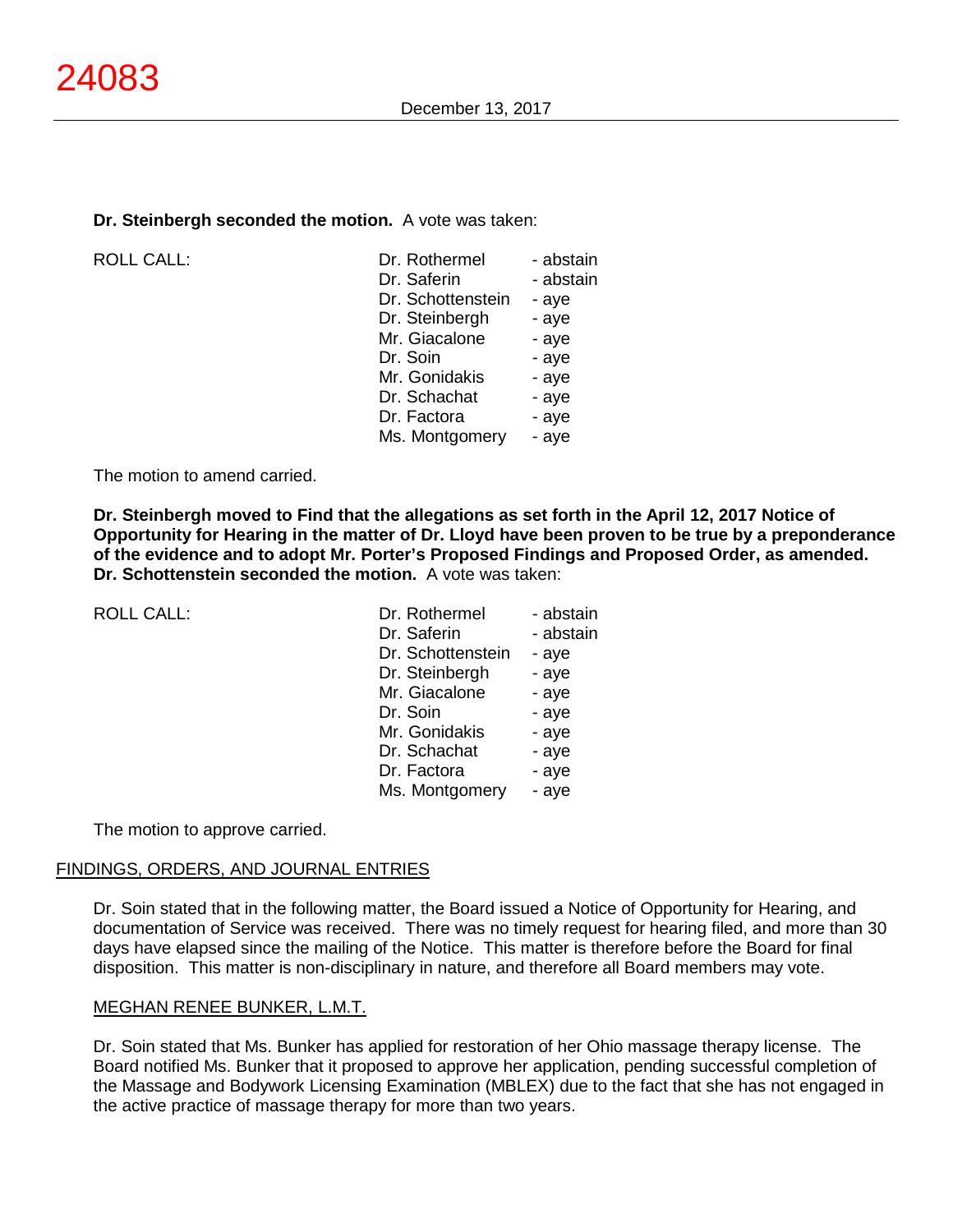**Dr. Steinbergh moved to find that the allegations set forth in the August 14, 2017 Notice of Opportunity for Hearing have been proven to be true by a preponderance of the evidence, and that the Board enter an Order, effective immediately upon mailing, approving Ms. Bunker's application for restoration of her Ohio massage therapy license, pending successful completion of the MBLEX within six months of the date of mailing of the Notice of Opportunity for Hearing. Dr. Schottenstein seconded the motion.** A vote was taken:

ROLL CALL:

| Dr. Rothermel     | - aye |
|-------------------|-------|
| Dr. Saferin       | - aye |
| Dr. Schottenstein | - aye |
| Dr. Steinbergh    | - aye |
| Mr. Giacalone     | - aye |
| Dr. Soin          | - aye |
| Mr. Gonidakis     | - aye |
| Dr. Schachat      | - aye |
| Dr. Factora       | - aye |
| Ms. Montgomery    | - ave |

The motion carried.

#### EXECUTIVE SESSION

**Dr. Saferin moved to go into Executive Session to confer with the Medical Board's attorneys on matters of pending or imminent court action, and for the purpose of deliberating on proposed consent agreements in the exercise of the Medical Board's quasi-judicial capacity. Dr. Steinbergh seconded the motion.** A vote was taken:

 $ROILCAIL$ :

| Dr. Rothermel     | - aye |
|-------------------|-------|
| Dr. Saferin       | - aye |
| Dr. Schottenstein | - aye |
| Dr. Steinbergh    | - aye |
| Mr. Giacalone     | - aye |
| Dr. Soin          | - aye |
| Mr. Gonidakis     | - aye |
| Dr. Schachat      | - aye |
| Dr. Factora       | - aye |
| Ms. Montgomery    | - aye |

The motion carried.

Pursuant to Section 121.22(G)(3), Ohio Revised Code, the Board went into executive session with Mr. Groeber, Ms. Anderson, Ms. Loe, Ms. Debolt, Mr. Schmidt, Mr. Fais, Ms. Marshall, the Enforcement Attorneys, the Assistant Attorneys General, Ms. Pollock, Ms. Murray, Ms. Moore, Mr. DePew, and Mr. Taylor in attendance.

The Board returned to public session.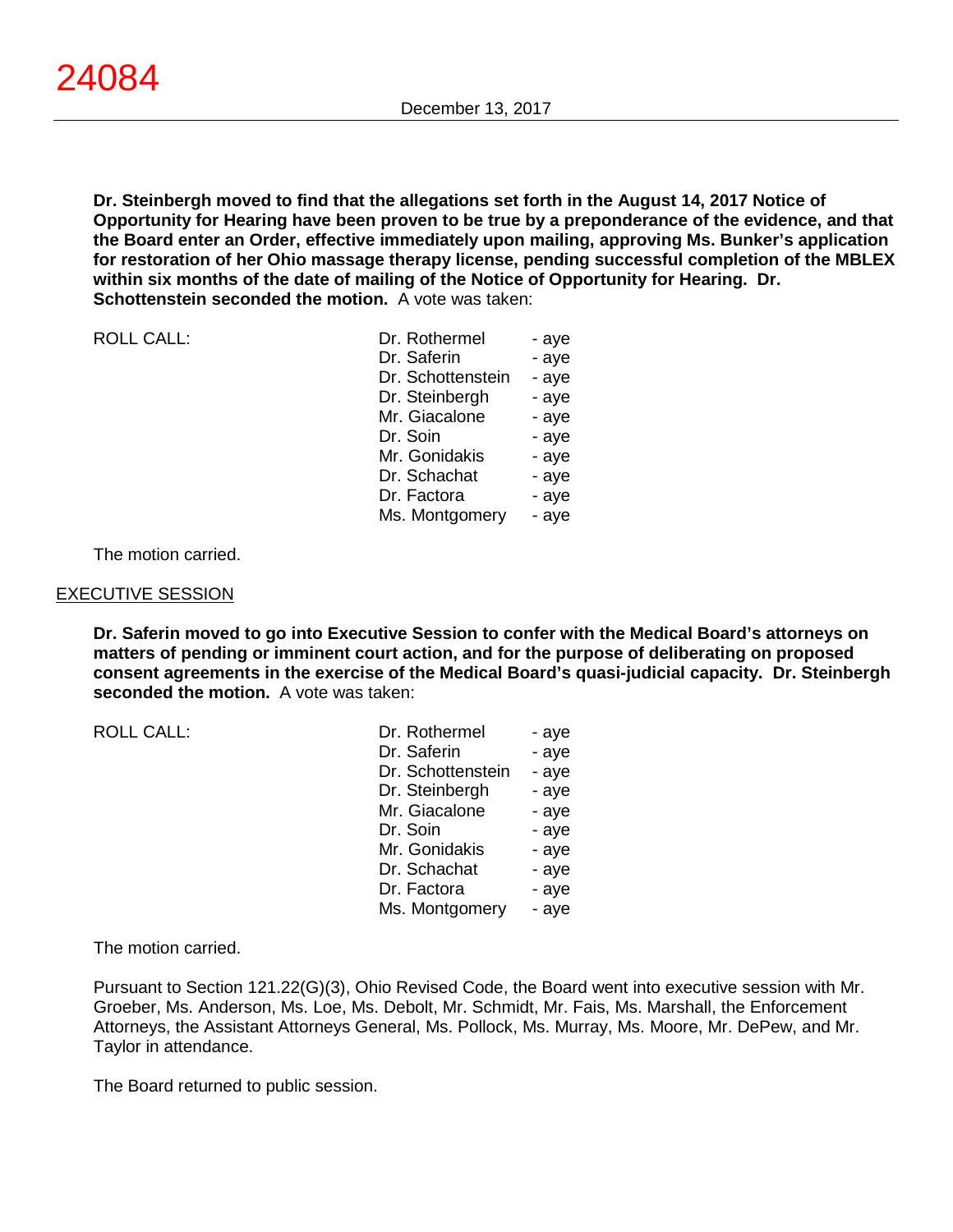### RATIFICATION OF SETTLEMENT AGREEMENTS

#### MARILYN J. HUHEEY, M.D. – VOLUNTARY PERMANENT RETIREMENT

**Mr. Giacalone moved to ratify the proposed Voluntary Permanent Retirement with Dr. Huheey. Mr. Gonidakis seconded the motion.** A vote was taken:

| <b>ROLL CALL:</b> | Dr. Rothermel<br>- abstain |
|-------------------|----------------------------|
|                   | Dr. Saferin<br>- abstain   |
|                   | Dr. Schottenstein<br>- aye |
|                   | Dr. Steinbergh<br>- aye    |
|                   | Mr. Giacalone<br>- aye     |
|                   | Dr. Soin<br>- aye          |
|                   | Mr. Gonidakis<br>- aye     |
|                   | Dr. Schachat<br>- aye      |
|                   | Dr. Factora<br>- aye       |
|                   | Ms. Montgomery<br>- aye    |
|                   |                            |

The motion to ratify carried.

#### ASA, M.D. – CONSENT AGREEMENT

**Mr. Gonidakis moved to ratify the proposed Consent Agreement with ASA, M.D. Dr. Schachat seconded the motion.** A vote was taken:

ROLL CALL:

ROLL CALL:

| Dr. Rothermel     | - abstain |
|-------------------|-----------|
| Dr. Saferin       | - abstain |
| Dr. Schottenstein | - nay     |
| Dr. Steinbergh    | - nay     |
| Mr. Giacalone     | - nay     |
| Dr. Soin          | - nay     |
| Mr. Gonidakis     | - aye     |
| Dr. Schachat      | - aye     |
| Dr. Factora       | - nay     |
| Ms. Montgomery    | - nay     |
|                   |           |

The motion to ratify did not carry.

#### ISRAEL HENIG, M.D. – VOLUNTARY PERMANENT RETIREMENT

**Dr. Steinbergh moved to ratify the proposed Voluntary Permanent Retirement with Dr. Henig. Dr. Schottenstein seconded the motion.** A vote was taken:

| Dr. Rothermel     | - abstain |
|-------------------|-----------|
| Dr. Saferin       | - abstain |
| Dr. Schottenstein | - aye     |
| Dr. Steinbergh    | - aye     |
| Mr. Giacalone     | - aye     |
|                   |           |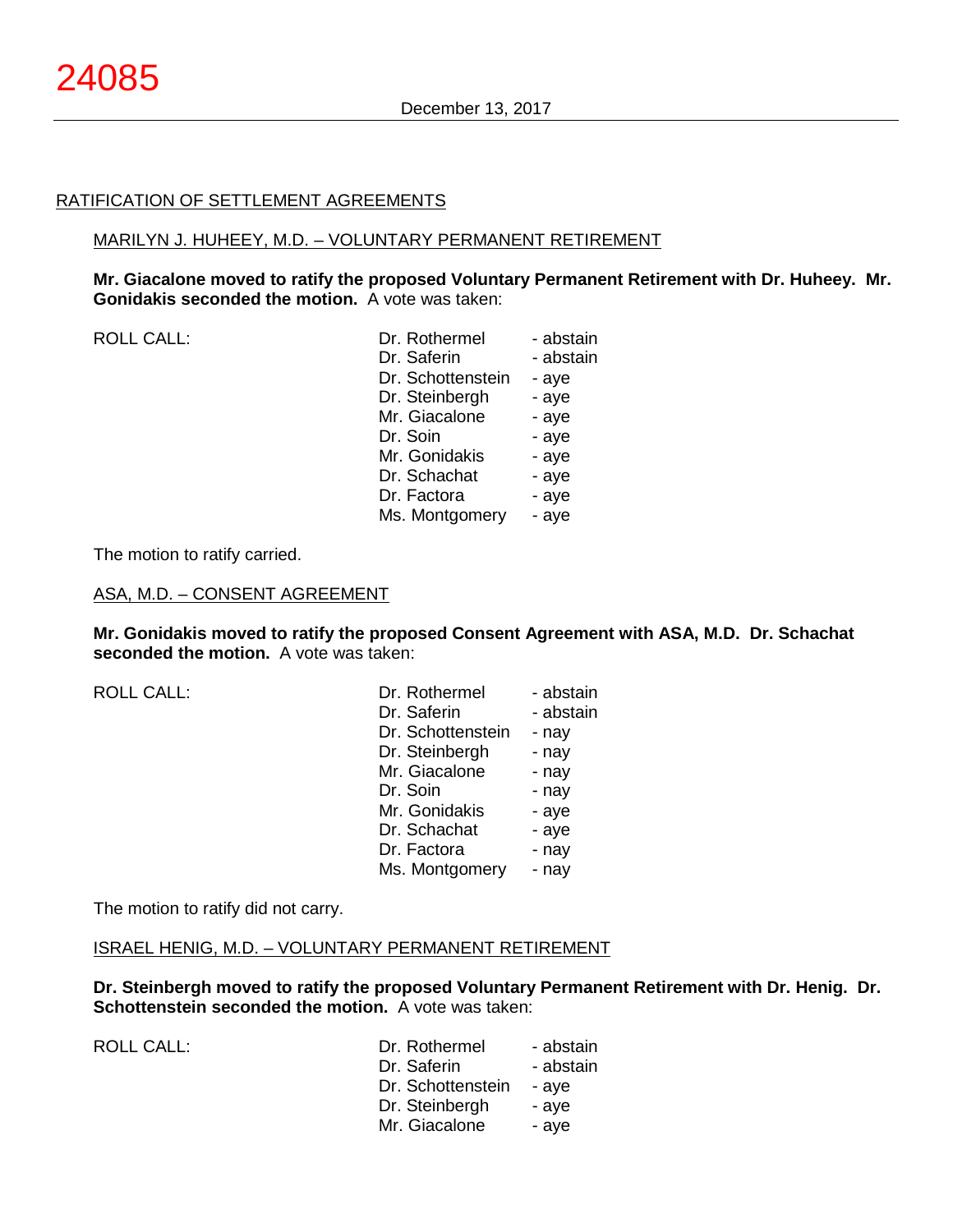| Dr. Soin       | - aye |
|----------------|-------|
| Mr. Gonidakis  | - aye |
| Dr. Schachat   | - aye |
| Dr. Factora    | - aye |
| Ms. Montgomery | - aye |

The motion to ratify carried.

### JOHN KEITH KREBS, M.D. - STEP II CONSENT AGREEMENT

**Dr. Steinbergh moved to ratify the proposed Step II Consent Agreement with Dr. Krebs. Dr. Schottenstein seconded the motion.** A vote was taken:

| ROLL CALL: | Dr. Rothermel     | - abstain |
|------------|-------------------|-----------|
|            | Dr. Saferin       | - abstain |
|            | Dr. Schottenstein | - aye     |
|            | Dr. Steinbergh    | - aye     |
|            | Mr. Giacalone     | - aye     |
|            | Dr. Soin          | - aye     |
|            | Mr. Gonidakis     | - aye     |
|            | Dr. Schachat      | - aye     |
|            | Dr. Factora       | - aye     |
|            | Ms. Montgomery    | - aye     |
|            |                   |           |

The motion to ratify carried.

### JOHN NAHLE, L.M.T. – PERMANENT SURRENDER OF CERTIFICATE TO PRACTICE MASSAGE <u>THERAPY</u>

**Dr. Steinbergh moved to ratify the proposed Permanent Surrender with Dr. Nahle. Dr. Schottenstein seconded the motion.** A vote was taken:

ROLL CALL:

| Dr. Rothermel     | - abstain |
|-------------------|-----------|
| Dr. Saferin       | - abstain |
| Dr. Schottenstein | - aye     |
| Dr. Steinbergh    | - aye     |
| Mr. Giacalone     | - aye     |
| Dr. Soin          | - aye     |
| Mr. Gonidakis     | - aye     |
| Dr. Schachat      | - aye     |
| Dr. Factora       | - aye     |
| Ms. Montgomery    | - aye     |

The motion to ratify carried.

### FRANK GERARD STODDARD, III, D.P.M. – STEP II CONSENT AGREEMENT

**Dr. Steinbergh moved to ratify the proposed Step II Consent Agreement with Dr. Stoddard. Dr.**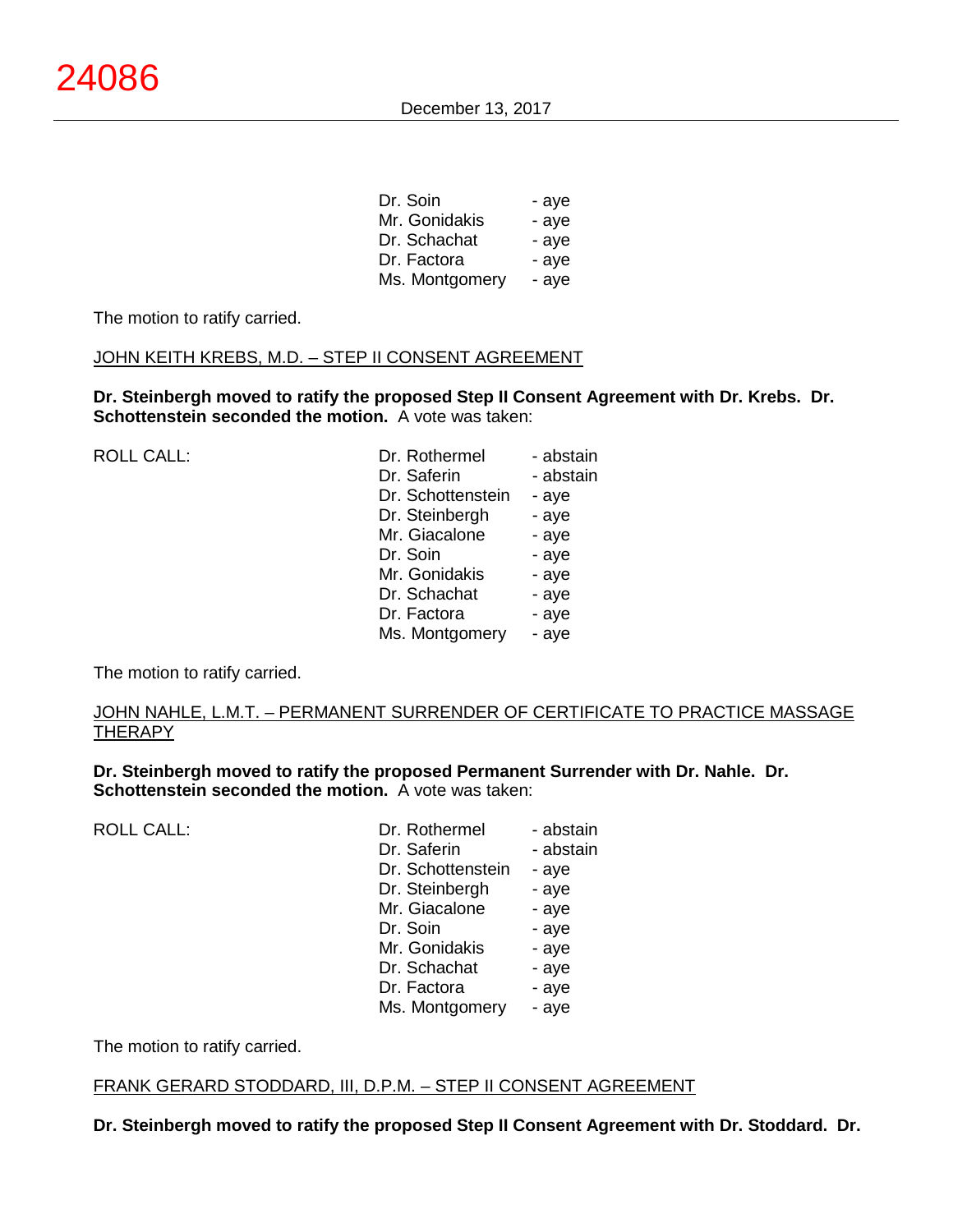### **Schottenstein seconded the motion.** A vote was taken:

ROLL CALL:

| Dr. Rothermel     | - abstain |
|-------------------|-----------|
| Dr. Saferin       | - abstain |
| Dr. Schottenstein | - aye     |
| Dr. Steinbergh    | - aye     |
| Mr. Giacalone     | - aye     |
| Dr. Soin          | - aye     |
| Mr. Gonidakis     | - aye     |
| Dr. Schachat      | - aye     |
| Dr. Factora       | - aye     |
| Ms. Montgomery    | - aye     |
|                   |           |

The motion to ratify carried.

#### HEATHER DANIELLE STRAWBRIDGE, M.D. – CONSENT AGREEMENT

**Dr. Steinbergh moved to ratify the proposed Consent Agreement with Dr. Strawbridge. Dr. Schottenstein seconded the motion.** A vote was taken:

| Dr. Rothermel     | - abstain |
|-------------------|-----------|
| Dr. Saferin       | - abstain |
| Dr. Schottenstein | - aye     |
| Dr. Steinbergh    | - aye     |
| Mr. Giacalone     | - aye     |
| Dr. Soin          | - nay     |
| Mr. Gonidakis     | - aye     |
| Dr. Schachat      | - aye     |
| Dr. Factora       | - aye     |
| Ms. Montgomery    | - aye     |
|                   |           |

The motion to ratify carried.

# JWT, D.O. – CONSENT AGREEMENT

**Mr. Gonidakis moved to ratify the proposed Consent Agreement with JWT, D.O. Dr. Schachat seconded the motion.** A vote was taken:

ROLL CALL:

| Dr. Rothermel     | - abstain |
|-------------------|-----------|
| Dr. Saferin       | - abstain |
| Dr. Schottenstein | - aye     |
| Dr. Steinbergh    | - nay     |
| Mr. Giacalone     | - abstain |
| Dr. Soin          | - aye     |
| Mr. Gonidakis     | - aye     |
| Dr. Schachat      | - aye     |
| Dr. Factora       | - nay     |
| Ms. Montgomery    | - nay     |
|                   |           |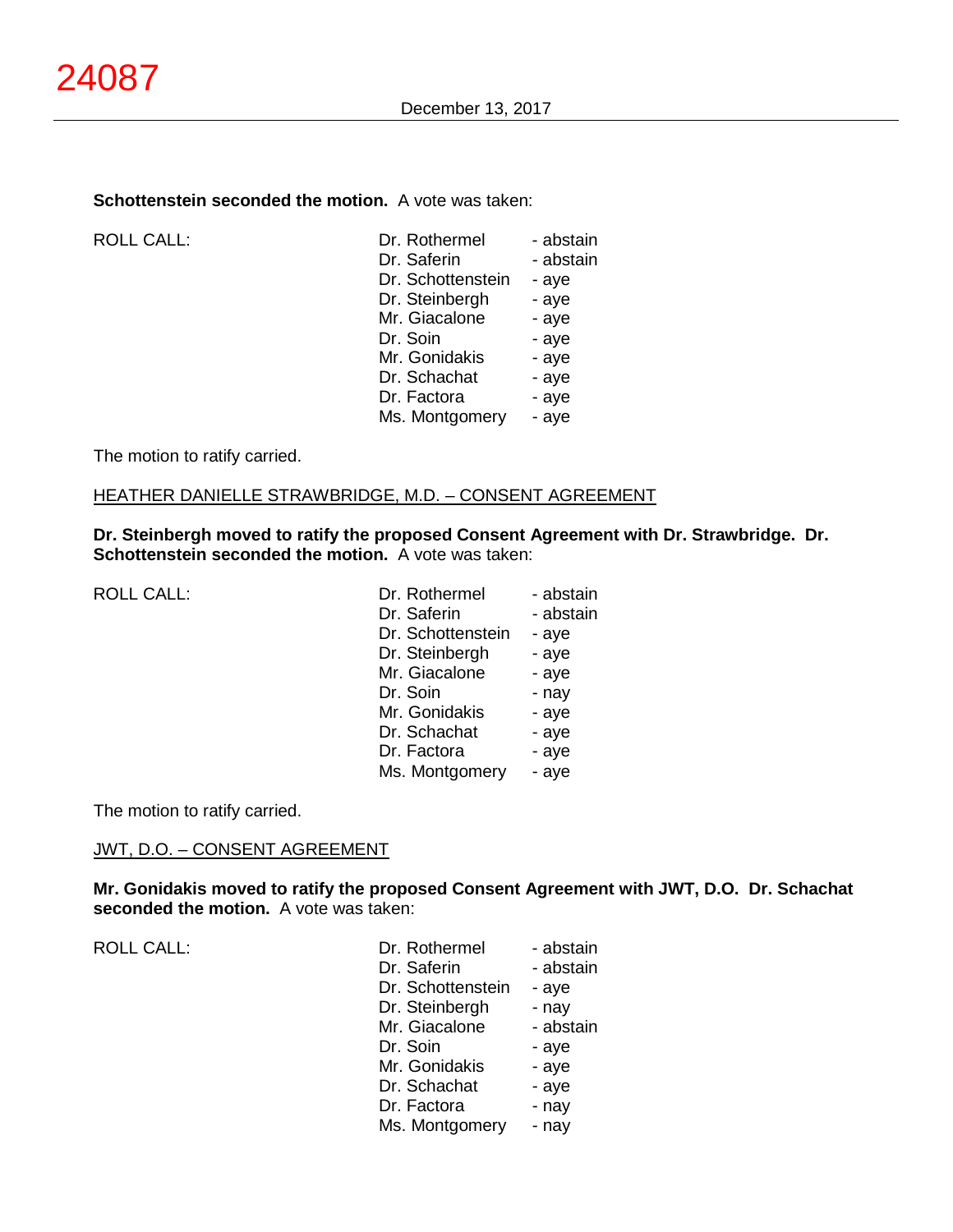The motion to ratify did not carry.

### ROBERT L. THOMAS, III, M.D. – CONSENT AGREEMENT

**Mr. Gonidakis moved to ratify the proposed Consent Agreement with Dr. Thomas. Dr. Schachat seconded the motion.** A vote was taken:

| <b>ROLL CALL:</b> | Dr. Rothermel     | - abstain |
|-------------------|-------------------|-----------|
|                   | Dr. Saferin       | - abstain |
|                   | Dr. Schottenstein | - aye     |
|                   | Dr. Steinbergh    | - aye     |
|                   | Mr. Giacalone     | - nay     |
|                   | Dr. Soin          | - nay     |
|                   | Mr. Gonidakis     | - aye     |
|                   | Dr. Schachat      | - aye     |
|                   | Dr. Factora       | - aye     |
|                   | Ms. Montgomery    | - aye     |
|                   |                   |           |

The motion to ratify carried.

THOMAS JAMES GANTNER, P.A. – STEP I CONSENT AGREEMENT

**Dr. Steinbergh moved to ratify the proposed Step I Consent Agreement with Mr. Gantner. Dr. Schottenstein seconded the motion.** A vote was taken:

| <b>ROLL CALL:</b> | Dr. Rothermel     | - abstain |
|-------------------|-------------------|-----------|
|                   | Dr. Saferin       | - abstain |
|                   | Dr. Schottenstein | - aye     |
|                   | Dr. Steinbergh    | - aye     |
|                   | Mr. Giacalone     | - aye     |
|                   | Dr. Soin          | - aye     |
|                   | Mr. Gonidakis     | - aye     |
|                   | Dr. Schachat      | - aye     |
|                   | Dr. Factora       | - aye     |
|                   | Ms. Montgomery    | - aye     |

The motion to ratify carried.

# FFY, M.D. – CONSENT AGREEMENT

**Mr. Gonidakis moved to ratify the proposed Consent Agreement with FFY, M.D. Dr. Schachat seconded the motion.** A vote was taken:

ROLL CALL:

| Dr. Rothermel     | - abstain |
|-------------------|-----------|
| Dr. Saferin       | - abstain |
| Dr. Schottenstein | - nay     |
| Dr. Steinbergh    | - nav     |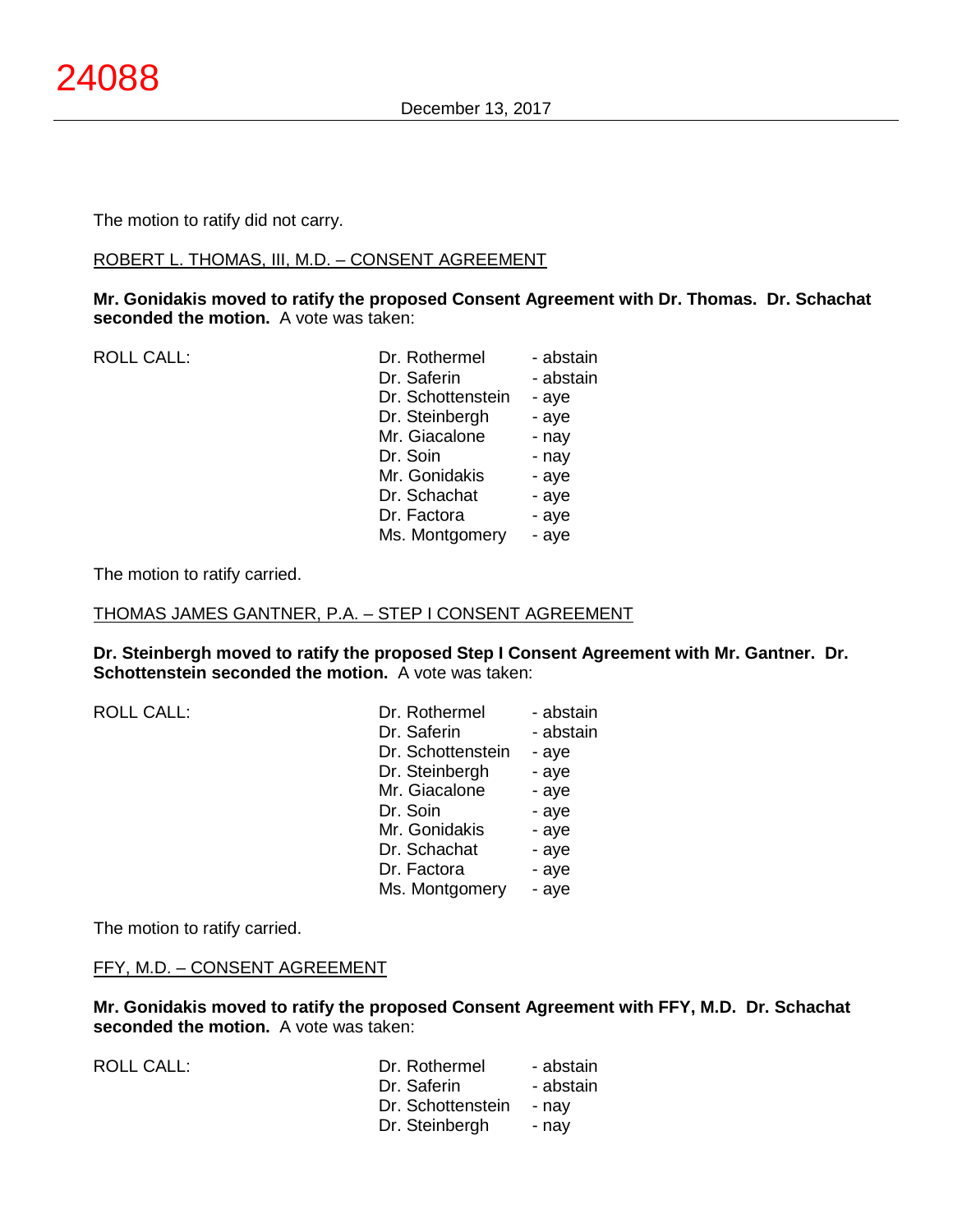| Mr. Giacalone  | - nay |
|----------------|-------|
| Dr. Soin       | - nay |
| Mr. Gonidakis  | - aye |
| Dr. Schachat   | - aye |
| Dr. Factora    | - nay |
| Ms. Montgomery | - nay |

The motion to ratify did not carry.

### CITATIONS AND ORDERS OF SUMMARY SUSPENSION, IMMEDIATE SUSPENSION, AND AUTOMATIC **SUSPENSION**

**Dr. Steinbergh moved to send the Notices of Opportunity for Hearing to Jayaprakash Ayillath Gosalakkal, M.D.; Atul S. Goswami, M.D.; and James R. Taylor, III, L.M.T. Dr. Schottenstein seconded the motion.** A vote was taken:

| <b>ROLL CALL:</b> | Dr. Rothermel     | - abstain |
|-------------------|-------------------|-----------|
|                   | Dr. Saferin       | - abstain |
|                   | Dr. Schottenstein | - aye     |
|                   | Dr. Steinbergh    | - aye     |
|                   | Mr. Giacalone     | - aye     |
|                   | Dr. Soin          | - aye     |
|                   | Mr. Gonidakis     | - aye     |
|                   | Dr. Schachat      | - aye     |
|                   | Dr. Factora       | - aye     |
|                   | Ms. Montgomery    | - aye     |
|                   |                   |           |

The motion to send carried.

**Dr. Steinbergh moved to send the Notices of Opportunity for Hearing to Mahmoud Abou El Soud, M.D.; Michael Wade Jones, D.O.; Mory Summer, M.D.; and Christopher Neil Vashi, M.D. Dr. Schottenstein seconded the motion.** A vote was taken:

| <b>ROLL CALL:</b> | Dr. Rothermel     | - abstain |
|-------------------|-------------------|-----------|
|                   | Dr. Saferin       | - abstain |
|                   | Dr. Schottenstein | - aye     |
|                   | Dr. Steinbergh    | - aye     |
|                   | Mr. Giacalone     | - aye     |
|                   | Dr. Soin          | - aye     |
|                   | Mr. Gonidakis     | - aye     |
|                   | Dr. Schachat      | - aye     |
|                   | Dr. Factora       | - aye     |
|                   | Ms. Montgomery    | - aye     |
|                   |                   |           |

The motion to send carried.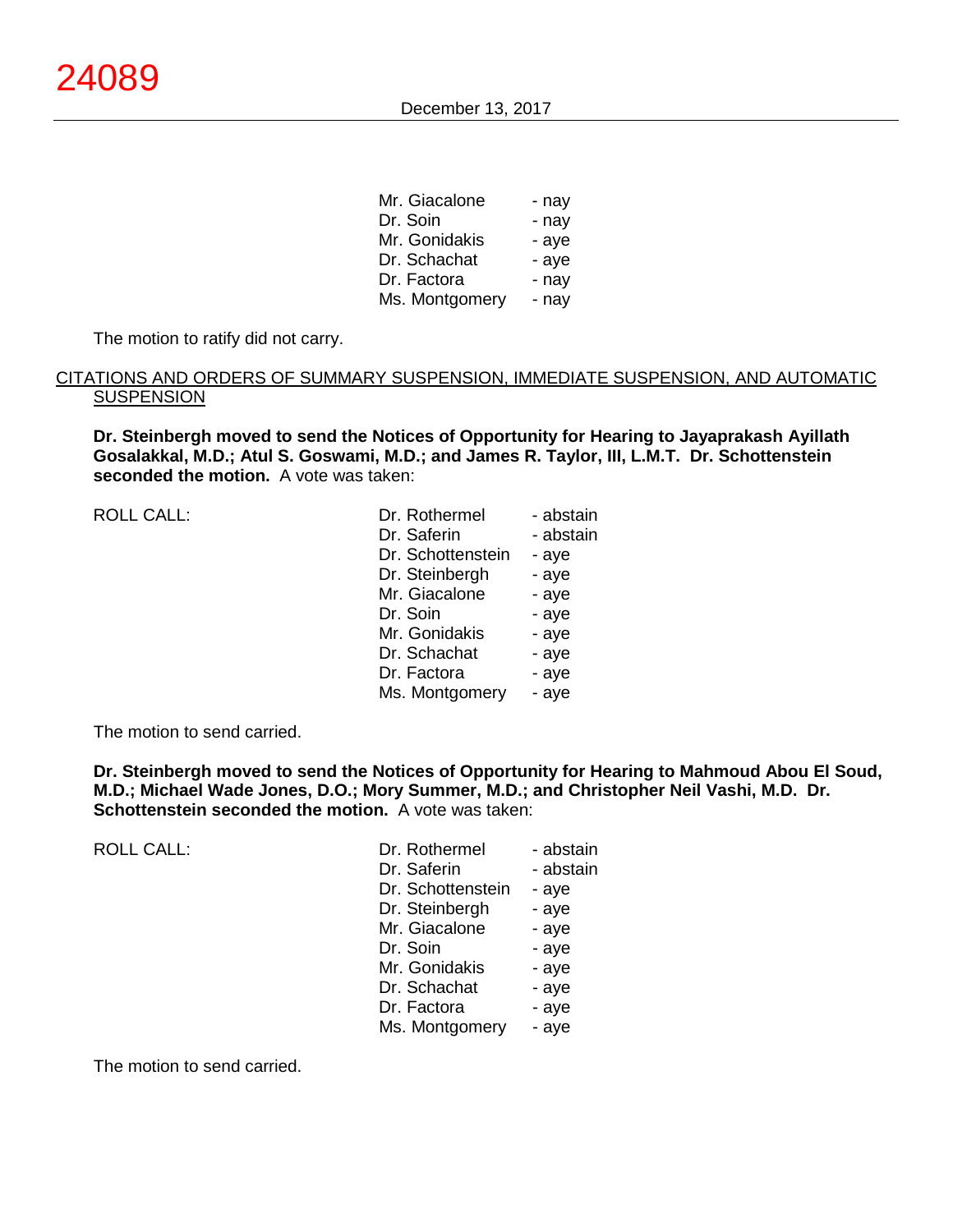### REPORTS AND RECOMMENDATIONS

#### MUNAWAR SIDDIQI, M.D.

**Dr. Schottenstein moved to remove the matter of Munawar Siddiqi, M.D., from the table. Dr. Steinbergh seconded the motion.** All members voted aye. The motion carried.

Board staff provided written copies of the proposed amended order to the Board members for their review.

Dr. Steinbergh stated that Paragraph B(2) of the Amended Order, concerning Conditions for Reinstatement or Restoration, should make it clear that Dr. Siddiqi must hold a full and unrestricted medical license in Kentucky as a conditions for reinstatement or restoration of his Ohio medical license. Ms. Anderson suggested that Paragraph B(2) include the following language: "Dr. Siddiqi shall demonstrate that he holds a full, unrestricted license in Kentucky." Dr. Schottenstein agreed.

Mr. Taylor noted that Dr. Schottenstein's motion to amend was made and seconded prior to the tabling of this topic, and the language currently being discussed was drafted subsequently to reflect that motion. Therefore, the refinement of the language discussed above does not necessitate a restatement or revision of the motion to amend and Dr. Schottenstein's acknowledgement that the draft accurately reflects his motion will suffice.

The Order, if amended, shall read as follows:

It is hereby ORDERED that:

- A. **SUSPENSION OF CERTIFICATE:** The certificate of Munawar Siddiqi, M.D., to practice medicine and surgery in the State of Ohio shall be SUSPENDED for an indefinite period of time.
- B. **CONDITIONS FOR REINSTATEMENT OR RESTORATION:** The Board shall not consider reinstatement or restoration of Dr. Siddiqi's certificate to practice medicine and surgery until all of the following conditions have been met:
	- 1. **Application for Reinstatement or Restoration**: Dr. Siddiqi shall submit an application for reinstatement or restoration, accompanied by the appropriate fees, if any.
	- 2. **Evidence of Unrestricted Licensure in Kentucky**: at the time he submits his application for reinstatement or restoration, Dr. Siddiqi shall demonstrate that he holds a full, unrestricted license in Kentucky. If the sole remaining condition for full and unrestricted licensure in Kentucky is that Dr. Siddiqi must demonstrate full and unrestricted licensure in Ohio, then this requirement may be deemed by the Board to be satisfied.
	- 3. **Additional Evidence of Fitness to Resume Practice**: In the event that Dr. Siddiqi has not been engaged in the active practice of medicine and surgery for a period in excess of two years prior to application for reinstatement or restoration, the Board may exercise its discretion under Section 4731.222, Ohio Revised Code, to require additional evidence of his fitness to resume practice.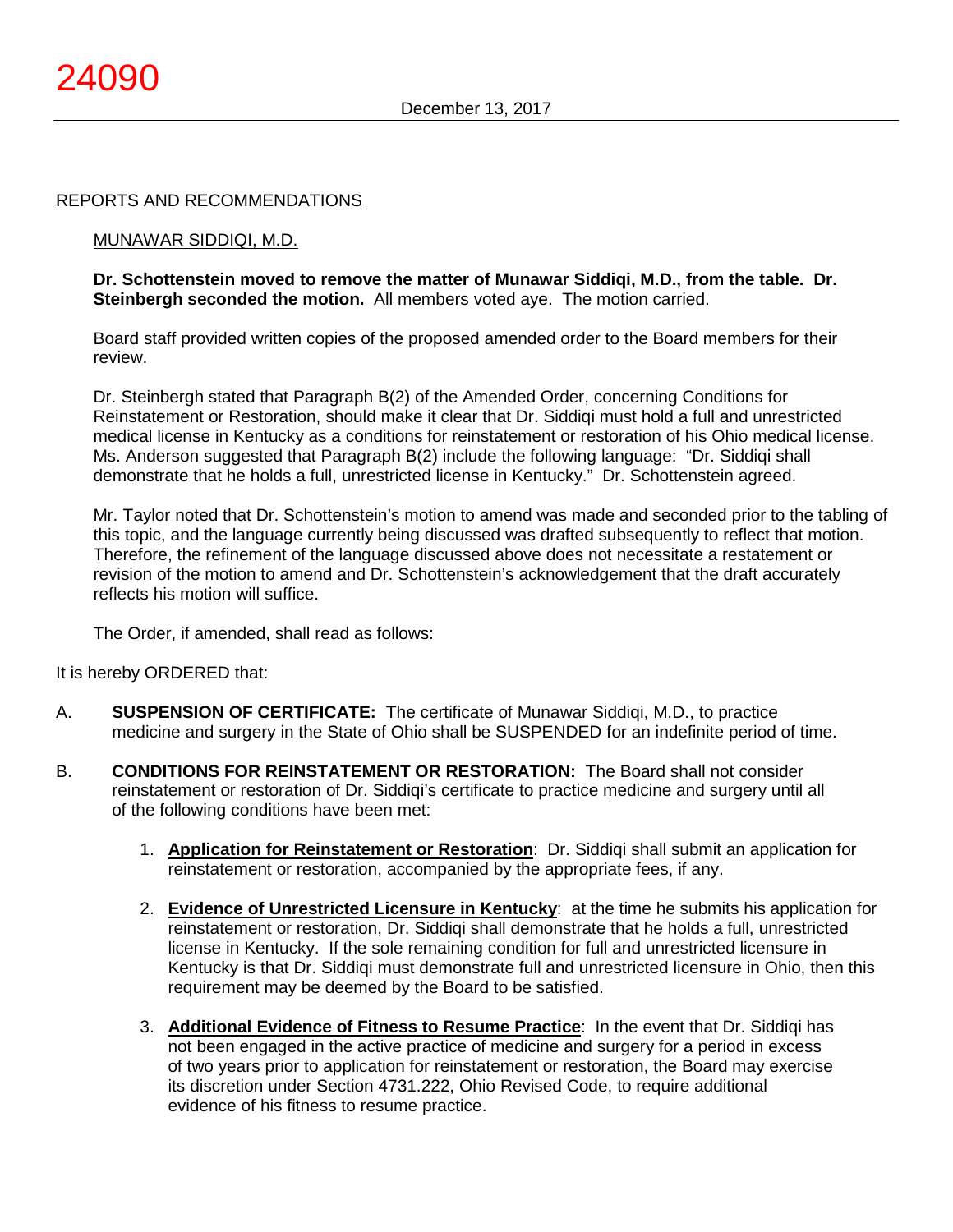- C. **PROBATION**: Upon reinstatement or restoration, Dr. Siddiqi's certificate shall be subject to the following PROBATIONARY terms, conditions, and limitation for a period of at least two years:
	- 1. **Obey the Law**: Dr. Siddiqi shall obey all federal, state, and local laws, and all rules governing the practice of medicine and surgery in the state in which he is practicing.
	- 2. **Declarations of Compliance**: Dr. Siddiqi shall submit quarterly declarations under penalty of Board disciplinary action and/or criminal prosecution, stating whether there had been compliance with all the conditions of this Order. The first quarterly declaration must be received in the Board's offices on or before the first day of the third month following the month in which Dr. Siddiqi's certificate is restored or reinstated. Subsequent quarterly declarations must be received in the Board's offices on or before the first day of every third month.
	- 3. **Personal Appearances**: Dr. Siddiqi shall appear in person for an interview before the full Board or its designated representative during the sixth month following the month in which Dr. Siddiqi's certificate is restored or reinstated, or as otherwise directed by the Board. Subsequent personal appearances shall occur every six months thereafter, and/or as otherwise directed by the Board. If an appearance is missed or is rescheduled for any reason, ensuing appearances shall be scheduled based on the appearance date as originally scheduled.
	- 4. **Evidence of Compliance with the Order of the Kentucky Board**: At the time he submits his declarations of compliance, Dr. Siddiqi shall also submit declarations under penalty of Board disciplinary action and/or criminal prosecution stating whether he has complied with all terms, conditions, and limitations imposed by the Kentucky Board, Case No. 1767. Moreover, Dr. Siddiqi shall cause to be submitted to the Board copies of any reports that he submits to the Kentucky Board whenever and at the same time the Kentucky Board requires submission.
	- 5. **Notification of Change in Terms of Probation by the Kentucky Board**: Dr. Siddiqi shall immediately notify the Board in writing of any modification or change to any terms, conditions, or limitation imposed by the Kentucky Board in Case No. 1767, including termination of the Agreed Order and/or Amended Agreed Order.
	- 6. **Practice Plan**: Prior to commencement of practice in Ohio, or as otherwise determined by the Board, Dr. Siddiqi shall submit to the Board and receive its approval for a plan of practice in Ohio. The practice plan, unless otherwise determined by the Board, shall be limited to a supervised structured environment in which Dr. Siddiqi's activities will be directly supervised and overseen by a monitoring physician approved by the Board. Dr. Siddiqi shall obtain the Board's prior approval for any alteration to the practice plan approved pursuant to this Order.

At the time Dr. Siddiqi submits his practice plan, he shall also submit the name and curriculum vitae of a monitoring physician for prior written approval by the Secretary and Supervising Member of the Board. In approving an individual to serve in this capacity, the Secretary and Supervising Member will give preference to a physician who practices in the same locale as Dr. Siddiqi and who is engaged in the same or similar practice specialty.

The monitoring physician shall monitor Dr. Siddiqi and his medical practice, and shall review Dr. Siddiqi's patient charts. The chart review may be done on a random basis, with the frequency and number of charts reviewed to be determined by the Board.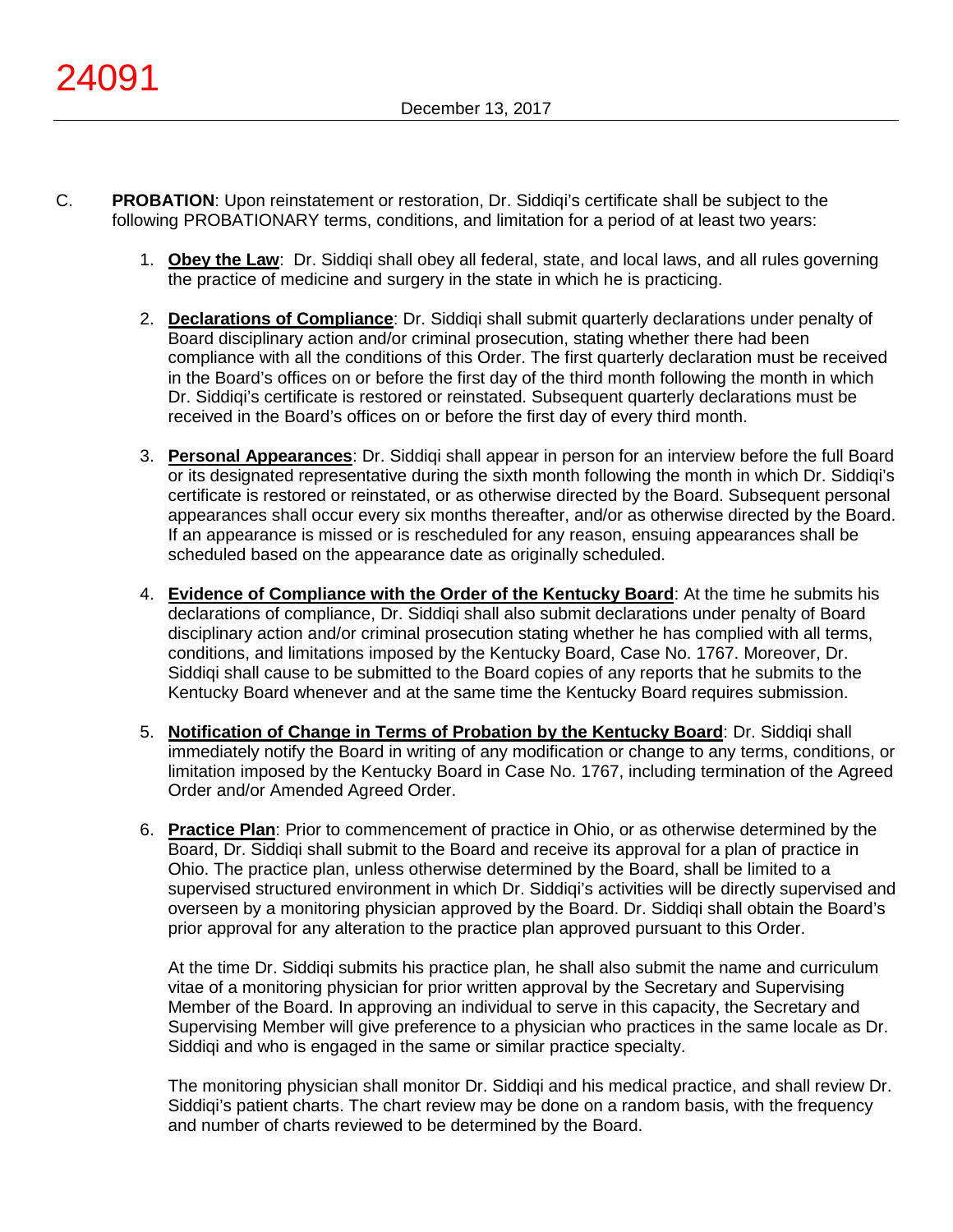Further, the monitoring physician shall provide the Board with reports on the monitoring of Dr. Siddiqi and his medical practice, and on the review of Dr. Siddiqi's patient charts. Dr. Siddiqi shall ensure that the reports are forwarded to the Board on a quarterly basis and are received in the Board's office no later than the due date for Dr. Siddiqi's declarations of compliance.

In the event the designated monitoring physician becomes unable or unwilling to serve in this capacity, Dr. Siddiqi shall immediately so notify the Board in writing. In addition, Dr. Siddiqi shall make arrangements acceptable to the Board for another monitoring physician within 30 days after the previously designated monitoring physician become unable or unwilling to serve, unless otherwise determined by the Board. Dr. Siddiqi shall further ensure that the previously designated monitoring physician also notifies the Board directly of his or her inability to continue to serve and the reasons therefor.

The Board, in its sole discretion, may disapprove any physician proposed to serve as Dr. Siddiqi's monitoring physician, or may withdraw its approval of any physician previously approved to serve as Dr. Siddiqi's monitoring physician, in the event that the Secretary and Supervising Member of the Board determine that any such monitoring physician has demonstrated a lack of cooperation in providing information to the Board or for any other reason.

- 7. **Required Reporting of Change of Address**: Dr. Siddiqi shall notify the Board in writing of any change of address and/or principal practice address within 30 days of change.
- 8. **Tolling of Probationary Period While Out of Compliance**: In the event Dr. Siddiqi is found by the Secretary of the Board to have failed to comply with any provision of this Order, and is so notified of that deficiency in writing, such period(s) of noncompliance will not apply to the reduction of the probationary period under this Order.
- D. **TERMINATION OF PROBATION**: Upon successful completion of probation, as evidenced by a written release from the Board, Dr. Siddiqi's certificate will be fully restored.
- E. **VIOLATION OF THE TERMS OF THIS ORDER:** If Dr. Siddiqi violates the terms of this Order in any respect, the Board, after giving him notice and the opportunity to be heard, may institute whatever disciplinary action it deems appropriate, up to and including the permanent revocation of his certificate.

# F. **REQUIRED REPORTING WITHIN 30 DAYS OF THE EFFECTIVE DATE OF THIS ORDER:**

1. **Required Reporting to Employers and Others**: Within 30 days of the effective date of this Order, Dr. Siddiqi shall provide a copy of this Order to all employers or entities with which he is under contract to provide healthcare services (including but not limited to third-party payors), or is receiving training; and the Chief of Staff at each hospital or healthcare center where he has privileges or appointments. Further, Dr. Siddiqi shall promptly provide a copy of this Order to all employers or entities with which he contracts in the future to provide healthcare services (including but not limited to third-party payors), or applies for or receives training, and the Chief of Staff at each hospital or healthcare center where he applies for or obtains privileges or appointments. This requirement shall continue until Dr. Siddiqi receives from the Board written notification of the successful completion of his probation.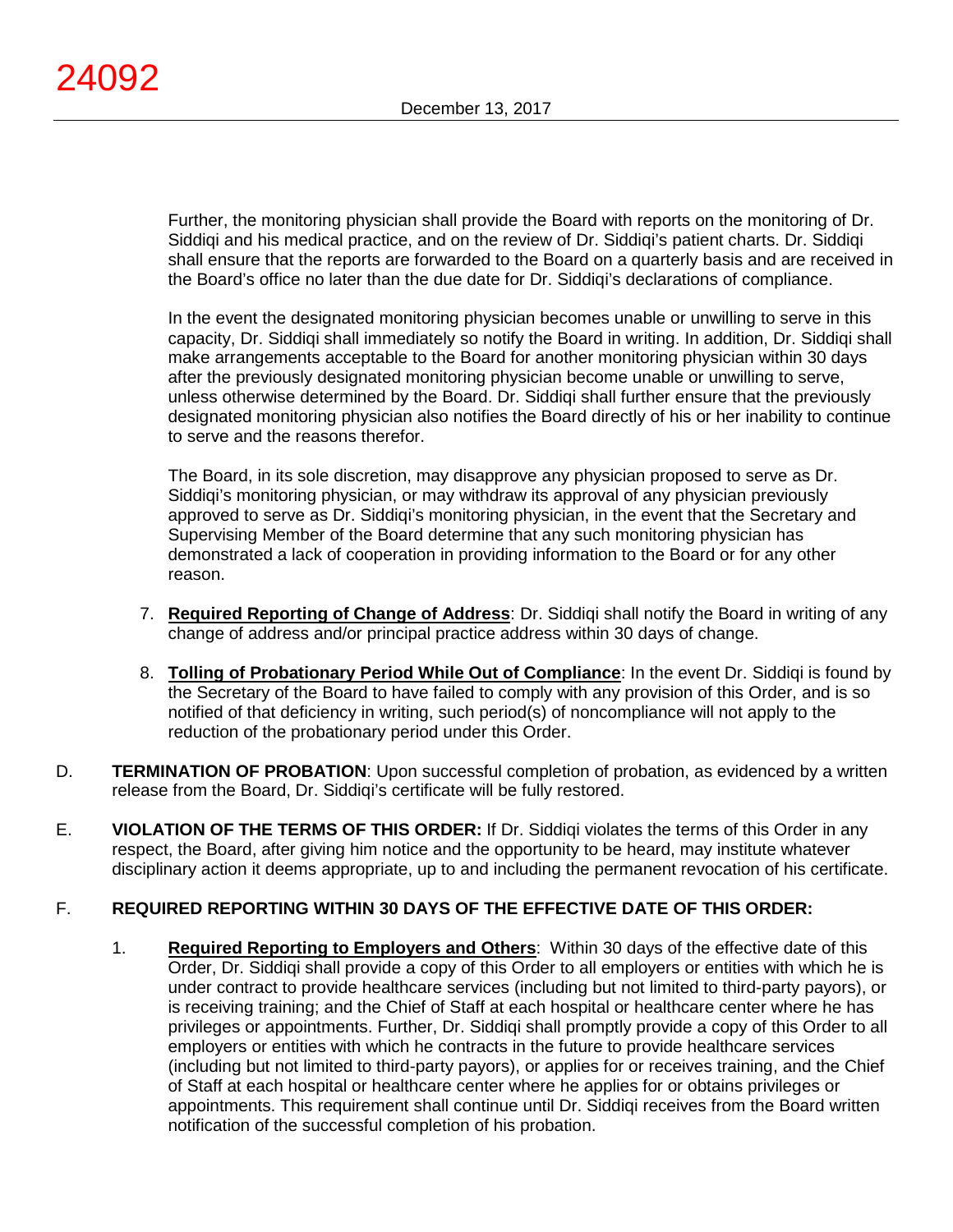In the event that Dr. Siddiqi provides any healthcare services or healthcare direction or medical oversight to any emergency medical services organization or emergency medical services provider in Ohio, within 30 days of the effective date of this Order, he shall provide a copy of this Order to the Ohio Department of Public Safety, Division of Emergency Medical Services. This requirement shall continue until Dr. Siddiqi receives from the Board written notification of the successful completion of his probation.

- 2. **Required Reporting to Other State Licensing Authorities**: Within 30 days of the effective date of this Order, Dr. Siddiqi shall provide a copy of this Order to the proper licensing authority of any state or jurisdiction in which he currently holds any professional license, as well as any federal agency or entity, including but not limited to the Drug Enforcement Agency, through which he currently holds any license or certificate. Also, Dr. Siddiqi shall provide a copy of this Order at the time of application to the proper licensing authority of any state or jurisdiction in which he applies for any professional license or reinstatement/restoration of any professional license. This requirement shall continue until Dr. Siddiqi receives from the Board written notification of the successful completion of his probation.
- 3. **Required Documentation of the Reporting Required by Paragraph F**: Dr. Siddiqi shall provide this Board with one of the following documents as proof of each required notification within 30 days of the date of each such notification: (a) the return receipt of certified mail within 30 days of receiving that return receipt, (b) an acknowledgement of delivery bearing the original ink signature of the person to whom a copy of the Order was hand delivered, (c) the original facsimile-generated report confirming successful transmission of a copy of the Order to the person or entity to whom a copy of the Order was faxed, or (d) an original computer-generated printout of electronic mail communication documenting the e-mail transmission of a copy of the Order to the person or entity to whom a copy of the Order was e-mailed.
- **EFFECTIVE DATE OF ORDER:** This Order shall become effective immediately upon the mailing of the notification of approval by the Board.

A vote was taken on Dr. Schottenstein's motion to amend:

ROLL CALL:

| Dr. Rothermel     | - abstain |
|-------------------|-----------|
| Dr. Saferin       | - abstain |
| Dr. Schottenstein | - aye     |
| Dr. Steinbergh    | - aye     |
| Mr. Giacalone     | - aye     |
| Dr. Soin          | - aye     |
| Mr. Gonidakis     | - nay     |
| Dr. Schachat      | - aye     |
| Dr. Factora       | - aye     |
| Ms. Montgomery    | - aye     |

The motion to amend carried.

**Dr. Steinbergh moved to approve and confirm Ms. Blue's Findings of Fact, Conclusions of Law, and Proposed Order, as amended, in the matter of Munawar Siddiqi, M.D. Dr. Schottenstein**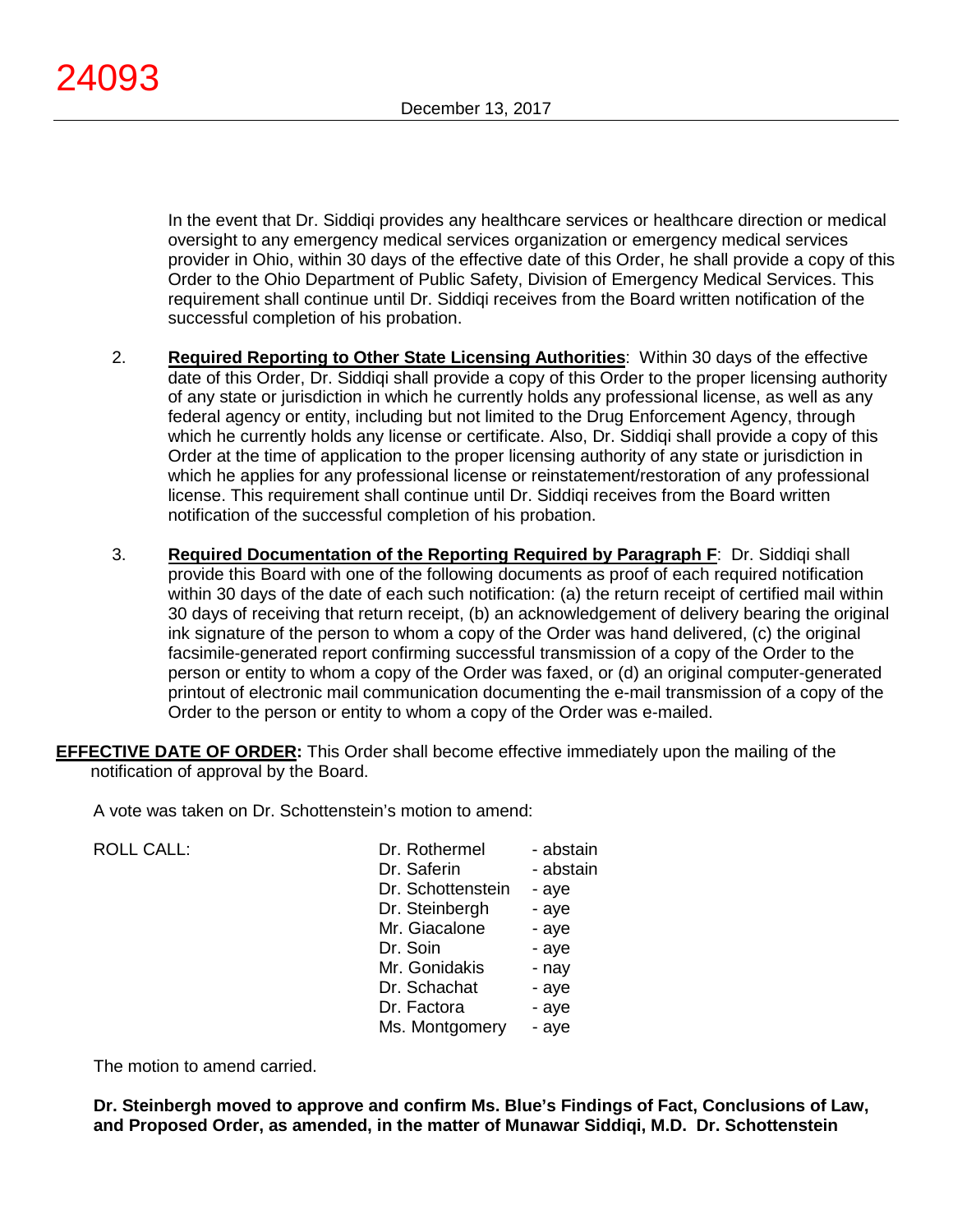#### **seconded the motion.** A vote was taken:

ROLL CALL:

| Dr. Rothermel     | - abstain |
|-------------------|-----------|
| Dr. Saferin       | - abstain |
| Dr. Schottenstein | - aye     |
| Dr. Steinbergh    | - aye     |
| Mr. Giacalone     | - aye     |
| Dr. Soin          | - aye     |
| Mr. Gonidakis     | - nay     |
| Dr. Schachat      | - nay     |
| Dr. Factora       | - aye     |
| Ms. Montgomery    | - aye     |
|                   |           |

The motion to approve carried.

The Board took a brief recess at 12:15 p.m. and resumed the meeting at 1:35 p.m.

#### *AD HOC* COMMITTEE

**Dr. Steinbergh moved to appoint an** *ad hoc* **committee composed of Mr. Giacalone, Dr. Steinbergh, Mr. Gonidakis, and Dr. Schottenstein to assist with the employment law section on a human resources issue and a filing. Dr. Saferin seconded the motion.** A vote was taken:

ROLL CALL:

| - aye |
|-------|
| - aye |
| - aye |
| - aye |
| - aye |
| - aye |
| - aye |
| - aye |
| - aye |
| - aye |
|       |

The motion carried.

#### OPERATIONS REPORT

**Human Resources:** Mr. Groeber stated that with the consolidation with the Ohio Board of Dietetics and the Ohio Respiratory Care Board effective on January 21, 2018, the Medical Board will be gaining additional staff members. Karen Morrison, currently with the Dietetics Board, will begin work in the Medical Board's Communications Section and will be tying together the Board's licensee types in order to tell a more comprehensive story about how all the license types work together. Don Davis, also currently with the Dietetics Board, will have tasks to help the Board speed up some of its investigative and enforcement processes.

**Investigator Firearms:** Mr. Groeber stated that staff is continuing to work with the union to implement the changes directed by the Board, and to work with its representative on updated drafts of the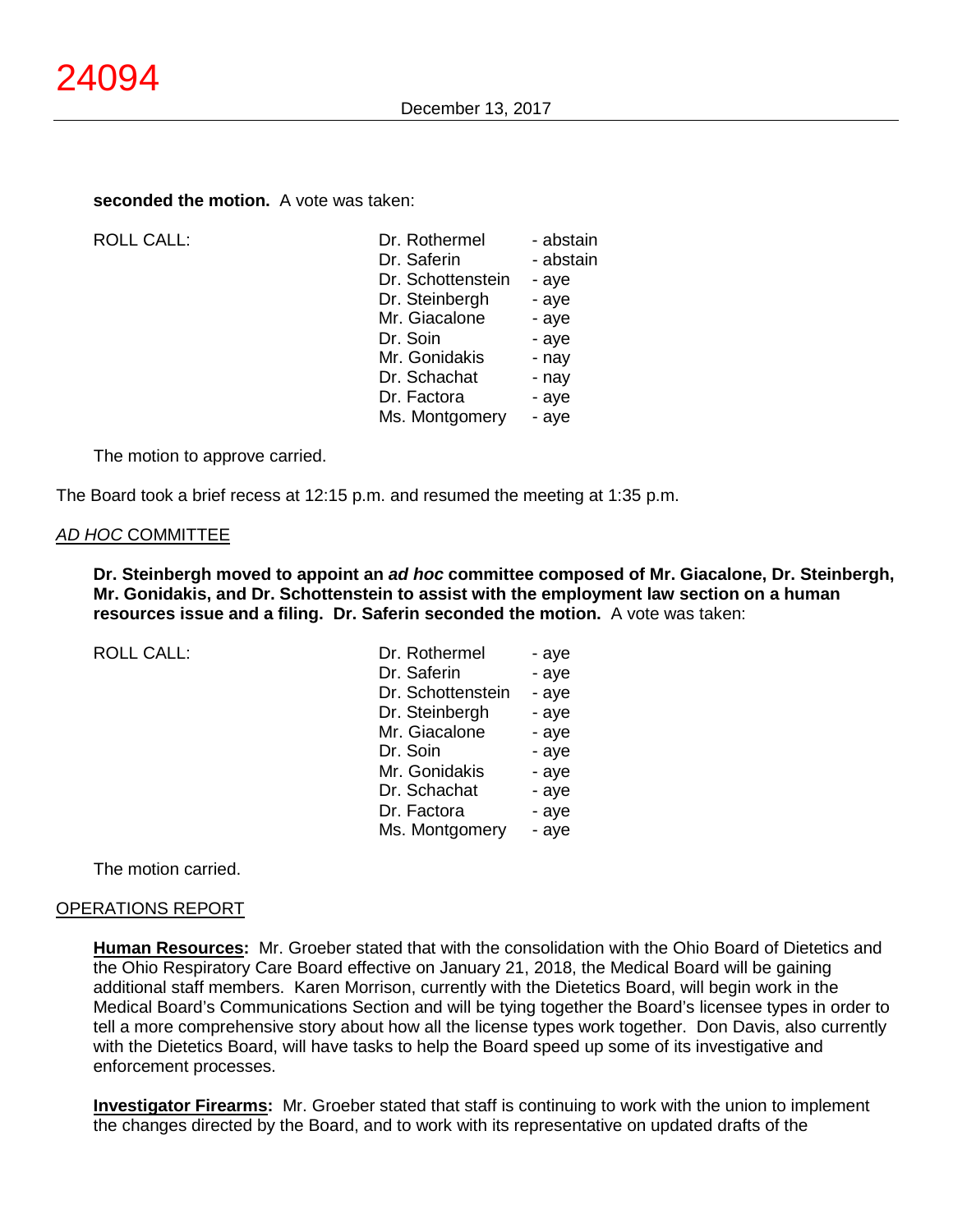investigator manual. The staff has also compiled a number of safety equipment and training ideas to help support the changes directed by the Board. The Finance Committee considered these this morning and voted upon the purchase. If approved, staff will work to implement these trainings as quickly as possible. Management will continue to refine the manual and work with the union to prepare for the return of firearms should the Board vote to rescind investigator authority to carry firearms at the January meeting.

Mr. Groeber stated that until such time as the Board takes a formal vote, the Board will maintain the investigators' authority to carry firearms.

**Education and Outreach:** Mr. Groeber stated that Ms. Pollock is working with the Ohio University Heritage College of Osteopathic Medicine (OUHCOM) to take the Partners in Professionalism program to the next level of technical integration.

Mr. Groeber stated that the latest quarterly edition of HealthScene Ohio has been published.

Mr. Groeber stated that the Board has initiated quarterly meetings for health communication directors across Ohio's associations, societies, health care systems, and state agencies and boards.

Mr. Groeber noted that the Board's labor trafficking video was the Board's most-viewed video. This video for medical staff in institutions is about identifying victims of labor trafficking and how to help those individuals. Dr. Soin commented that he watched the video and learned a great deal about the scope of this problem. Dr. Steinbergh commented that there is a physician who is an expert on this subject at OUHCOM who could advise the Board in such matters.

**Agency Operations:** Mr. Groeber noted that there has been a small increase in the number of cases in investigations, which reflects a normal variation. Otherwise, the Board's total number of cases continues to decrease and is down to nearly 1,000, as opposed to about 3,000 a few years ago.

Mr. Groeber stated that the number of licenses issued is up 5% over this time last year and is up 4% month-to-month. The time to issue licenses continues to decrease. Mr. Groeber stated that expedited licenses were issued in an average of 24 days, a figure that includes a few outlying numbers.

Mr. Groeber stated that the number of cases in Compliance is down by 9% compared to this time last year.

**Annual Ethics Training:** Mr. Groeber reminded the Board members that they are required to complete their annual ethics training by Dec. 28 this year.

**Reports of Sexual Misconduct:** Mr. Groeber stated that the Board members may have heard media reports about sexual misconduct issues at Massage Envy. Mr. Groeber stated that on the first day that the reports appeared, a statement was placed on the Board's website reminding licensees that the Board has a zero-tolerance policy on this matter. The statement advised the public to notify law enforcement immediately and to file a complaint with the Board if they have experienced or know of such activity.

**Charity Coat Drive:** Mr. Groeber stated that dozens of coats were collected in the Board's recent charity coat drive. Mr. Groeber thanked everyone who donated.

**Board Consolidation:** Mr. Groeber stated that an amendment has been finalized in order to help the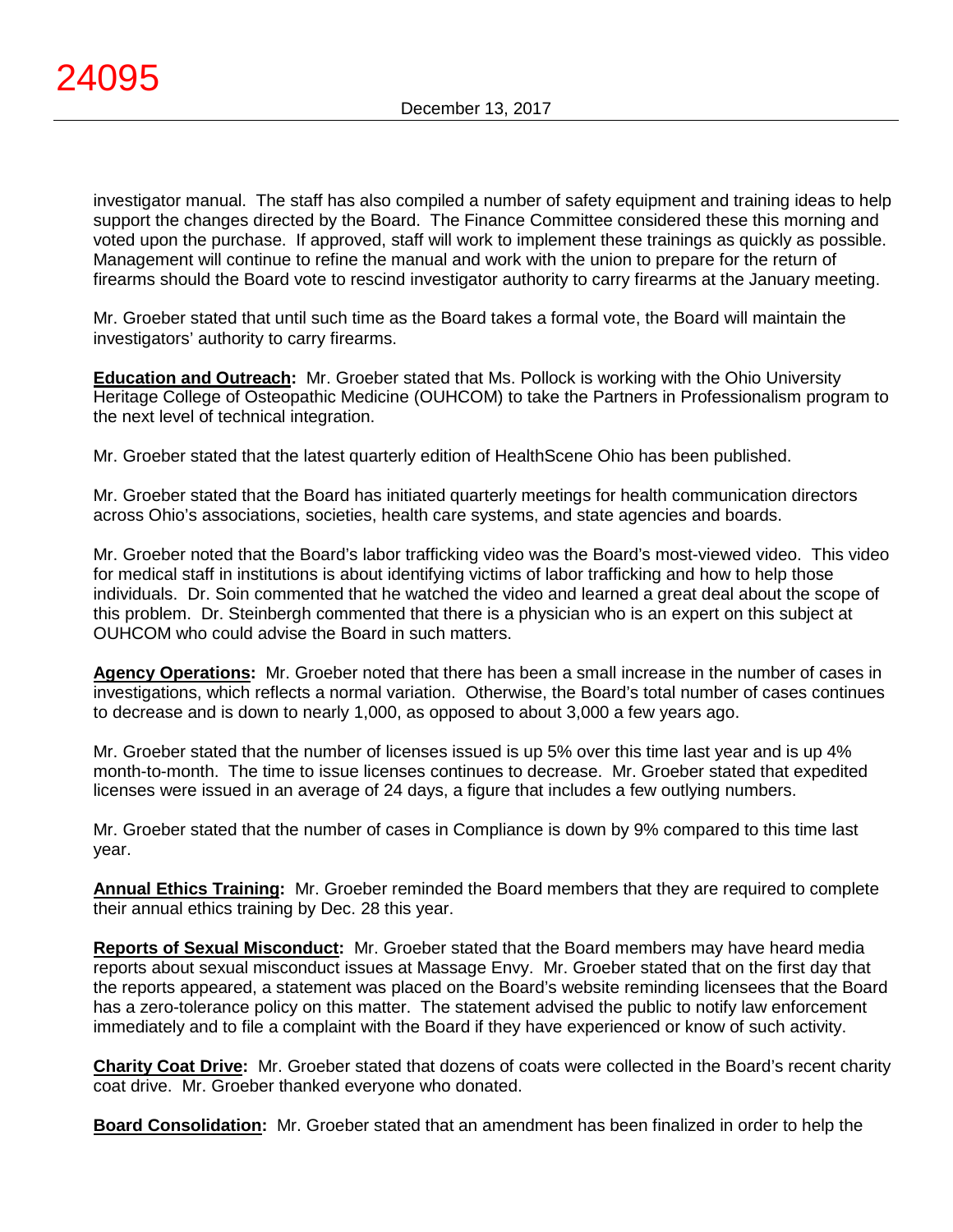Board meet the January 21, 2018 deadline for consolidation with the Ohio Board of Dietetics and the Ohio Respiratory Care Board.

**Contact with Board Members:** Mr. Groeber reminded the Board that occasionally licensees, applicants, complainants, and patients will attempt to directly contact Board member for assistance with their issues and concerns. Mr. Groeber stated that many of these issues may be under review with the Board staff, and it is possible that the communication needs to be filed and handled as a compliant with the Board. Mr. Groeber asked the Board members to not respond to any such communication, but to forward it to Mr. Groeber and he will route it to the appropriate staff.

**CLEAR and FARB:** Mr. Groeber stated that in order to support the new license types that the Board will begin regulating in January 2018, the Board has joined the Council on Licensure, Enforcement & Regulation (CLEAR) and the Federation of Associations of Regulatory Boards (FARB). Mr. Groeber noted that CLEAR has offered some price reductions on training for the Board's investigators.

**Federation of State Medical Boards:** Mr. Groeber stated that two Board members have expressed interest in engaging more actively with the Federation of State Medical Boards (FSMB). Mr. Giacalone would like to serve on the FSMB's Nominating Committee, and Dr. Steinbergh would like to run for consideration of the Board of Directors. Mr. Groeber stated that letters have been drafted for each of these Board members indicating their interests, to be sent to the FSMB.

**Dr. Saferin moved to support Mr. Giacalone and Dr. Steinbergh in these efforts. Dr. Bechtel seconded the motion.** A vote was taken:

ROLL CALL:

| Dr. Rothermel     | - aye     |
|-------------------|-----------|
| Dr. Saferin       | - aye     |
| Dr. Schottenstein | - aye     |
| Dr. Steinbergh    | - abstain |
| Mr. Giacalone     | - abstain |
| Dr. Soin          | - aye     |
| Mr. Gonidakis     | - aye     |
| Dr. Schachat      | - aye     |
| Dr. Factora       | - aye     |

The motion carried.

### RULES AND POLICIES

Ms. Debolt stated that the hearing reports for Rules 4731-2-01 and 4731-11-01, have been provided to the Board members. Ms. Debolt stated that these rules were final filed with an effective date of December 7, 2017, as authorized by the Board at the November Board meeting.

### ELECTION OF OFFICERS

**Dr. Steinbergh moved to elect Mr. Giacalone as President, Dr. Schachat as Vice President, Dr. Rothermel as secretary, and Dr. Saferin as Supervising Member for terms beginning on January 1, 2018, and ending December 31, 2018. Dr. Bechtel seconded the motion.**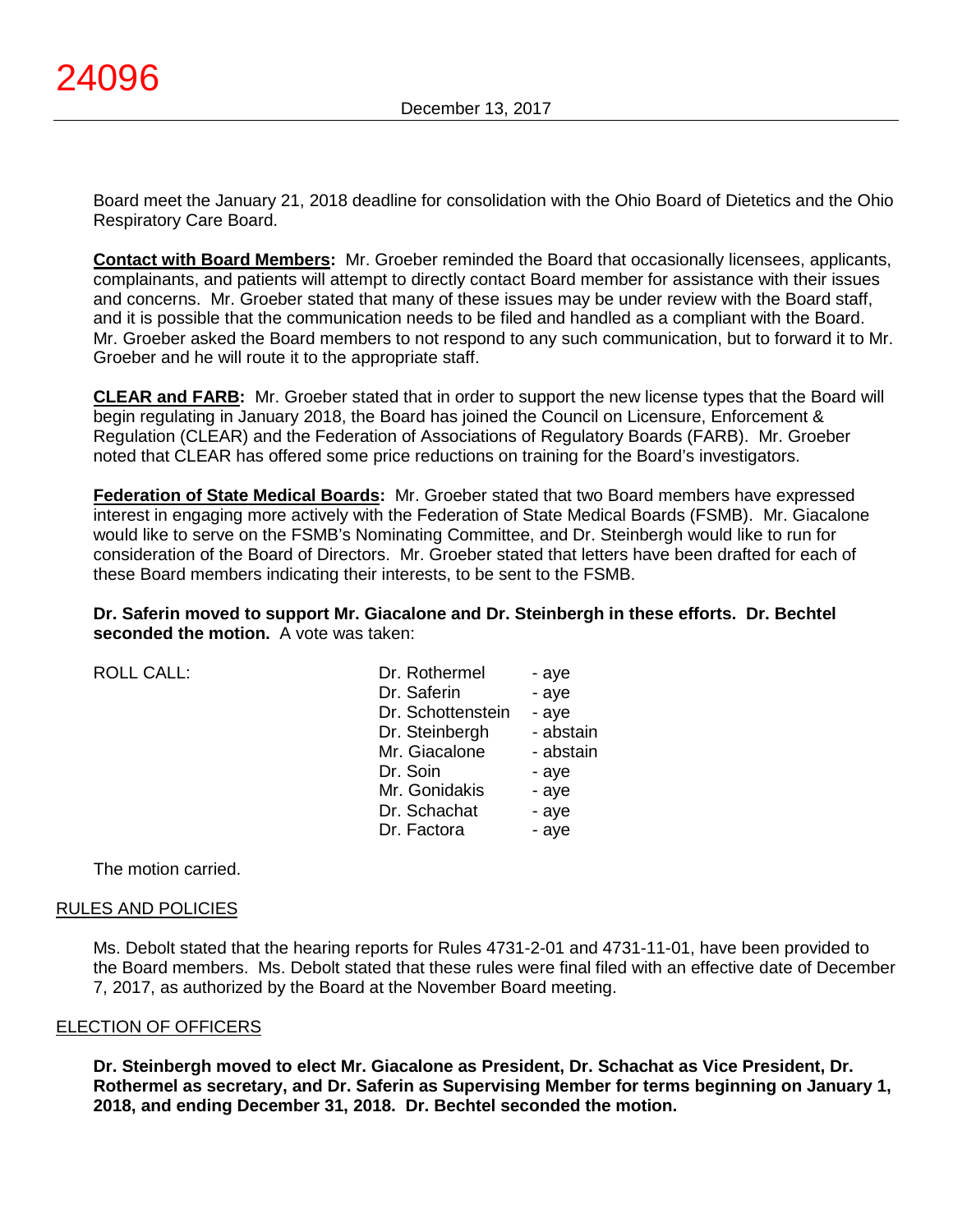Mr. Gonidakis stated that each year the Board elects a President and Vice President, as well as a Secretary and Supervising Member. Mr. Gonidakis stated that in recent months the Board seems to be spending more time examining items approved by the Secretary and Supervising Member. Mr. Gonidakis stated that the Secretary and Supervising Member work hard and do a great job for the Board. Mr. Gonidakis opined that the Secretary and Supervising Member should be given the opportunity to do their jobs. Mr. Gonidakis stated that the Board can trust that the Secretary and Supervising Member are working closely with the Board's staff on a regular basis.

Dr. Steinbergh stated that she has always respected the roles of Secretary and Supervising Member. Dr. Steinbergh added, however, that Board members must feel good about the decisions they make. Dr. Steinbergh stated that she understands the responsibilities of the Investigations and Enforcement Sections, but there are times when she looks at something and simply does not agree with it. Dr. Steinbergh stated that she has never felt that the Board is a "rubber-stamp" organization, and she did not believe that the Secretary and Supervising Member felt that way either. Dr. Steinbergh stated that she admires and respects the responsibilities of the Secretary and Supervising Member, but the voting Board members have their own responsibilities. Dr. Steinbergh appreciated Mr. Gonidakis' comments, but she felt that there should be a discussion when there are differences of opinion.

Mr. Gonidakis thanked Dr. Steinbergh for her comments.

A vote was taken on Dr. Steinbergh's motion to elect officers for 2018:

| <b>ROLL CALL:</b> |
|-------------------|
|                   |

| <b>ROLL CALL:</b> | Dr. Rothermel     | - abstain |
|-------------------|-------------------|-----------|
|                   | Dr. Saferin       | - abstain |
|                   | Dr. Schottenstein | - aye     |
|                   | Dr. Steinbergh    | - aye     |
|                   | Mr. Giacalone     | - abstain |
|                   | Dr. Soin          | - aye     |
|                   | Mr. Gonidakis     | - aye     |
|                   | Dr. Schachat      | - abstain |
|                   | Dr. Factora       | - aye     |
|                   |                   |           |

The motion carried.

# REPORTS BY ASSIGNED COMMITTEES

### FINANCE COMMITTEE

### FISCAL REPORT

Dr. Schottenstein stated that in October 2017, the Board's revenue was \$549,350, a decrease of 28% over the two-year cycle. Dr. Schottenstein stated that two variables have disrupted the Board's typical revenue cycle: The early license renewals prior to the license system conversion in May and June 2017, thus resulting in the loss of that revenue that would have naturally occurred in Fiscal Year 2018; and the change in the notification schedule for licensees, which was recently abbreviated. These factors make the assessment of the revenue cycle by comparing one fiscal year to another less predictable.

Dr. Schottenstein stated that the Board's cash balance is \$3,127,696 and has decreased 35.3%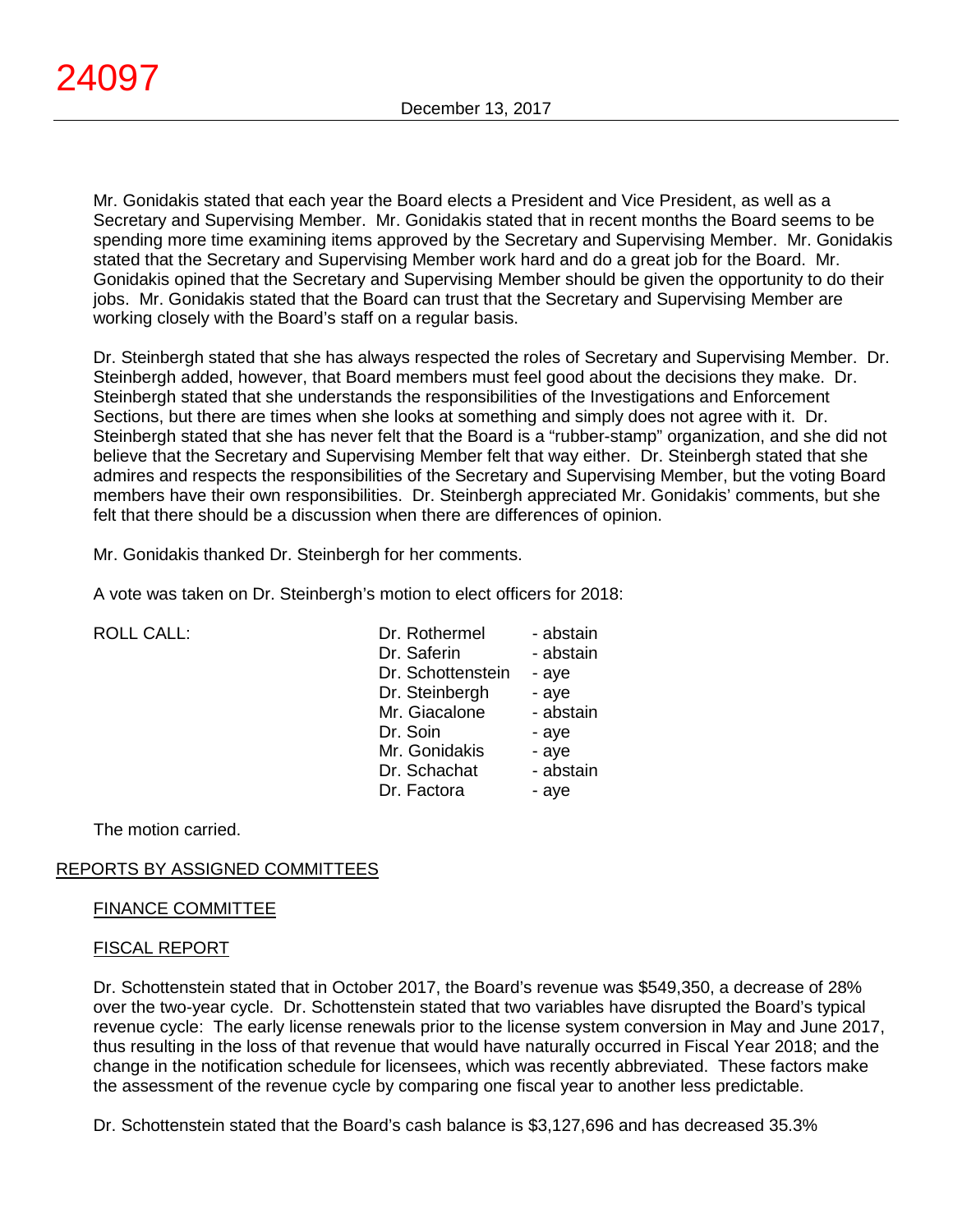compared to this time last year. Dr. Schottenstein pointed out that in December 2016, \$1,488,000 transferred from the Board's fund to support the eLicense development. Also, the Board is expecting another \$1,100,000 transfer out of the cash balance in the Spring. Preliminary figures show that the Board's cash balance will drop to around \$3,000,000 in the November fiscal report.

Dr. Schottenstein stated that total expenditures for the Board in October 2017 were \$662,486, a 2% increase in expenditures year-to-date. Dr. Schottenstein stated that this is substantially a function of payroll increase due to the filling of vacant positions. Besides payroll, spending for October was unremarkable. Spending for Fiscal Year 2018 is projected at about \$8,500,000, roughly the same as Fiscal Year 2017.

Dr. Schottenstein stated that it is likely that the Board's cash balance will continue to decrease into November, hopefully even out in December, and start to increase again in January. Dr. Schottenstein noted that the January of even-numbered years is when the Board's allied professionals, except for massage therapists, renew their licenses. Consequently, January should be a substantial revenue month. Dr. Schottenstein stated that the Board's revenue is expected to pick up and the deficit to lessen over time. Dr. Schottenstein commented that the fourth quarter of Fiscal Year 2018 is expected to be good.

Dr. Schottenstein stated that the Board will have three new sources of revenue going forward: Disciplinary fines, which should increase over time; licenses and license renewals for respiratory care therapists; and licenses and license renewals for dietitians.

# ACCOUNTS RECEIVABLE

Dr. Schottenstein stated that the Board has collected three fine payments totaling \$25,500 since the last Board meeting. The Board has also received its first payment from a licensee who has been sent to collections, in the amount of \$667.48. Dr. Schottenstein observed that this was originally a \$1,000 fine, but the Attorney General's office referred the collection to a Special Counsel, who took \$333.00 of that \$1,000 for their expenses. Dr. Schottenstein stated that the Board's agreement with the Attorney General's office stipulates that the Board is to collect the entire amount of the original fine. The Board's staff has discussed the matter with Attorney General's office and they will hopefully correct that process going forward by charging the special counsel fee to the licensee.

# OFFICE RECONFIGURATION COSTS

Dr. Schottenstein stated that the Medical Board staff needs additional office space to accommodate three new staff members from the Board of Dietetics and the Respiratory Care Board. The Finance Committee reviewed a proposal to create a new office for the Executive Director in an unused area of the office near the Enforcement Section, thus freeing up the current Executive Director office and a meeting room to accommodate the 3 new staff. The proposed new office will be about the same size as the Executive Director's current office, with a small meeting room space included.

Dr. Schottenstein stated that the two best price proposals came to approximately \$35,000 and \$39,000. The Finance Committee approved the expenditure of up to \$45,000 allowing for cost overruns for the office reconfiguration cost.

**Dr. Steinbergh moved to approve the recommendation of the Finance Committee. Dr. Saferin seconded the motion.** All members voted aye. The motion carried.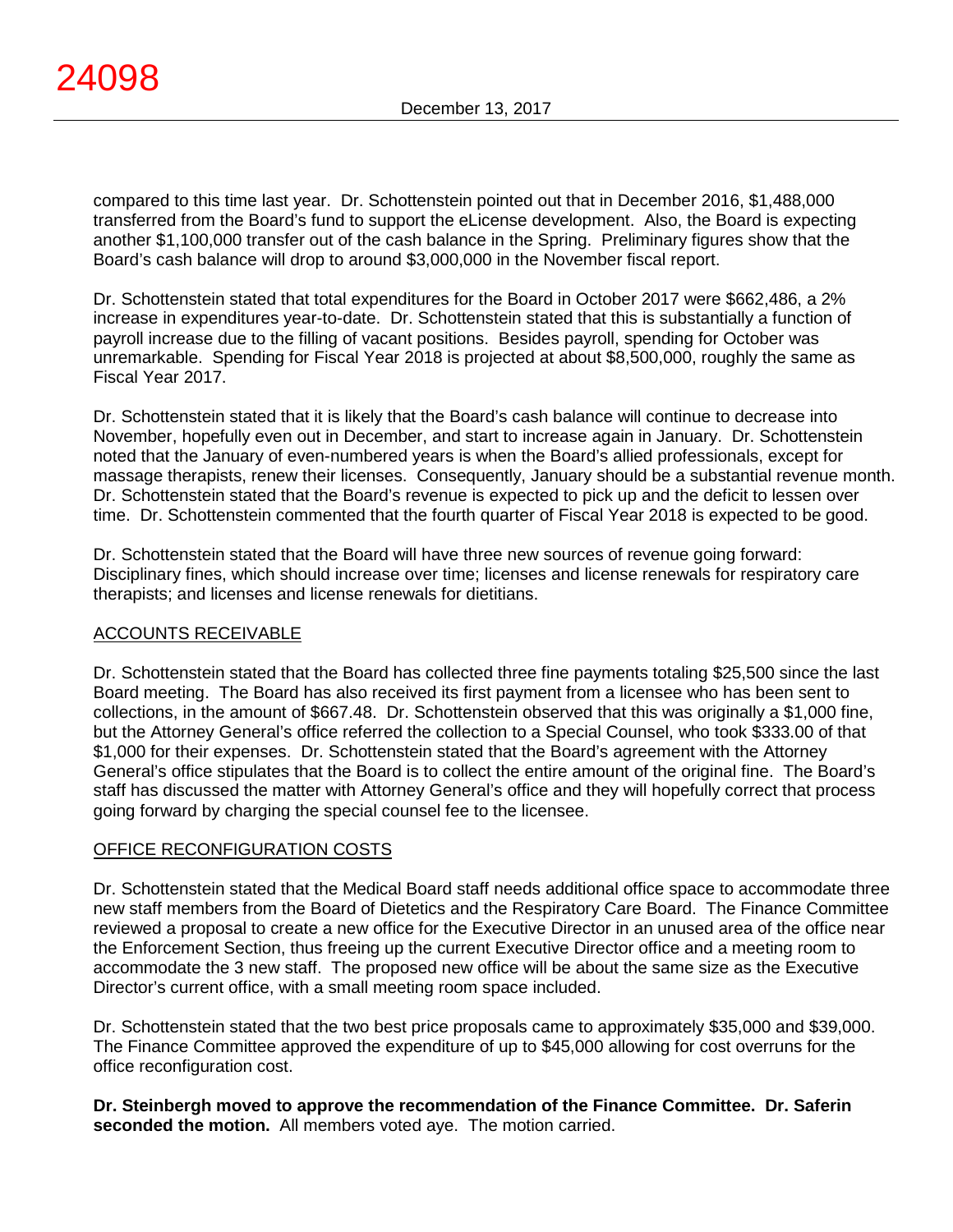# SAFETY TRAINING FOR FIELD INVESTIGATORS

Dr. Schottenstein stated that the Finance Committee has proposed training for the Board's investigators in the areas of de-escalation and sensitive conversations, identifying and avoiding dangerous situations, and how to properly use pepper spray, among other things. The Finance Committee has also proposed the purchase of safety equipment, including body armor, pepper spray, keychain panic alarm and whistle, and GPS location with notification to police. Lastly, the Finance Committee has proposed policy changes to make the day-to-day job of investigators safer, such as hiring outside agents to collect urine screens and deliver sensitive documents.

Dr. Schottenstein stated that the proposed costs for the safety training, equipment purchases, and policy changes are approximately \$45,000. The Finance Committee has recommended approval of this expenditure.

**Dr. Steinbergh moved to approve the expenditure as recommended by the Finance Committee. Dr. Saferin seconded the motion.** The motion carried.

### COMMUNICATIONS UPDATE

Dr. Schottenstein stated that Ms. Pollock updated the Finance Committee on the Board's efforts to help licensees implement phase 2 of the acute prescribing pain rules, including helping licensees find the correct ICD-10 codes and how to issue a valid prescription. There is intention to create a video and possibly develop an app to help facilitate the ability to use the correct ICD-10 code.

Dr. Schottenstein stated that Ms. Pollock and Ms. Wehrle has been working on a project to list the history of the Medical Board as an institution. Ms. Pollock and Ms. Wehrle provided the Finance Committee with a very good handout of this nature, which may be turned into a video. Dr. Schottenstein opined that this video will help build an institutional memory of the board.

Dr. Schottenstein stated that the Board will reach out with presentations in Athens, Dublin, and Cleveland as part of the Partners in Professionalism program, and Board members are able to participate.

Dr. Schottenstein stated that the Board's HealthScene Ohio magazine will include features on Dr. Steinbergh and Dr. Bechtel in the winter edition.

### POLICY COMMITTEE

### LEGISLATIVE REVIEW

Dr. Soin stated that the Policy Committee received updates on pending legislation regarding the One-Bite Reporting Exemption and the upcoming consolidation with the Ohio Board of Dietetics and the Ohio Respiratory Care Board.

### RULES UPDATE

Dr. Soin stated that the Policy Committee received updates on the non-disciplinary program for inability to practice due to physical or mental illness; the medication-assisted treatment rules; and the acute pain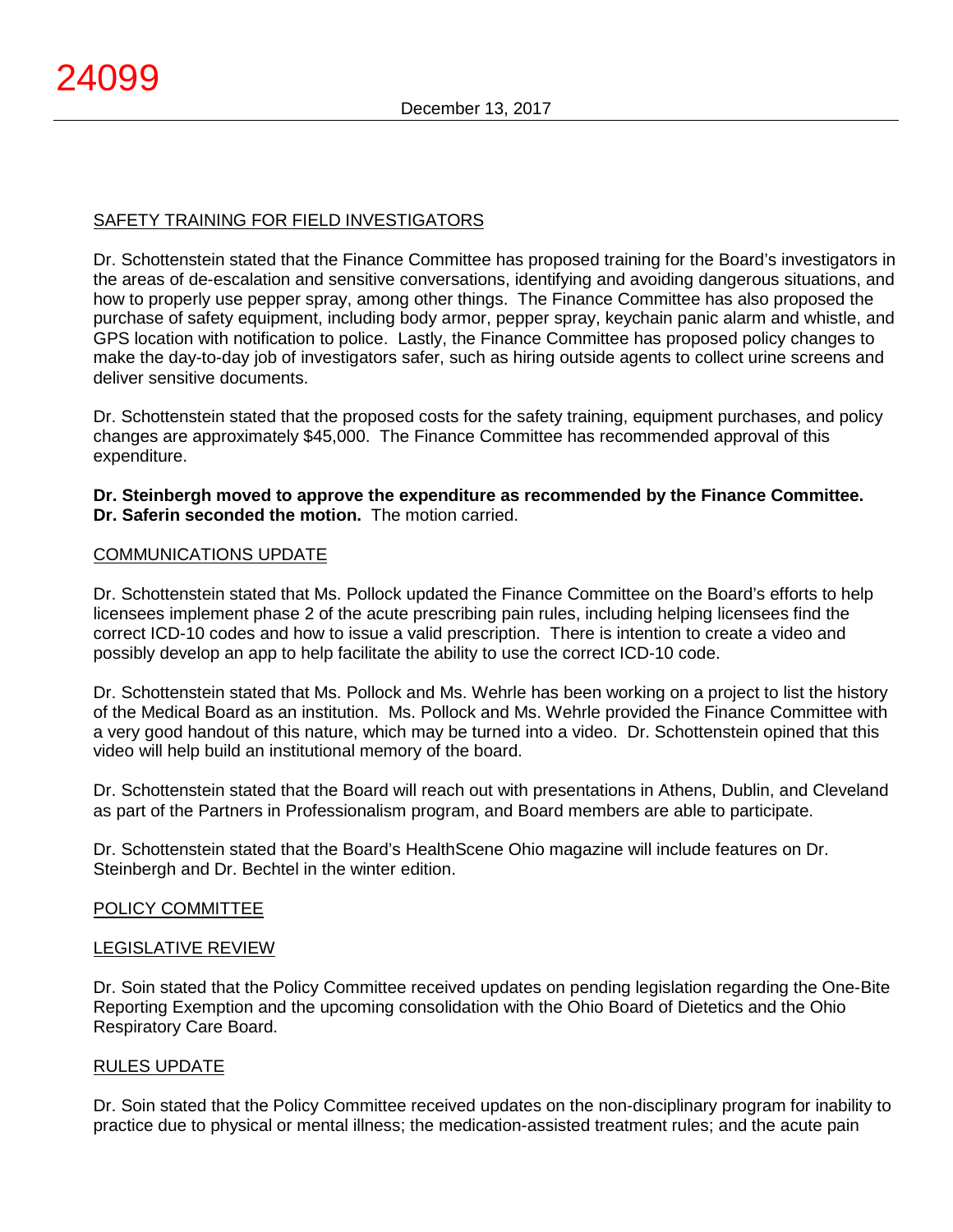prescribing rules. The Committee also reviewed a flyer on that included some educational materials on the acute pain prescribing rules.

#### FSMB RESOLUTION UPDATE

Dr. Soin stated that the Policy Committee reviewed the Board's proposed resolution for the Federation of State Medical Boards (FSMB) concerning acute pain prescribing, which was developed by Dr. Schottenstein. Dr. Soin stated that the resolution is still a working document.

#### LICENSURE COMMITTEE

#### ELIZABETH RAJAN, M.D.

Dr. Saferin stated that the matter of Dr. Rajan has been withdrawn from the agenda.

#### RULE 4731-1-08, COSMETIC THERAPY CONTINUING EDUCATION

Dr. Saferin stated that the Licensure Committee has recommended approval of this proposed Rule to be filed with the Common Sense Initiative (CSI) office. The proposed rule would require cosmetic therapists to obtain at least 25 hours on continuing education in each two-year license renewal cycle, including 24 hours of clinical education and 1 hour of business education. Dr. Saferin stated that a representative of the Cosmetic Therapy Association of Ohio was present in the Committee meeting and she seemed comfortable with the proposed rule.

#### **Dr. Saferin moved to file proposed Rule 4731-1-08, with the CSI Office. Dr. Steinbergh seconded the motion.** A vote was taken:

ROLL CALL: Dr. Roth

| Dr. Rothermel     | - aye |
|-------------------|-------|
| Dr. Saferin       | - aye |
| Dr. Schottenstein | - aye |
| Dr. Steinbergh    | - aye |
| Mr. Giacalone     | - aye |
| Dr. Soin          | - aye |
| Mr. Gonidakis     | - aye |
| Dr. Schachat      | - aye |
| Dr. Factora       | - aye |

The motion carried.

#### AMAN RAMELLA, M.D.

Dr. Saferin stated that Dr. Ramella is applying for a license and has requested a waiver of the United Stated Medical Licensing Examination (USMLE) ten-year rule based on Ohio Administrative Code 4731- 6-14(C)(3)(b)(ii), which states that the Board may grant a good-cause waiver to any applicant that "demonstrates good cause, as determined by the board, for not having passed all three steps or levels within the ten year period, and otherwise meets the requirements set forth in paragraph (C)(3)(a) of this rule."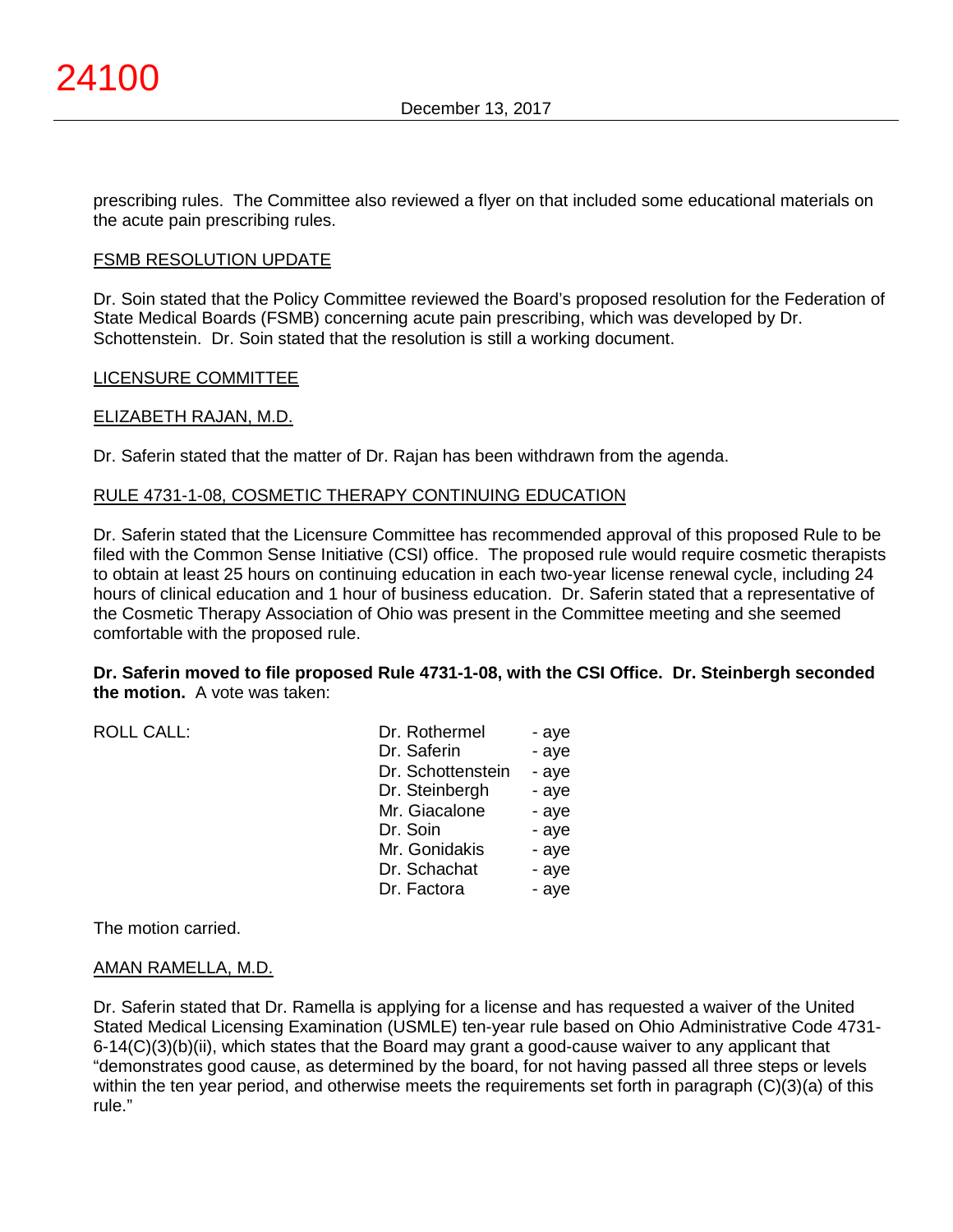Dr. Saferin stated that Dr. Ramella passed Step 1 of the USMLE on the first attempt in 2007; Step 2 (CK) on the first attempt in 2000; Step 2 (CS) on the third attempt in 2008; and Step 3 on the first attempt in 2015. Dr. Ramella graduated from Jordan University of Science and Technology in Jordan in 1999. Dr. Ramella successfully completed two-and-a-half years of Accreditation Council for Graduate Medical Education (ACGME) postgraduate training (PGT) in a three-year Internal Medicine program at St. Vincent Charity Medical Center/Case Western Reserve University Program, July 2015 to the present. Dr. Ramella also completed two years of PGT in Jordan, worked as an emergency physician in Jordan for two years following his training (where he advised he obtained certification by the Jordanian Board of Internal Medicine), completed a 4-year residency in Internal Medicine in Israel, and worked as an Internist in Israel for 8 years.

Dr. Ramella has explained he took Step 2 (CK) of the USMLE in 2000 as a starting point toward pursuing PGT in the United States, but due mainly to first financial reasons and then career opportunities and training reasons, his goal of training in the United States was delayed. Dr. Ramella was accepted in the Internal Medicine PGT Program at Case Western Reserve University in 2015 after passing Step 3 of the USMLE.

The Licensure Committee has recommended approval of Dr. Ramella's request. Committee recommend approval.

**Dr. Saferin moved to approve the good cause exception of the 10-year rule as outlined in 4731-6- 14(C)(3)(b)(ii), and accept the examination sequence to be granted a license. Dr. Steinbergh seconded the motion.** A vote was taken:

ROLL CALL:

| Dr. Rothermel     | - aye |
|-------------------|-------|
| Dr. Saferin       | - aye |
| Dr. Schottenstein | - aye |
| Dr. Steinbergh    | - aye |
| Mr. Giacalone     | - aye |
| Dr. Soin          | - aye |
| Mr. Gonidakis     | - aye |
| Dr. Schachat      | - aye |
| Dr. Factora       | - aye |

The motion carried.

# PHYSICIAN ASSISTANT/SCOPE OF PRACTICE COMMITTEE

Dr. Steinbergh stated that documentation regarding the medications discussed by the Physician Assistant/Scope of Practice Committee has been provided to Board members. These medications were introduced to the market between February 2017 and July 2017 and were considered for inclusion on the physician assistant formulary.

- **Parsabiv**, an antiparathyroid agent used in secondary hyperparathyroidism (HPT). Parsabiv has been recommended for the new category called "parathyroid/antiparathyroid" and in the Physician-Initiated/Consultation category.
- **Emflaza**, a glucocorticoid. The Physician Assistant/Scope of Practice Committee has sent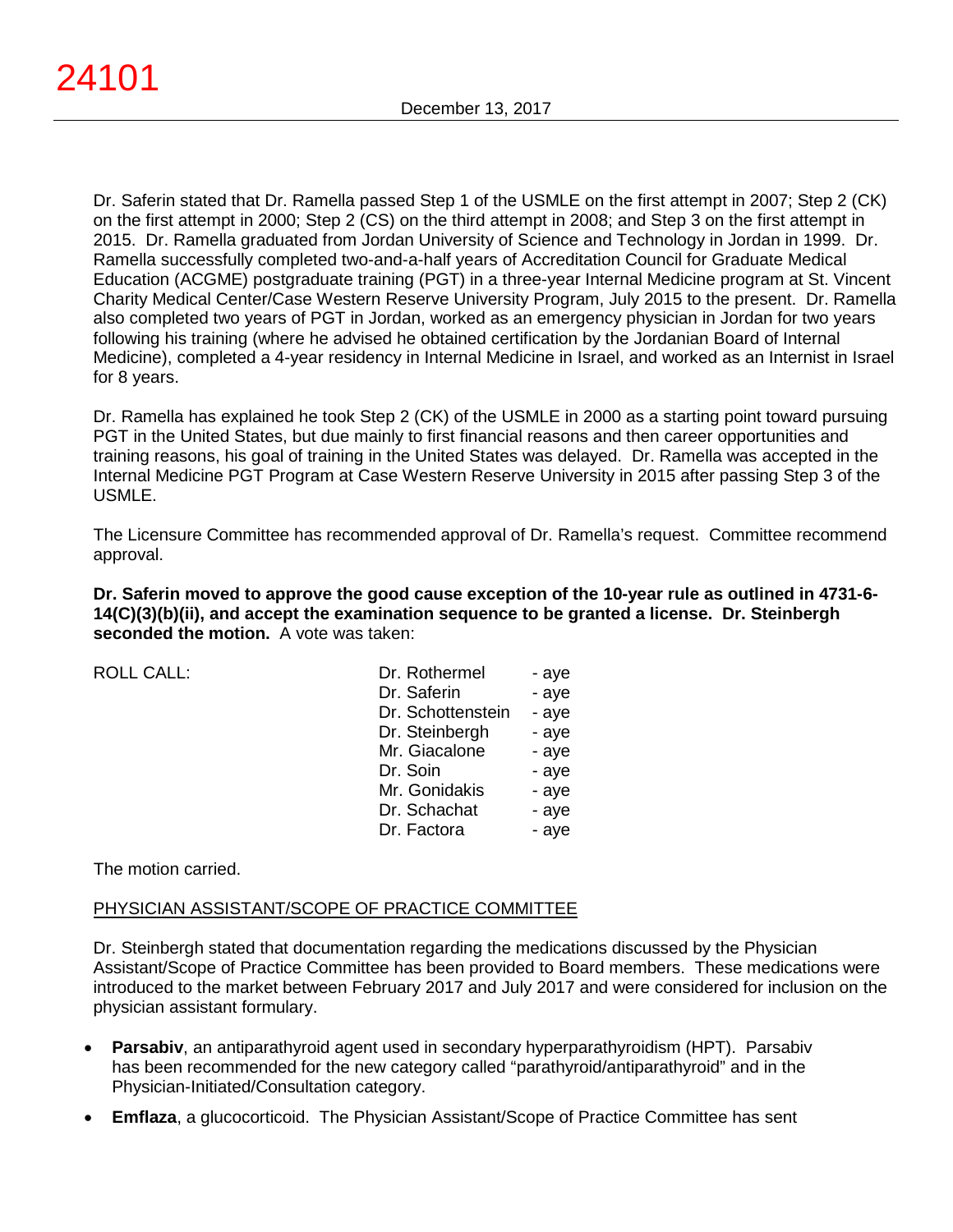this back to the Physician Assistant Policy Committee (PAPC) with a suggestion to change the recommended category from CPT May Prescribe to Physician-Initiated/Consultation, due to the specificity of dosage reduction for the CYP3A4 inhibitors. The Physician Assistant/Scope of Practice Committee has also requested that the PAPC review the drugs in this category for consistency of delineation of privileges.

- **Xermelo**, a carcinoid syndrome antidiarrheal agent, recommended for the Physician-Initiated/Consultation category.
- **Kisqali**, an antineoplastic agent and kinase inhibitor. This medication, like all antineoplastic agents, is recommended for the May Not Prescribe category.
- **Xadago**, an MAO-B inhibitor for adjunctive treatment with levodopa and carbidopa in patients with Parkinson's disease, recommended for the Physician-Initiated/Consultation category.
- **Symproic**, which has been used for treatment of opioid-induced constipation, is recommended for the Physician-Initiated/Consultation category. Dr. Schottenstein has noted that the Drug Enforcement Administration (DEA) has removed Symproic from the list of controlled substances as of September 2017.
- **Zejula**, an antineoplastic agent, recommended for the May Not Prescribe category.
- **Austedo**, for treatment of chorea associated with Huntington disease, and also an anti-Parkinson's agent. The committee felt that this medication may be prescribed by a physician assistant, but should be in the Physician Initiated/Consultation category if prescribed for treatment of Huntington's disease.
- **Ingrezza**, a central nervous system agent used for treatment of adults with tardive dyskinesia. Ingrezza is also an anti-Parkinson's agent. The committee felt that this medication, like Austedo, may be prescribed by a physician assistant, but should be in the Physician Initiated/Consultation category if prescribed for treatment of Huntington's disease.
- **Rydapt**, an antineoplastic agent for treatment of acute myeloid leukemia (AML), recommended for the May Not Prescribe category.
- **Alungrig**, an antineoplastic agent, recommended for the May Not Prescribe category.
- **Tymlos**, a parathyroid hormone for treatment of postmenopausal women with osteoporosis at high risk for fracture. Tymlos is a subcutaneous once-daily injection. This medication has been placed in the Parathyroid/Anti-Parathyroid category and the Physician-Initiated/Consultation category.
- **Radicava**, a central nervous system agent for treatment of amyotrophic lateral sclerosis (ALS), recommended for the May Not Prescribe category and to be listed on the formulary as a Free Radical Scavenger.
- **Baxdela**, a quinolone for treatment of acute bacterial skin and skin structure infections, recommended for the Anti-Infective category under quinolones and the May Not Prescribe category.
- **Bevyxxa**, a direct factor Xa inhibitor for prophylaxis of venous thromboembolism (VTE) in adult patients hospitalized for an acute medical illness at risk for thromboembolic complications. The PAPC has recommended placing this medication and all oral anticoagulants in the May Not Prescribe category. The Physician Assistant/Scope of Practice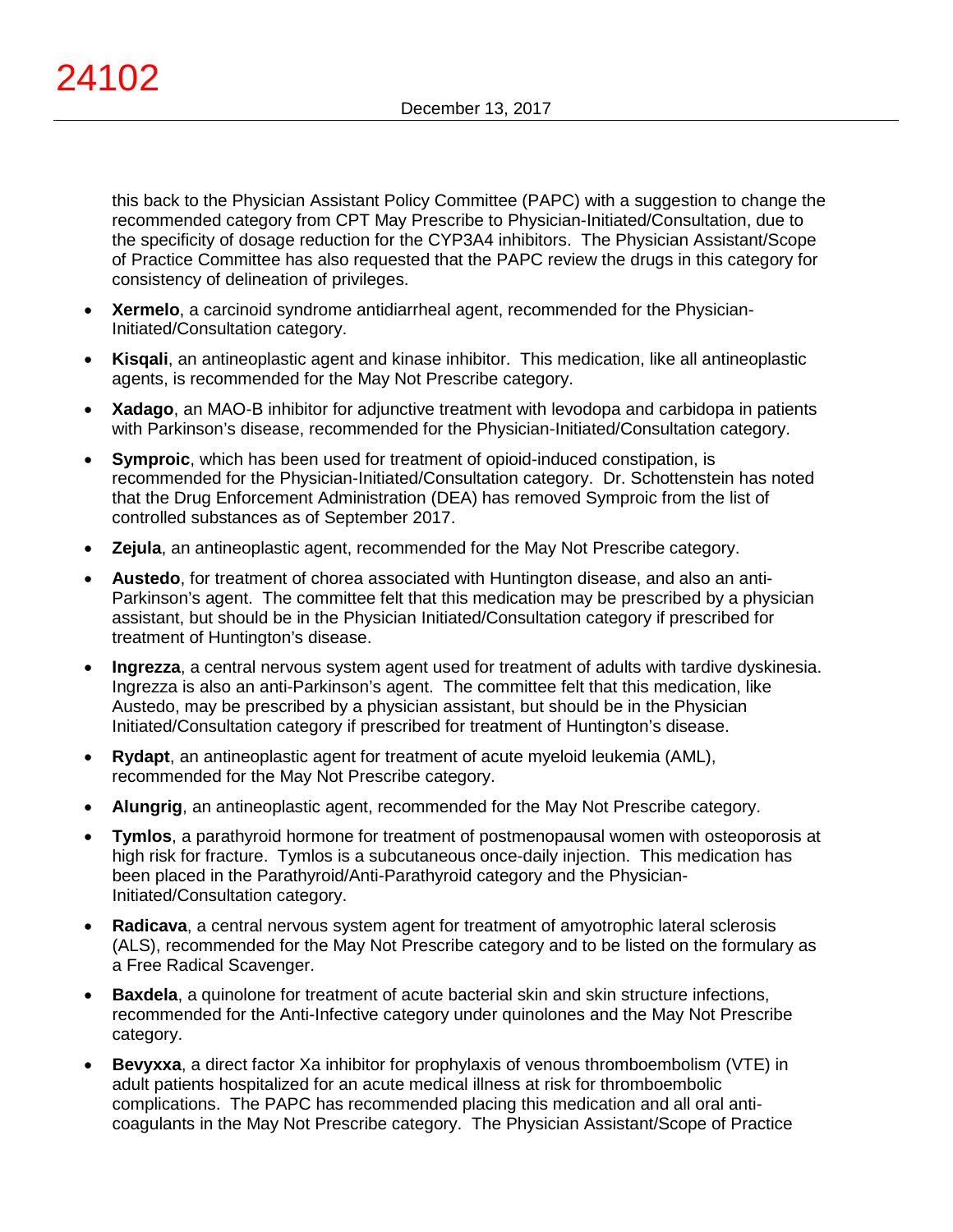Committee has tabled this topic and asked the PAPC to have further discussion of anticoagulants.

- **Nerlynx**, an antineoplastic agent, recommended for the May Not Prescribe category.
- **Vosevi**, for treatment of chronic hepatitis C virus (HCV) infection without cirrhosis, recommended for the Anti-Infective/Anti-Viral/Anti-Hepatitis C agent category and the Physician-Initiated/Consultation category.
- **Corlanor** and **Entresto**, cardiovascular drugs used in congestive heart failure. There is some evidence that those two drugs are currently recommended over previous therapies. The PAPC recommended that these drugs for the May Prescribe category. The Physician Assistant/Scope of Practice Committee tabled this topic because the request to review these medications came from a physician assistant and the Committee would like the physician assistant's supervising physician to sign off on the request to review.
- **Esthetic injectables**, one of the pharmacist members of the PAPC has agreed to prepare a guidance document listing the drugs on the formulary that are used as injectables for cosmetic purposes. The document will list each drug classification and the level of prescriptive authority. This topic has been tabled.

### **Dr. Steinbergh moved to approve the recommendations of the Physician Assistant/Scope of Practice Committee. Dr. Saferin seconded the motion.** All members voted aye. The motion carried.

Dr. Steinbergh stated that the topics of Hydroxurea and respiratory tract agents were tabled due to lack of time to discuss them.

Dr. Steinbergh stated that the Committee continues to have discussions about inclusionary vs. exclusionary formularies. Dr. Steinbergh commented that members of the Committee continue to want any new formulary to include a Physician-Initiated category.

Dr. Steinbergh stated that the Committee is in the process, along with the PAPC, of producing a standard physician assistant formulary request form. Dr. Steinbergh commented that the Committee would like any request from a physician assistant to also be signed by the physician assistant's supervising physician.

### RULES REVIEW, 4730-1-05, 4730-2-04, AND 4730-2-05

Dr. Steinbergh stated that the Physician Assistant Policy Committee (PAPC) and the Physician Assistant/Scope of Practice Committee has recommended moving forward with these proposed Rules.

Ms. Debolt stated that these proposed rules reflect the changes to statute that were approved by the Legislature in 2015. Rule 4730-1-05, concerning the quality assurance system, has no recommended changes.

For Rule 4730-2-04, it is recommended to change the phrase "provisional period of physician delegated prescriptive authority" because that is no longer required. While the documentation of the provisional period no longer has to be filed with the Medical Board, it must be in the office of the supervising physician and available to the Board upon request.

Rule 4730-2-05 the fact that physician assistants used to have to file a separate application for a separate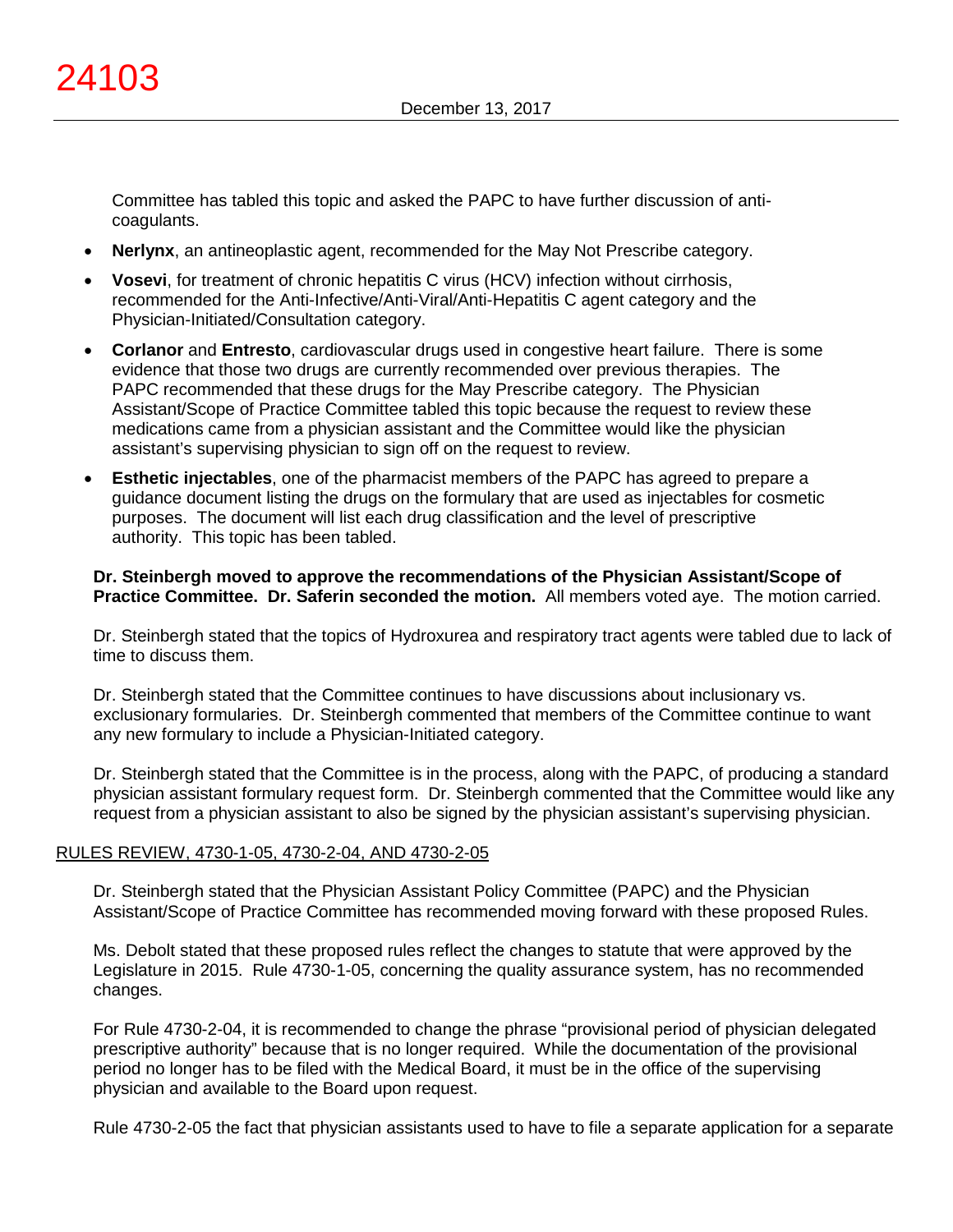certificate to prescribe. Now, physician assistants' prescriptive authority is attached to their licenses. However, sometimes a physician assistant gets a license without meeting the requirements for the prescriptive authority. The proposed change in the rule provides a mechanism for physician assistants who subsequently complete the requirements for prescriptive authority to apply for an endorsement on their license to allow prescribing.

## **Dr. Steinbergh moved to approve the recommendations of the Physician Assistant/Scope of Practice Committee. Dr. Saferin seconded the motion.** The motion carried.

# REGULATION OF PA PRESCRIPTIVE AUTHORITY IN OTHER STATES

Dr. Steinbergh stated that this topic was tabled due to a lack of time.

### COMPLIANCE COMMITTEE

Dr. Steinbergh stated that on November 8, 2017, the Compliance Committee met with John K. Krebs, M.D.; Steven S. McNutt, M.D.; Stephen Lee Moore, D.O.; and Wayne J. Myles, D.O.; and moved to continue them under the terms of their respective Board actions. The Compliance Committee also accepted Compliance staff's report of conferences on October 10 & 12, 2017.

### Dr. Schachat exited the meeting at this time.

# TREATMENT PROVIDER APPLICATIONS

Dr. Steinbergh stated that the Compliance Committee recommended approval of the Applications for Certificates of Good Standing as a Treatment Provider for Impaired Practitioners from the Glenbeigh and from MARR, Inc.

**Dr. Saferin moved to approve the Applications for Certificates of Good Standing as a Treatment Provider for Impaired Practitioners from Glenbeigh and from MARR, Inc. Dr. Schottenstein seconded the motion.** All members voted aye. The motion carried.

### PROBATIONARY REQUESTS

### PROBATIONARY REQUESTS

Dr. Soin advised that at this time he would like the Board to consider the probationary requests on today's consent agenda. Dr. Soin asked if any Board member wished to discuss a probationary request separately. No Board member wished to discuss a probationary request separately.

### **Dr. Steinbergh moved to accept the Compliance staff's Reports of Conferences and the Secretary and Supervising Member's recommendations as follows:**

• **To grant Malak S. Adib, M.D.'s request for approval of the course** *Comprehensive Controlled Substance Prescribing in the Age of Increased Regulations, Legal Challenges and Diversion***, offered by Practice Shields, LLC, to fulfill the controlled substance prescribing course requirement;**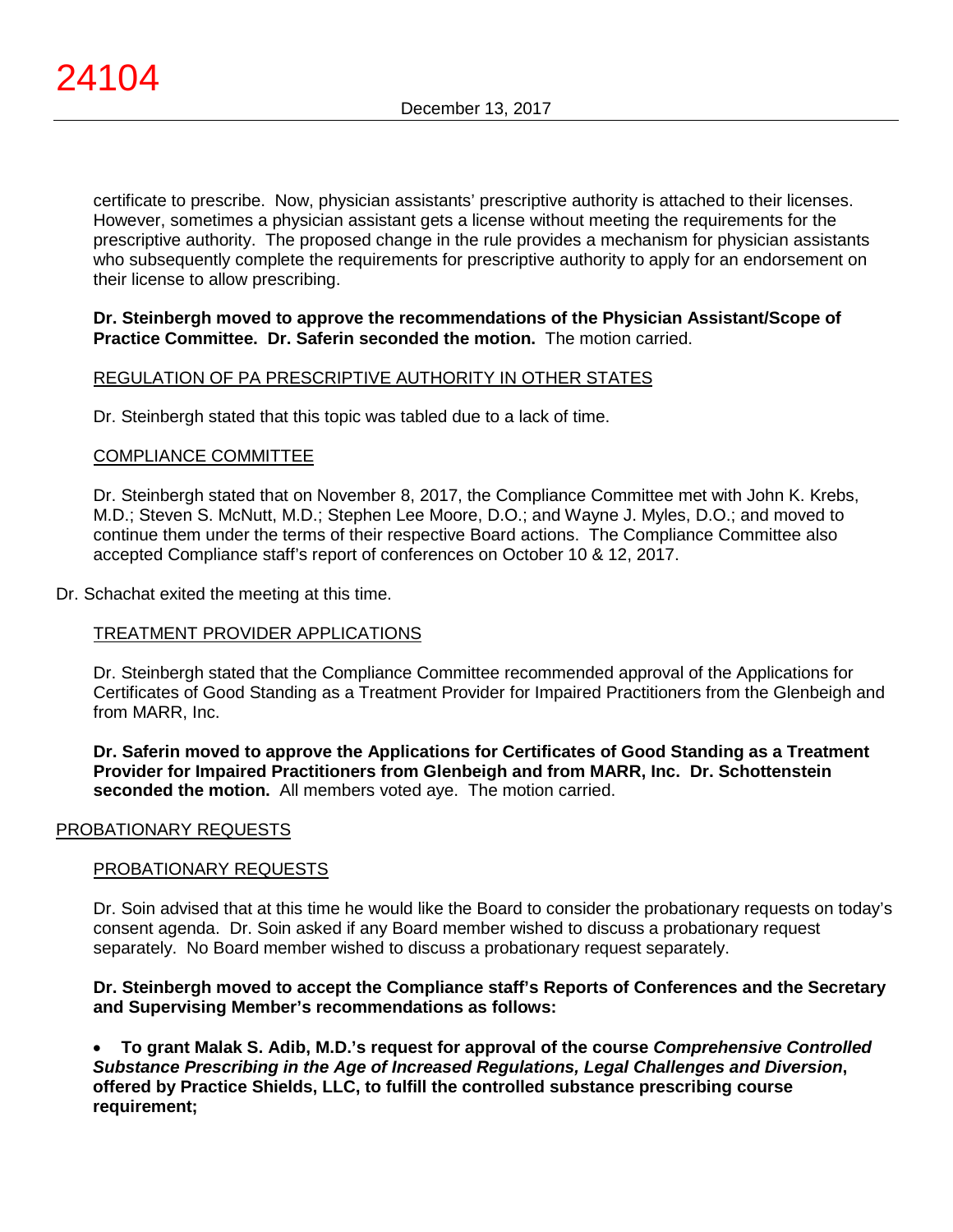• **To grant Roozbeh Badii, M.D.'s request for approval of the course** *PBI Ongoing Education Course for Prescribers: Opioids, Pain Management and Addiction – Physician Edition***, offered by Professional Boundaries, Inc., to fulfill the controlled substance prescribing course requirement;**

• **To grant Ross Rosario Lentini, M.D.'s request for reduction in 12-step meeting attendance to two per week with a minimum of ten per month;**

• **To grant Michael C. Macatol, M.D.'s request to discontinue the chart review requirement; and request to discontinue the drug log requirement;**

• **To grant Richard Ray Mason, D.O.'s request for approval of Steven J. Tomik, D.O., to serve as the monitoring physician; and determination of the frequency and number of charts to be reviewed at ten charts per month;**

• **To grant Bethany J. Notestine, M.T.'s request to reduce personal appearances to once per year;**

• **To grant Joshua D. Palmer, M.D.'s request to discontinue the chart review requirement; and request to reduce 12-step meeting attendance to two per week with a minimum of ten per month;**

• **To grant Aly M. A. Zewail, M.D.'s request to reduce 12-step meeting attendance to two per week with a minimum of ten per month; and request to reduce personal appearances to every six months; and**

• **To grant Paul R. Brown, P.A.'s request to continue under the terms of the April 17, 2017 Step II Consent Agreement while residing in Alabama; and approval of the drug testing and recovery meeting monitoring to be conducted by the Alabama Physician Health Program.**

**Dr. Schottenstein seconded the motion. A vote was taken:**

| <b>ROLL CALL:</b> | Dr. Rothermel     | - abstain |
|-------------------|-------------------|-----------|
|                   | Dr. Saferin       | - abstain |
|                   | Dr. Schottenstein | - aye     |
|                   | Dr. Steinbergh    | - aye     |
|                   | Mr. Giacalone     | - aye     |
|                   | Dr. Soin          | - aye     |
|                   | Mr. Gonidakis     | - aye     |
|                   | Dr. Factora       | - aye     |
|                   |                   |           |

The motion carried.

### REINSTATEMENT REQUEST

### CASSANDRA R. PARROTT, D.O.

**Dr. Steinbergh moved that the request for the reinstatement of the license of Cassandra R. Parrott, D.O., be approved, subject to the probationary terms and conditions as outlined in the September 10, 2014 Board Order. Dr. Schottenstein seconded the motion.** A vote was taken: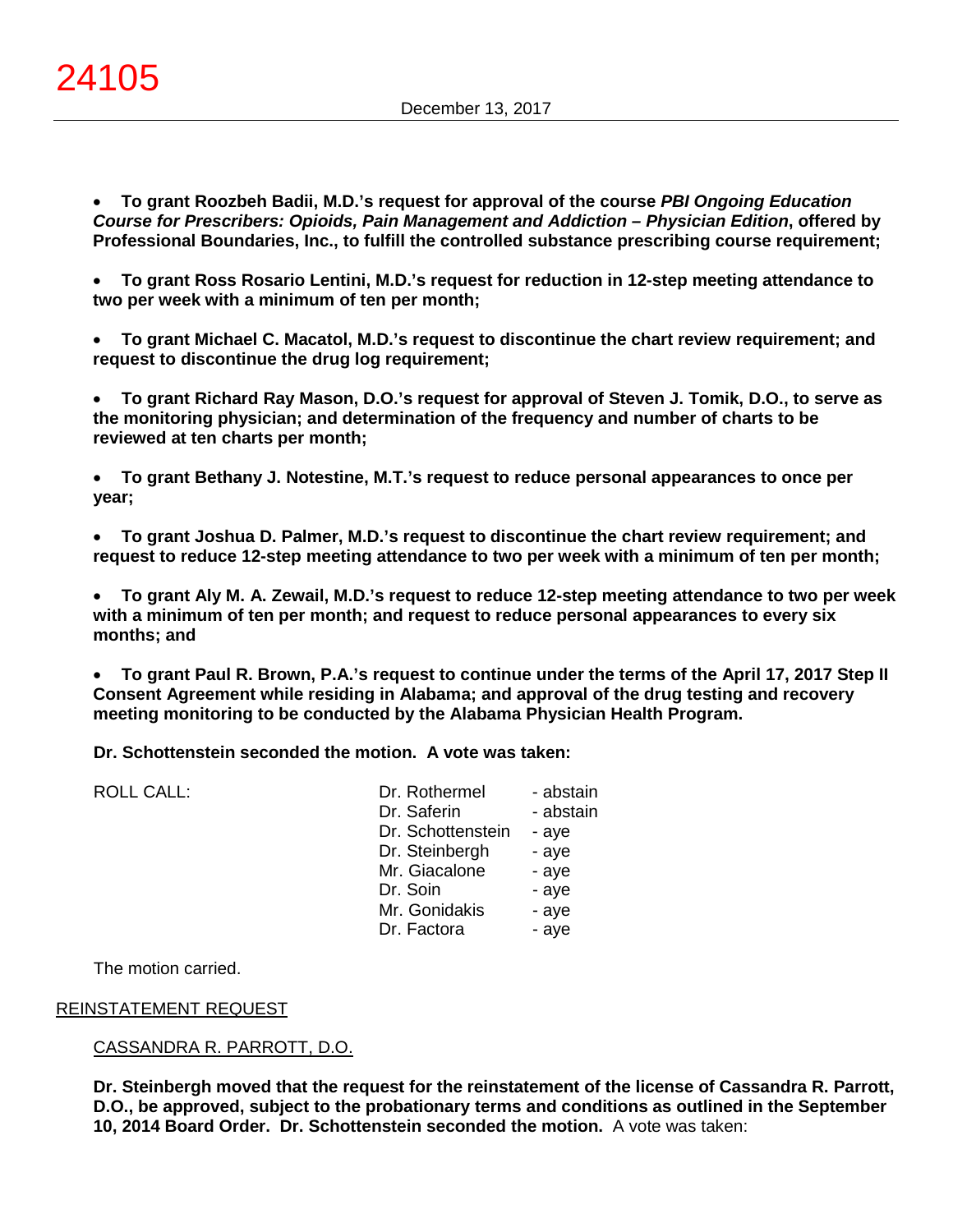| <b>ROLL CALL:</b> | Dr. Rothermel     | - abstain |
|-------------------|-------------------|-----------|
|                   | Dr. Saferin       | - abstain |
|                   | Dr. Schottenstein | - ave     |
|                   | Dr. Steinbergh    | - aye     |
|                   | Mr. Giacalone     | - aye     |
|                   | Dr. Soin          | - aye     |
|                   | Mr. Gonidakis     | - aye     |
|                   | Dr. Factora       | - aye     |
|                   |                   |           |

The motion carried.

# FINAL PROBATIONARY APPEARANCES

### FONDA L. BLACKER, M.T.

Ms. Blacker was appearing before the Board pursuant to her request for release from the terms of the Board's Order of December 9, 2015. Dr. Soin reviewed Ms. Blacker's history with the Board.

In response to questions from Dr. Steinbergh, Ms. Blacker stated that she currently practices massage therapy in Vandalia, Ohio, Monday through Friday, about five to six massages per day. Ms. Blacker stated that her practice is going very well and she has updated all of her contact information with the Board.

Dr. Steinbergh asked what Ms. Blacker is doing proactively to prevent another failure to renew her massage therapy license. Ms. Blacker replied that she is now using her email instead of her husband's email for communications from the Board. Ms. Blacker added that she has also programmed a reminder to renew into her cell phone. Dr. Steinbergh asked if Ms. Blacker displays her massage therapy certificate. Ms. Blacker answered that she displays her certificate in her massage room.

Dr. Schottenstein recalled that Ms. Blacker had also had some health issues that had been very distracting at the time her license was due for renewal. Dr. Schottenstein asked if Ms. Blacker's health is good now. Ms. Blacker replied that her health at that time had been okay, but she was donating a kidney to a close family friend whom she had always called her "niece." Ms. Blacker commented that her kidney ended up going to another patient, but her "niece" received a kidney from another donor. Ms. Blacker stated that both her and her "niece" are well today.

Dr. Steinbergh suggested that Ms. Blacker have conversations with other massage therapists, perhaps through a local massage therapy association, about the importance of timely license renewal. Ms. Blacker agreed.

**Dr. Steinbergh moved to release Ms. Blacker from the terms of the Board's Order of December 9, 2015, effective December 24, 2015. Dr. Schottenstein seconded the motion.** All members voted aye. The motion carried.

### APPRECIATION FOR DR. SOIN

Dr. Soin thanked the Board for allowing him to serve as President this year. Dr. Soin stated that being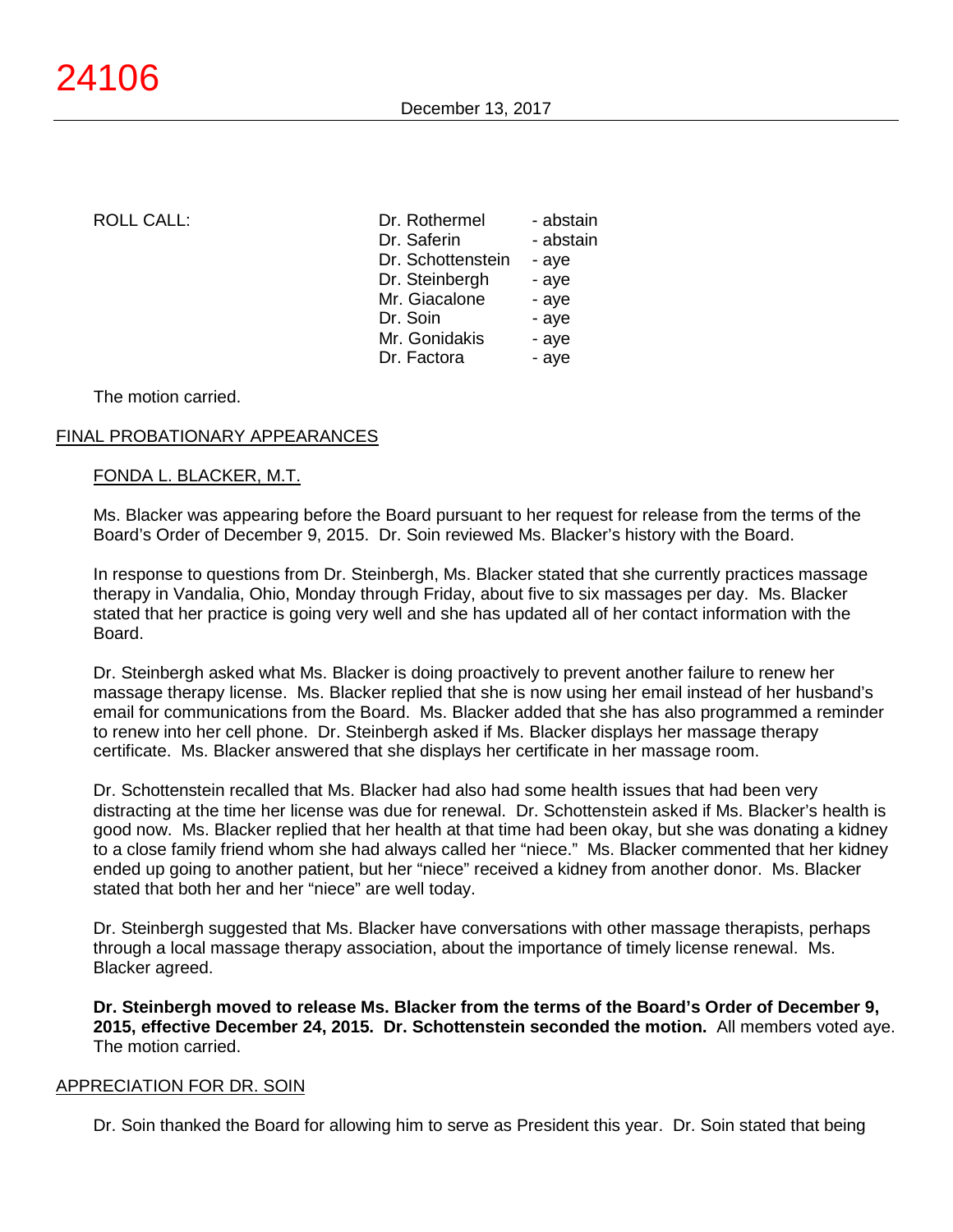President was an honor and privilege. Dr. Soin opined that the Board accomplished many good things this year, but there is still much to be done next year. The Board and staff applauded Dr. Soin.

Mr. Giacalone presented Dr. Soin with an engraved gavel in appreciation for his service as President in 2017.

### ADJOURN

**Dr. Saferin moved to adjourn the meeting. Dr. Steinbergh seconded the motion.** All members voted aye. The motion carried.

Thereupon, at 3:45 p.m., the December 13, 2017 session of the State Medical Board of Ohio was adjourned.

We hereby attest that these are the true and accurate approved minutes of the State Medical Board of Ohio meeting on December 13, 2017, as approved on January 10, 2018.

 $\sim$ 

Robert P. Giacalone, President

Rem D. Kokhermel

Kim G. Rothermel, M.D., Secretary



(SEAL)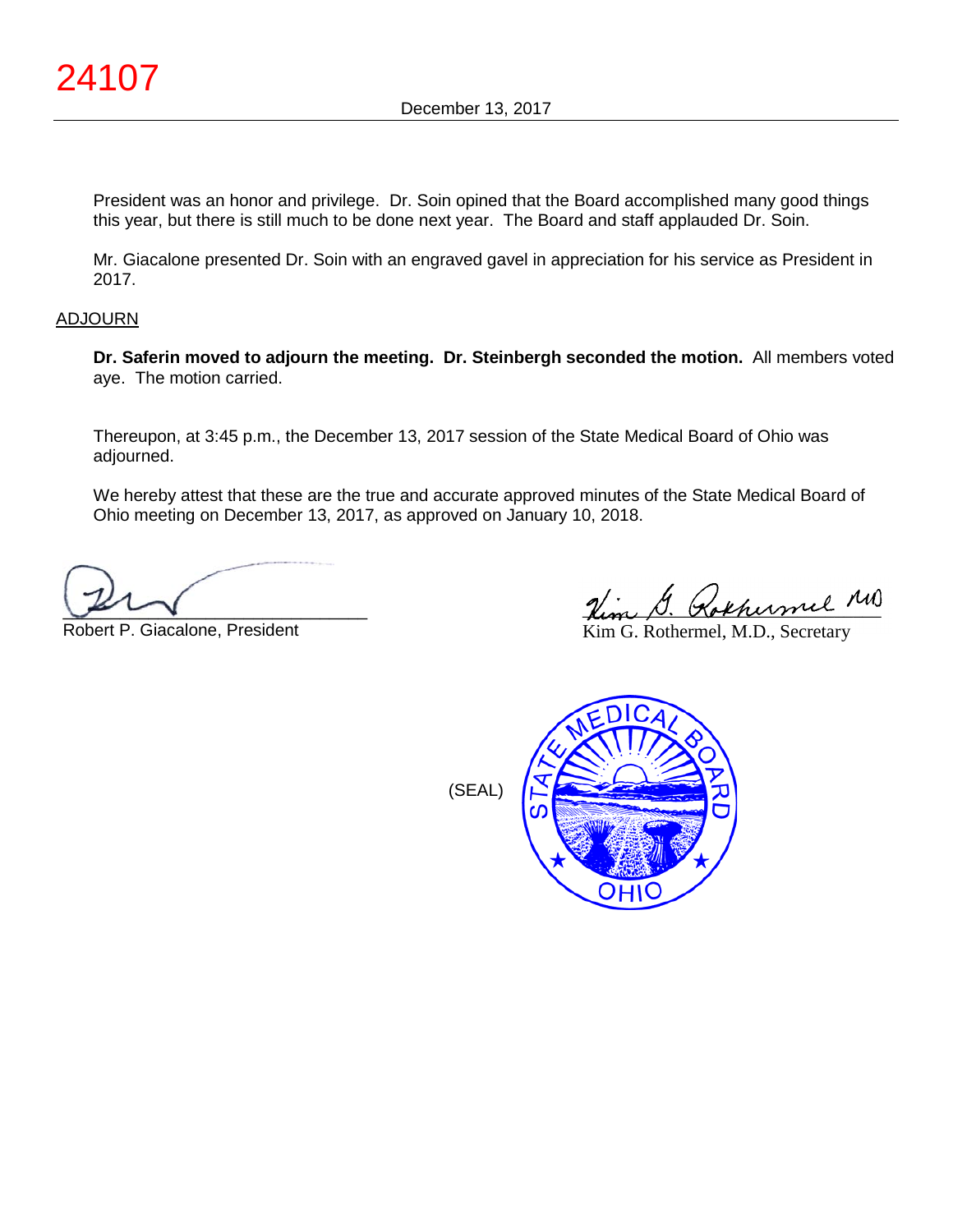# State Medical Board of Ohio

# **PHYSICIAN ASSISTANT/SCOPE OF PRACTICE COMMITTEE MEETING December 13, 2017 30 E. Broad St., Columbus, OH Room 345**

| <b>Members:</b>                  | Staff:                        |
|----------------------------------|-------------------------------|
| Anita M. Steinbergh, D.O., Chair | Sallie Debolt, Senior Counsel |
| Andrew P. Schachat, M.D.         |                               |
| Mark A. Bechtel, M.D.            |                               |
| Robert P. Giacalone              |                               |
|                                  |                               |
| <b>Other Member Present:</b>     |                               |
| Bruce R. Saferin, D.P.M.         |                               |
| Michael Schottenstein, M.D.      |                               |
| Ronan M. Factora, M.D.           |                               |

Dr. Steinbergh called the meeting to order at 7:30 a.m.

### **MINUTES REVIEW**

**Dr. Bechtel moved to approve the draft minutes of November 8, 2017, as written. Mr. Giacalone seconded the motion.** The motion carried.

### **REVIEW OF DRUGS FOR PHYSICIAN ASSISTANT FORMULARY.**

### **Parsabiv**

Dr. Steinbergh stated that Parsabiv is an anti-parathyroid agent. The Physician Assistant Policy Committee (PAPC) has recommended placing the medication under a new category called "parathyroid/antiparathyroid." Parsabiv has also been recommended for the Physician-Initiated/Consultation category.

Dr. Factora asked if the medication Forteateo, which is similar to Parsabiv, is on the physician assistant formulary. Ms. Debolt replied that she will look it up.

### **Dr. Bechtel moved to recommend approval of Parsabiv for the Physician-Initiated/Consultation category. Mr. Giacalone seconded the motion.** The motion carried.

### **Emflaza**

Dr. Steinbergh stated that Emflaza, a glucocorticoid, is used for treatment of Duchenne muscular dystrophy (DMD) and comes in an oral suspension and an oral tablet. Dr. Steinbergh commented that glucocorticoids are always listed in the May Prescribe category, so that is the recommendation of the PAPC.

**Dr. Bechtel moved to recommend approval of Emflaza for the May Prescribe category. Mr. Giacalone seconded the motion.** The motion carried.

### **Xermelo**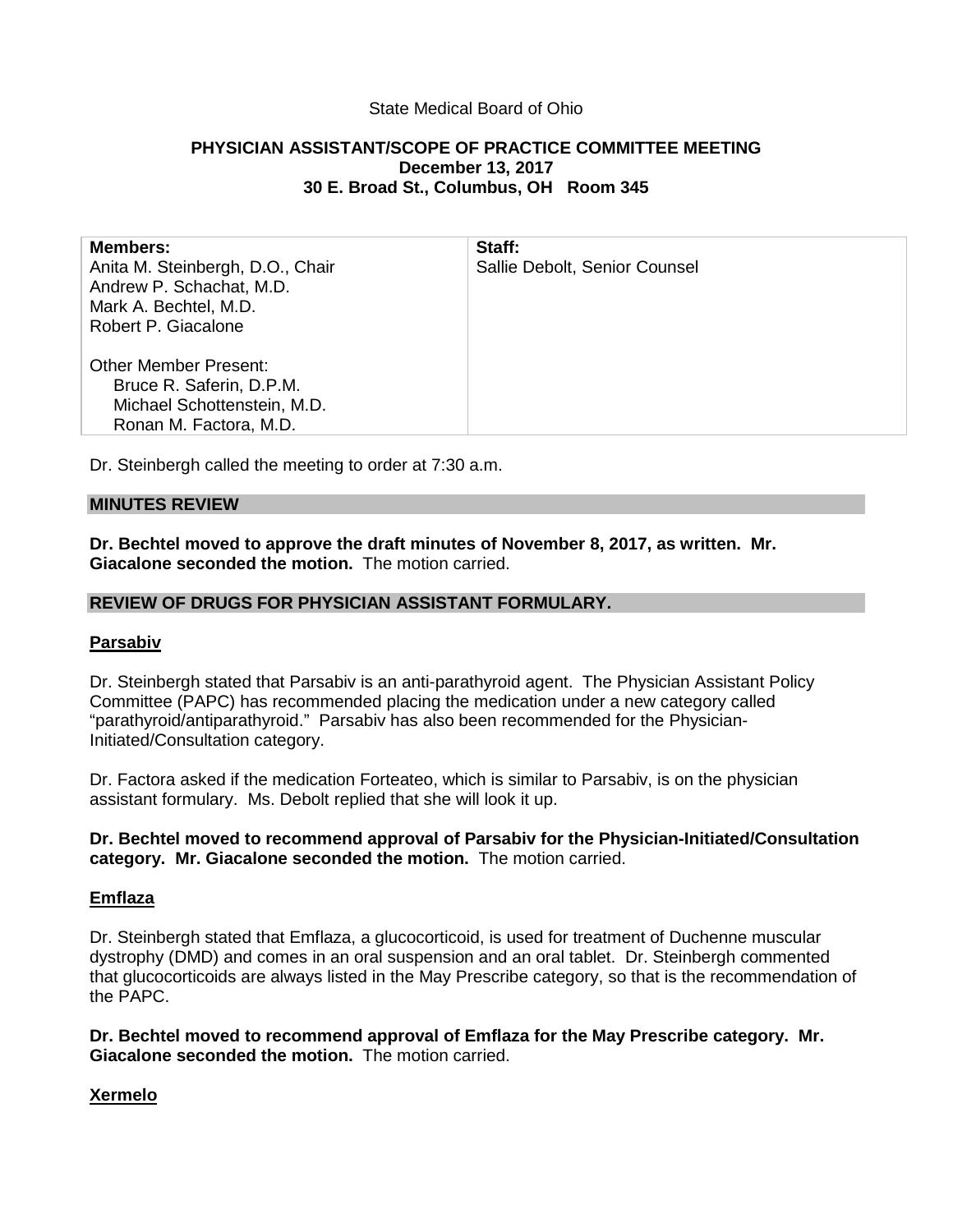Dr. Steinbergh stated that Xermelo is an antidiarrheal agent for carcinoid syndrome. A pharmacist member of the PAPC has recommended placing Xermelo in the Physician Initiated/Consultation category.

Dr. Schachat commented that Xermelo sounds like a safer medication that Emflaza, which was approved for the May Prescribe category. Mr. Giacalone agreed. Dr. Schachat opined that the average physician probably cannot name all CYP3 inhibitors, which would be affected by Emflaza.

# **Emflaza**

**Dr. Schachat moved to reconsider the matter of Emflaza. Dr. Bechtel seconded the motion.** The motion carried.

Dr. Bechtel agreed with Dr. Schachat's comments, stating that there can be significant drug interactions with Emflaza.

Dr. Schachat stated that he wished to reconsider Emflaza based on his concern that the dose has to be adjusted tremendously if the patient is on a CYP3 inhibitor, and it is difficult to remember all of the drugs that are CYP3 inhibitors. Therefore, having someone else like a supervising physician doublecheck is probably safer. Dr. Schachat did not think this would be a big burden because the volume of use will be small.

Dr. Schottenstein opined that there are probably other 3A4 inhibitors on the formulary that physicians should be mindful of in general. Dr. Schachat agreed. Ms. Debolt stated that such a review of the formulary can be added to the current reviews.

After further discussion, the Committee favored sending Emflaza back to the PAPC with a recommendation that it be placed in the Physician-Initiated/Consultation category.

# **Xermelo**

Dr. Bechtel stated that Xermelo has relatively minor side effects, consisting of headache and nausea, and it is very specific for diarrhea with carcinoid syndrome.

# **Dr. Bechtel moved to approve Xermelo for the Physician-Initiated/Consultation category. Dr. Schachat seconded the motion.**

Mr. Giacalone stated that Xermelo is so specific and is indicated for just one condition that it should be placed in the May Prescribe category. Mr. Giacalone stated that Xermelo would not be prescribed unless the patient chart indicates that specific condition, particularly with the great number of other anti-diarrheals available.

Dr. Schachat stated that he feels comfortable leaving Xermelo in the Physician-Initiated/Consultation category because he tends to support the more conservative recommendation. Dr. Bechtel commented that a physician assistant who is not familiar with the diseases could prescribe Xermelo for a non-indicated diagnosis. Dr. Steinbergh agreed that that was the concern of the PAPC. Dr. Schachat agreed, especially if three or four other anti-diarrheals have been unsuccessful. Mr. Giacalone replied that that assumes that the prescriber does not read the indications for use. Dr. Schachat commented that the indicates for use are often not read. Mr. Giacalone replied that that is concerning. Dr. Schachat commented that that can happen due to drug advertising and drug marketing.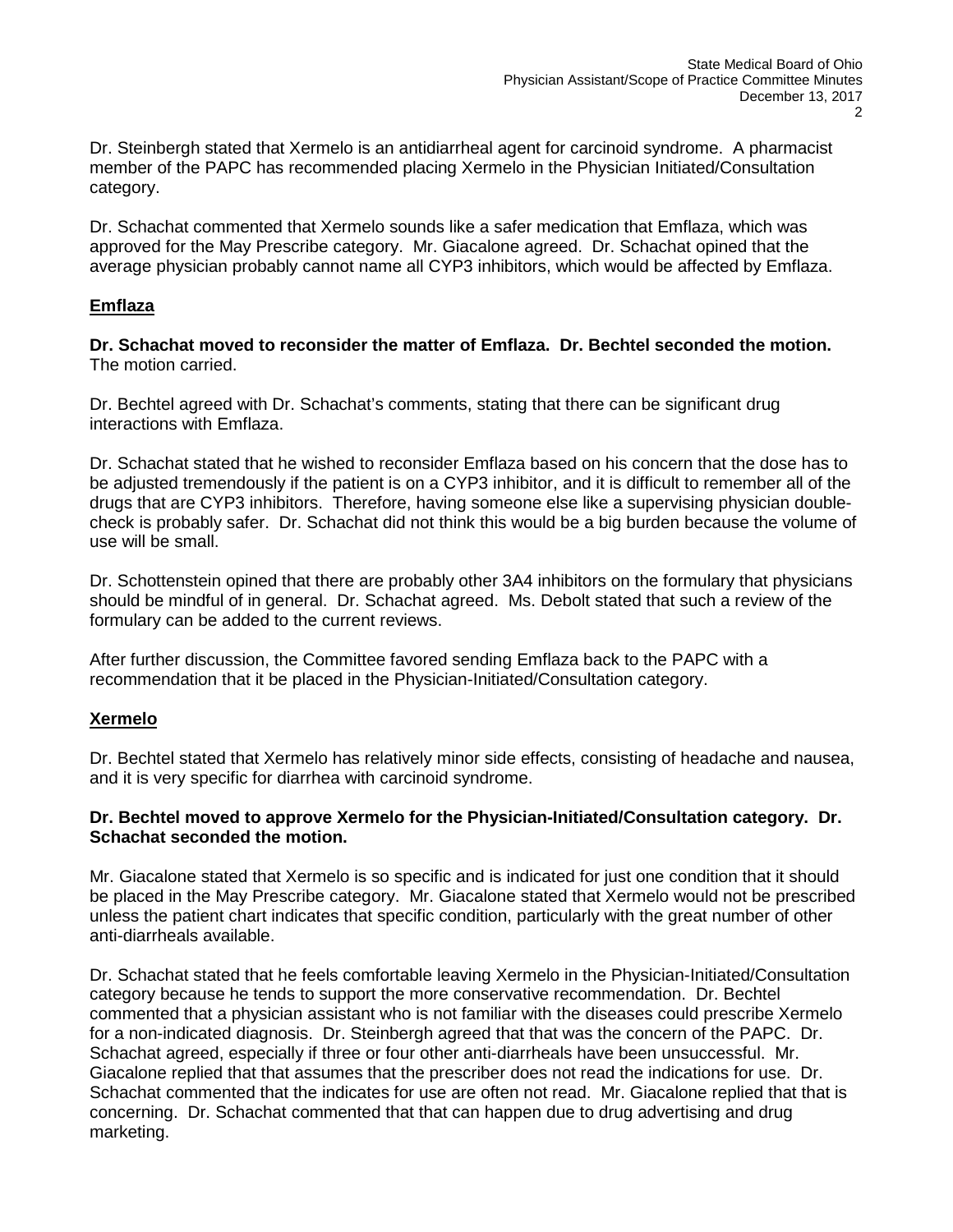A vote was taken on Dr. Bechtel's motion:

ROLL CALL:

| Dr. Steinbergh | - aye |
|----------------|-------|
| Mr. Giacalone  | - nav |
| Dr. Schachat   | - aye |
| Dr. Bechtel    | - aye |

The motion carried.

### **Kisqali**

Dr. Steinbergh stated that Kisqali is an antineoplastic agent and a kinase inhibitor. Dr. Steinbergh stated that the PAPC has recommended the May Not Prescribe category.

Dr. Bechtel commented that many hospitals have mid-level providers who see patients on a daily basis to help manage care. In a setting where a physician initiates Kisqali, a physician assistant would not be able to refill it under the proposed category. However, nurse practitioners are able to prescribe Kisqali. Dr. Steinbergh agreed, but pointed out that physician assistants are dependent practitioners while nurse practitioners are independent practitioners. Dr. Steinbergh stated that she is aware that facilities use physician assistants and nurse practitioners interchangeably, but the truth is their training is different.

### **Mr. Giacalone moved to recommend approval of Kisqali for the May Not Prescribe category. Dr. Bechtel seconded the motion.** The motion carried.

# **Xadago**

Dr. Steinbergh stated that Xadago is an MAO-B inhibitor and anti-Parkinson's agent. The PAPC has recommended the Physician-Initiated/Consultation category.

### **Dr. Bechtel moved to recommend approval of Xadago for the Physician-Initiated/Consultation category. Mr. Giacalone seconded the motion.** The motion carried.

### **Symproic**

Dr. Steinbergh stated that Symproic has been used for treatment of opioid-induced constipation and non-cancer pain. The PAPC has recommended the Physician-Initiated/Consultation category under gastrointestinal products. Mr. Giacalone supported the recommendation because it forces the supervising physician to realize that the patient has an opioid prescription.

### **Mr. Giacalone moved to recommend approval of Symproic for the Physician-Initiated/ Consultation category. Dr. Bechtel seconded the motion.** The motion carried.

Dr. Schottenstein commented that Symproic was removed from the list of controlled substances by the Drug Enforcement Agency (DEA) on September 29, 2017. Dr. Steinbergh thanked Dr. Schottenstein for that information and opined that Symproic is still appropriate for the Physician-Initiated/Consultation category.

# **Zejula**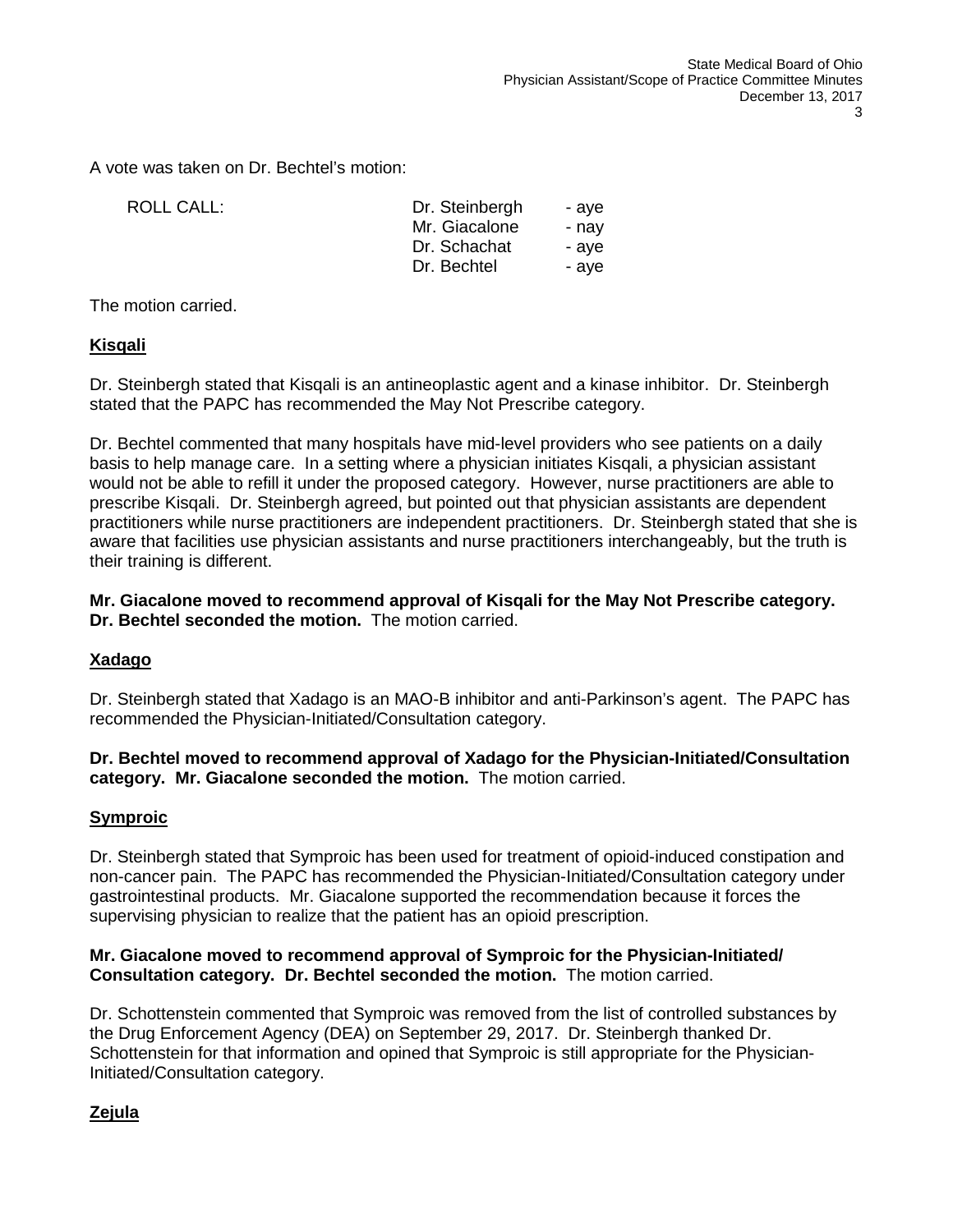Dr. Steinbergh stated that Zejula an antineoplastic agent. The PAPC has recommended the May Not Prescribe category. Dr. Bechtel agreed with the recommendations due to the medication's sideeffects.

**Dr. Bechtel moved to recommend approval of Zejula for the May Not Prescribe category. Mr. Giacalone seconded the motion.** The motion carried.

# **Austedo**

Dr. Steinbergh stated that Austedo is a central nervous system agent for treatment of chorea associated with Huntington disease. Austedo is also an anti-Parkinson's agent. The PAPC has recommended the May Prescribe category for most prescribing, but the Physician-Initiated/ Consultation category when prescribed for Huntington's disease.

**Dr. Bechtel moved to recommend approval of Austedo for the May Prescribe category for most prescribing, but the Physician-Initiated/ Consultation category when prescribed for Huntington's disease. Mr. Giacalone seconded the motion.** The motion carried.

### **Ingrezza**

Dr. Schachat commented that Ingrezza has the same issue with CYP3 inhibitors as Emflaza. Dr. Schottenstein agreed, but noted that Ingrezza does not have a black box warning. Dr. Schottenstein did not know why Ingrezza does not have a black box warning like Austedo does, considering that both medications deplete dopamine and can lead to suicidal ideation.

Ms. Debolt observed that the PAPC recommendation for Ingrezza is the same as for Austedo.

**Dr. Schachat moved to recommend approval of Ingrezza for the May Prescribe category for most prescribing, but the Physician-Initiated/ Consultation category when prescribed for Huntington's disease. Mr. Giacalone seconded the motion.** The motion carried.

# **Rydapt**

Dr. Steinbergh stated that Rydapt is an antineoplastic agent and kinase inhibitor. The PAPC has recommended the May Not Prescribe category.

**Dr. Bechtel moved to recommend approval of Rydapt for the May Not Prescribe category. Mr. Giacalone seconded the motion.** The motion carried.

# **Alungrig**

Dr. Steinbergh stated that Alungrig is an antineoplastic agent and kinase inhibitor. The PAPC has recommended the May Not Prescribe category.

# **Dr. Schachat moved to recommend approval of Alungrig for the May Not Prescribe category. Dr. Bechtel seconded the motion.** The motion carried.

# **Tymlos**

Dr. Steinbergh stated that Tymlos is a parathyroid hormone for treatment of postmenopausal women with osteoporosis at high risk for fracture. Tymlos is a subcutaneous once-daily dose. The PAPC has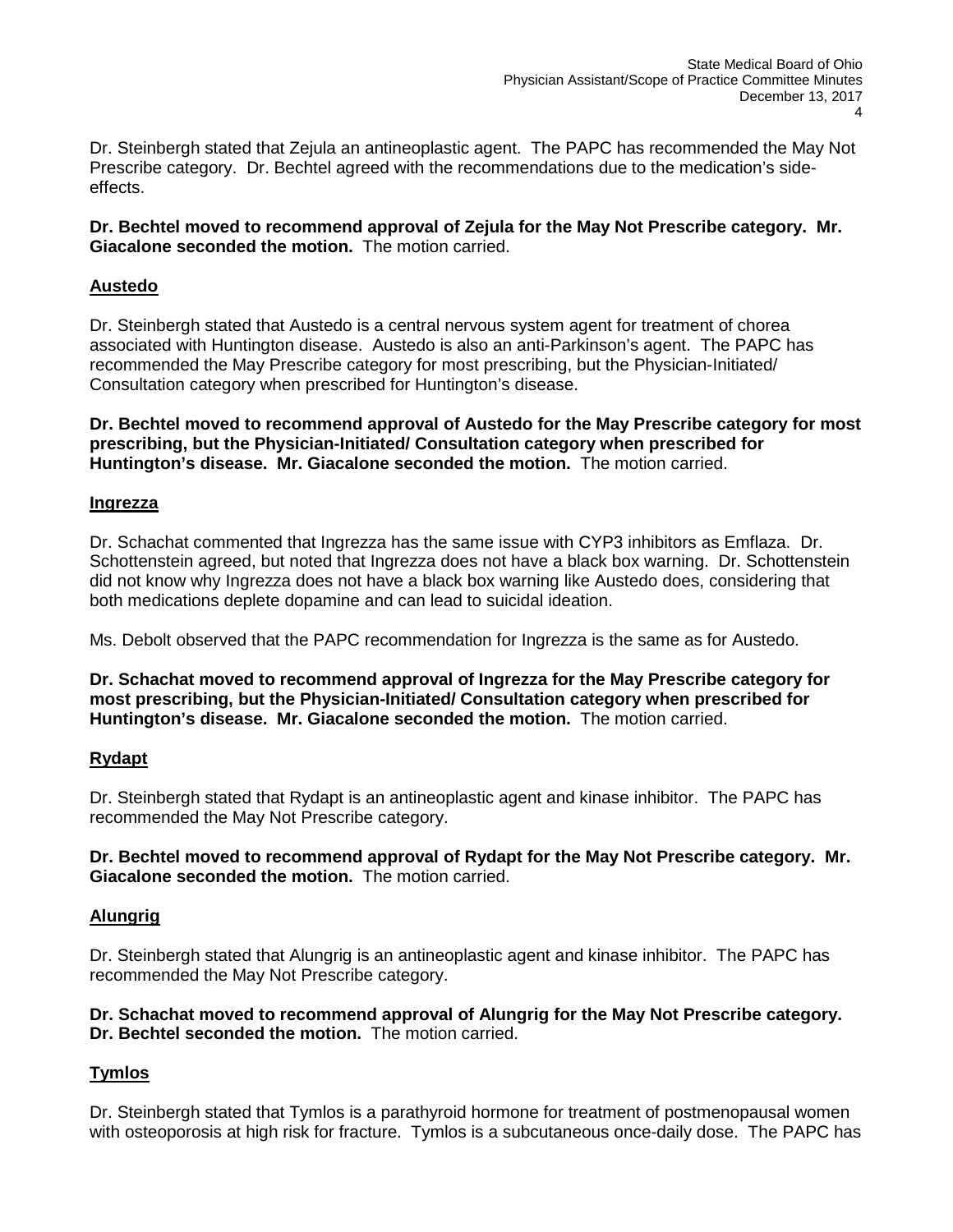recommended the Parathyroid/Anti-Parathyroid category and the Physician-Initiated/Consultation category.

# **Dr. Bechtel moved to recommend approval of Tymlos for the Physician-Initiated/ Consultation category. Mr. Giacalone seconded the motion.** The motion carried.

# **Radiclava**

Dr. Steinbergh stated that Radiclava is a IV infusion drug and central nervous system agent for treatment of amyotrophic lateral sclerosis (ALS). Radiclava is also called a free radical scavenger. The PAPC had recommended the May Not Prescribe category.

Dr. Bechtel asked why Radiclava would be May Not Prescribe instead of Physician-Initiated. Dr. Bechtel stated that Radiclava is given on 14 consecutive days and it is possible that a physician assistant may be involved in the care of the patient on some days. Dr. Steinbergh stated that a physician assistant may be involved with the care, but the physician would actually prescribe the medication and direct the infusion cycle. Dr. Steinbergh stated that this is different from setting up a protocol for a physician assistant to follow. Dr. Bechtel thanked Dr. Steinbergh for the clarification.

**Dr. Bechtel moved to recommend approval of Radiclava for the May Not Prescribe category. Mr. Giacalone seconded the motion.** The motion carried.

# **Baxdela**

Dr. Steinbergh stated that Baxdela is a quinolone and is also an anti-infective agents and antibacterial agent. The PAPC has recommended the May Prescribe category.

**Dr. Schachat moved to recommend approval of Baxdela for the May Prescribe category. Dr. Bechtel seconded the motion.** The motion carried.

# **Bevyxxa**

Dr. Steinbergh stated that she had some concerns about Bevyxxa. Bevyxxa is a direct Factor Xa inhibitor and is currently in the Physician-Initiated/Consultation category. However, the PAPC had recommended placing it with other anti-coagulants in the May Prescribe category. Dr. Schachat commented that is does not oppose oral anti-coagulants to be placed in the May Prescribe category. However, he would oppose placing complex IV anti-coagulants that are used in emergency departments for stroke victims in that category. Dr. Schachat stated that such drugs can be deadly if given to the wrong type of stroke victim. Dr. Steinbergh stated that she is uncertain if the PAPC intends to put all anti-coagulants in the May Prescribe category or just oral anti-coagulants.

After some discussion, the Committee decided to send this back to the PAPC for clarification.

# **Dr. Bechtel moved to table this topic. Dr. Schachat seconded the motion.** The motion carried.

# **Nerlynx**

Dr. Steinbergh stated that Nerlynx is an antineoplastic agent and kinase inhibitor. The PAPC has recommended the May Not Prescribe category.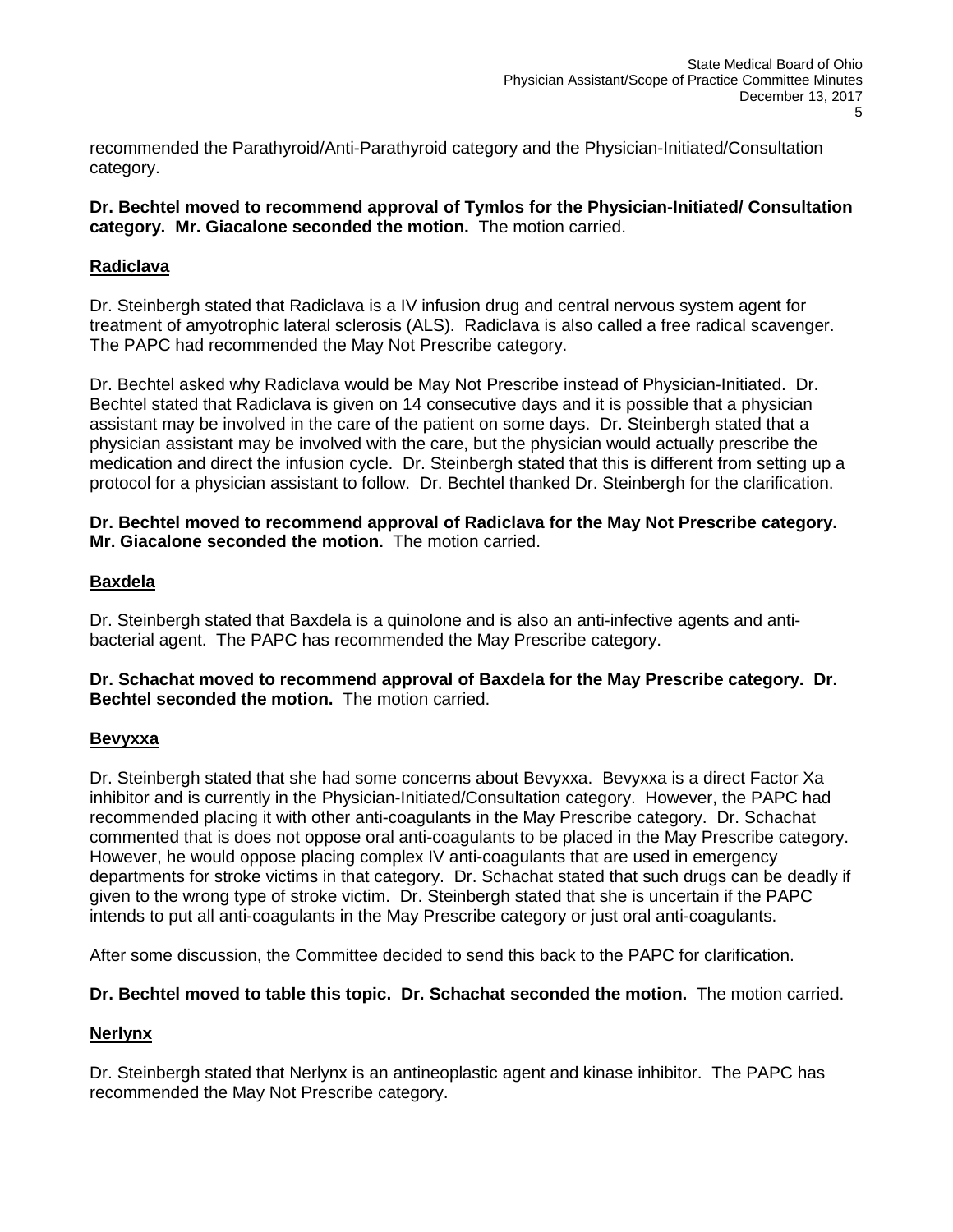# **Dr. Schachat moved to recommend approval of Nerlynx for the May Not Prescribe category. Dr. Bechtel seconded the motion.** The motion carried.

# **Vosevi**

Dr. Steinbergh stated that Vosevi is an anti-hepatitis-C product. The PAPC had recommended the Physician-Initiated/Consultation category.

Dr. Steinbergh recalled that there had been a decision in the past to place hepatitis-C products in the May Prescribe category. Dr. Steinbergh asked the Committee's feelings on this. The Committee did not object to placing the medication in the Physician-Initiated/Consultation category.

### **Dr. Schachat moved to recommend approval of Vosevi for the Physician-Initiated/ Consultation category. Dr. Bechtel seconded the motion.** The motion carried.

# **Corlanor and Entresto**

Dr. Steinbergh stated that the requests to review Corlanor and Entresto were filed by Tiffany Fisher, P.A. Ms. Fisher provided documentation that these medications have been recommended instead of some other agents and are currently used for congestive heart failure. Ms. Fisher also documented that the American College of Cardiology and the American Heart Association have shifted towards using these products, which reduce the relative risk of hospitalization for worsening heart failure and cardiovascular death by 18%. The PAPC has recommended the May Prescribe category.

Dr. Schachat commented that this medication has CYP3 inhibitor issues, and so it should be placed in the Physician-Initiated/Consultation category if that is a criterion. Dr. Schachat also questioned whether requests to review medication should come from physician assistants and not their supervising physicians. Dr. Steinbergh commented that in the past, the Committee has always asked the supervising physician to sign off on requests filed by a physician assistant.

After some discussion, the Committee decided to send this matter back to the PAPC for clarification on whether Ms. Fisher's supervising physician will sign off on the request to review.

# **Esthetic Injectables, Hydrourea, and Respiratory Tract Agents**

Dr. Steinbergh stated that these medications were tabled by the PAPC.

# **PROPOSED FORMULARY REQUEST FORM**

Dr. Steinbergh stated that Ms. Debolt has provided a draft Formulary Request Form for the Committee's review. The Committee generally approved of the draft form, but suggested that it should include a place for signature by a supervising physician and a place for the requester's license number and title or position. Dr. Schachat also suggested that the phrase "estimated frequency of use" be clarified to mean the frequency in the requester's practice, not frequency in general.

# **RULES REVIEW, 4730-1-05, 4730-2-04, AND 4730-2-05**

Ms. Debolt stated that these proposed rule changes are intended to reflect the changes to the physician assistant statute passed by the Legislature in 2015.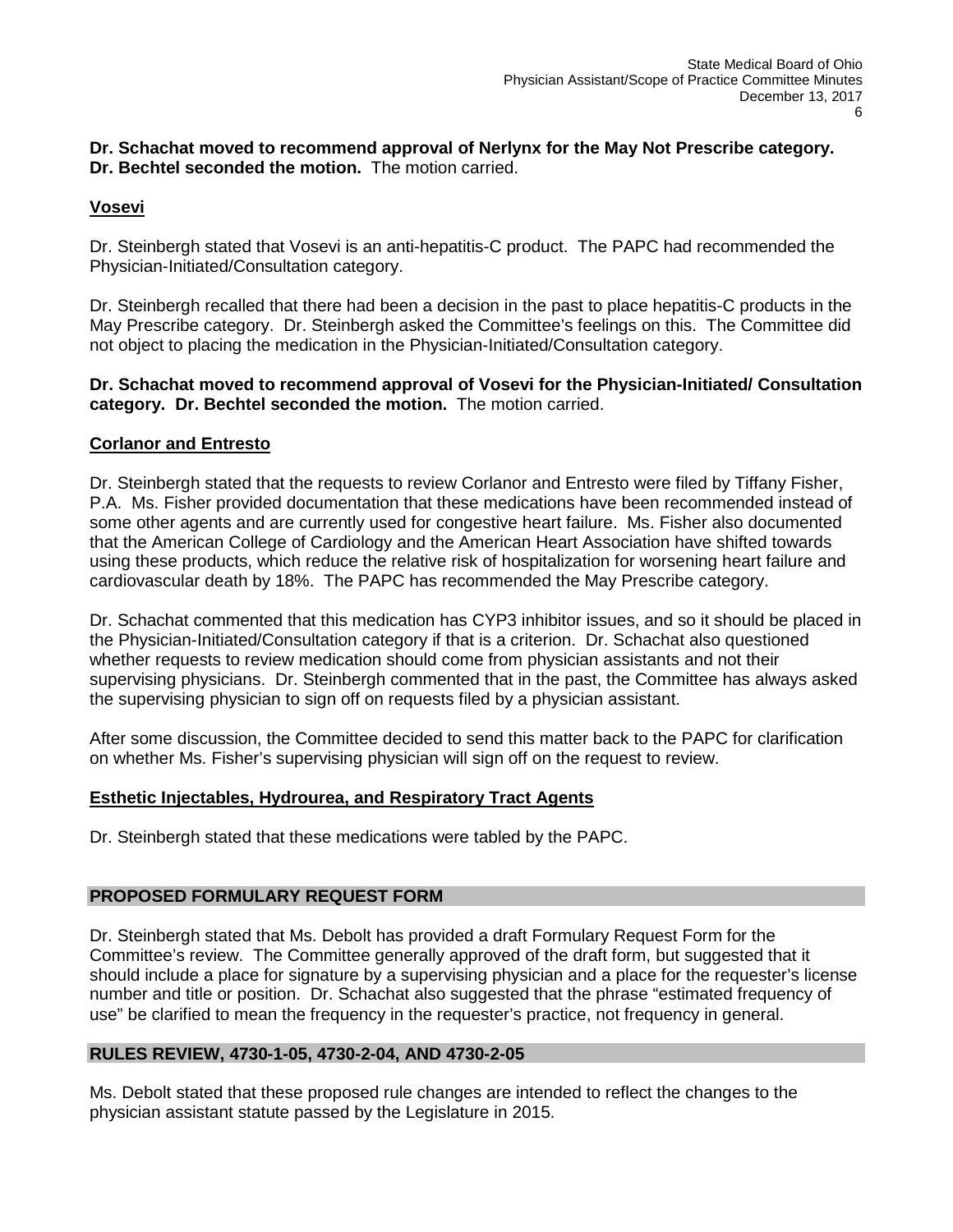- Rule 4730-1-05, concerning the quality assurance system, has no recommended changes.
- For Rule 4730-2-04, it is recommended to change the phrase "provisional period of physician delegated prescriptive authority" because that is no longer required. While the documentation of the provisional period no longer has to be filed with the Medical Board, it must be in the office of the supervising physician and available to the Board upon request.
- Rule 4730-2-05 the fact that physician assistants used to have to file a separate application for a separate certificate to prescribe. Now, physician assistants' prescriptive authority is attached to their licenses. However, sometimes a physician assistant gets a license without meeting the requirements for the prescriptive authority. The proposed change in the rule provides a mechanism for physician assistants who subsequently complete the requirements for prescriptive authority to apply for an endorsement on their license to allow prescribing.

**Dr. Bechtel moved to accept the recommendations. Dr. Schachat seconded the motion.** The motion carried.

### **REGULATION OF PA PRESCRIPTIVE AUTHORITY IN OTHER STATES**

**Dr. Schachat moved to table this topic. Mr. Giacalone seconded the motion.** The motion carried.

### **ADJOURN**

**Dr. Bechtel moved to adjourn the meeting. Dr. Schachat seconded the motion.** The motion carried.

The meeting adjourned at 8:25 a.m.

Anita M. Steinbergh, D.O. **Chair** 

blt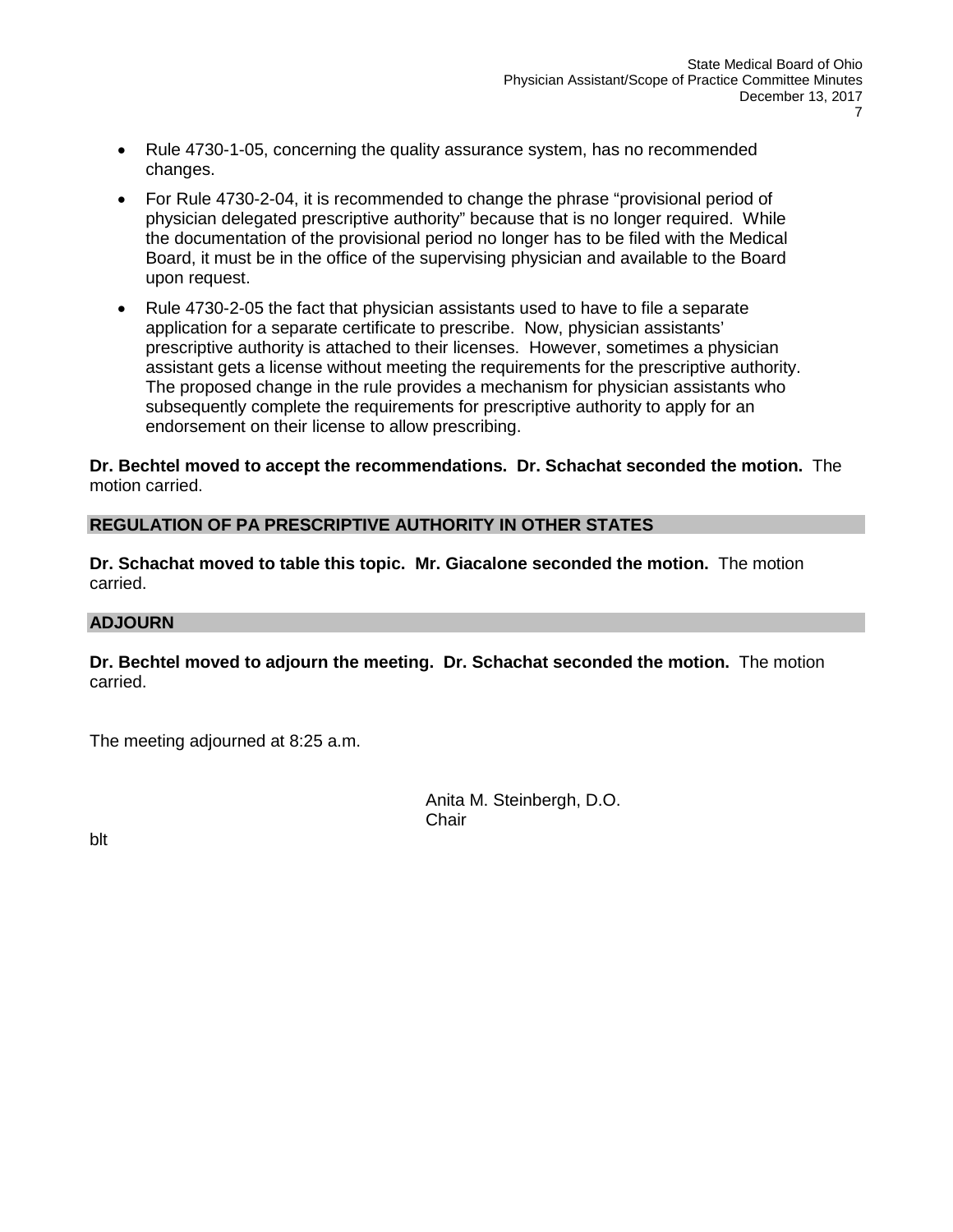# State Medical Board of Ohio

## **LICENSURE COMMITTEE MEETING December 13, 2017 30 E. Broad St., Columbus, OH Room 318**

| <b>Members:</b><br>Bruce R. Saferin, D.P.M., Chair<br>Kim G. Rothermel, M.D.<br>Ronan M. Factora, M.D. | Staff:<br>Joseph Turek, Deputy Director of Licensure/Renewal<br>Mitchell Alderson, Chief of Physician Licensure<br>Chantel Scott, Chief of Allied Licensure and Renewal<br><b>Colin DePew, Assistant Attorney</b> |
|--------------------------------------------------------------------------------------------------------|-------------------------------------------------------------------------------------------------------------------------------------------------------------------------------------------------------------------|
| Member absent:<br>Richard A. Edgin, M.D.                                                               |                                                                                                                                                                                                                   |
| Other Board members present:<br>Michael Schottenstein, M.D.                                            |                                                                                                                                                                                                                   |

Dr. Saferin called the meeting to order at 8:03 a.m.

### **MINUTES REVIEW**

**Dr. Rothermel moved to approve the draft minutes of October 11, 2017. Dr. Factora seconded the motion.** The motion carried.

**Dr. Factora moved to approve the draft minutes of November 8, 2017. Dr. Rothermel seconded the motion.** The motion carried.

### **LICENSURE APPLICATION REVIEWS**

### **Elizabeth Rajan, M.D.**

Dr. Saferin stated that the matter of Dr. Rajan has been withdrawn from the agenda.

### **Aman Ramella, M.D.**

Dr. Saferin stated that Dr. Ramella is applying for a license and has requested a waiver of the United Stated Medical Licensing Examination (USMLE) ten-year rule based on Ohio Administrative Code 4731-6-14(C)(3)(b)(ii), which states that the Board may grant a good-cause waiver to any applicant that "demonstrates good cause, as determined by the board, for not having passed all three steps or levels within the ten year period, and otherwise meets the requirements set forth in paragraph  $(C)(3)(a)$  of this rule."

Dr. Saferin stated that Dr. Ramella passed Step 1 of the USMLE on the first attempt in 2007; Step 2 (CK) on the first attempt in 2000; Step 2 (CS) on the third attempt in 2008; and Step 3 on the first attempt in 2015. Dr. Ramella graduated from Jordan University of Science and Technology in Jordan in 1999. Dr. Ramella successfully completed two-and-a-half years of Accreditation Council for Graduate Medical Education (ACGME) postgraduate training (PGT) in a three-year Internal Medicine program at St. Vincent Charity Medical Center/Case Western Reserve University Program, July 2015 to the present. Dr. Ramella also completed two years of PGT in Jordan, worked as an emergency physician in Jordan for two years following his training (where he advised he obtained certification by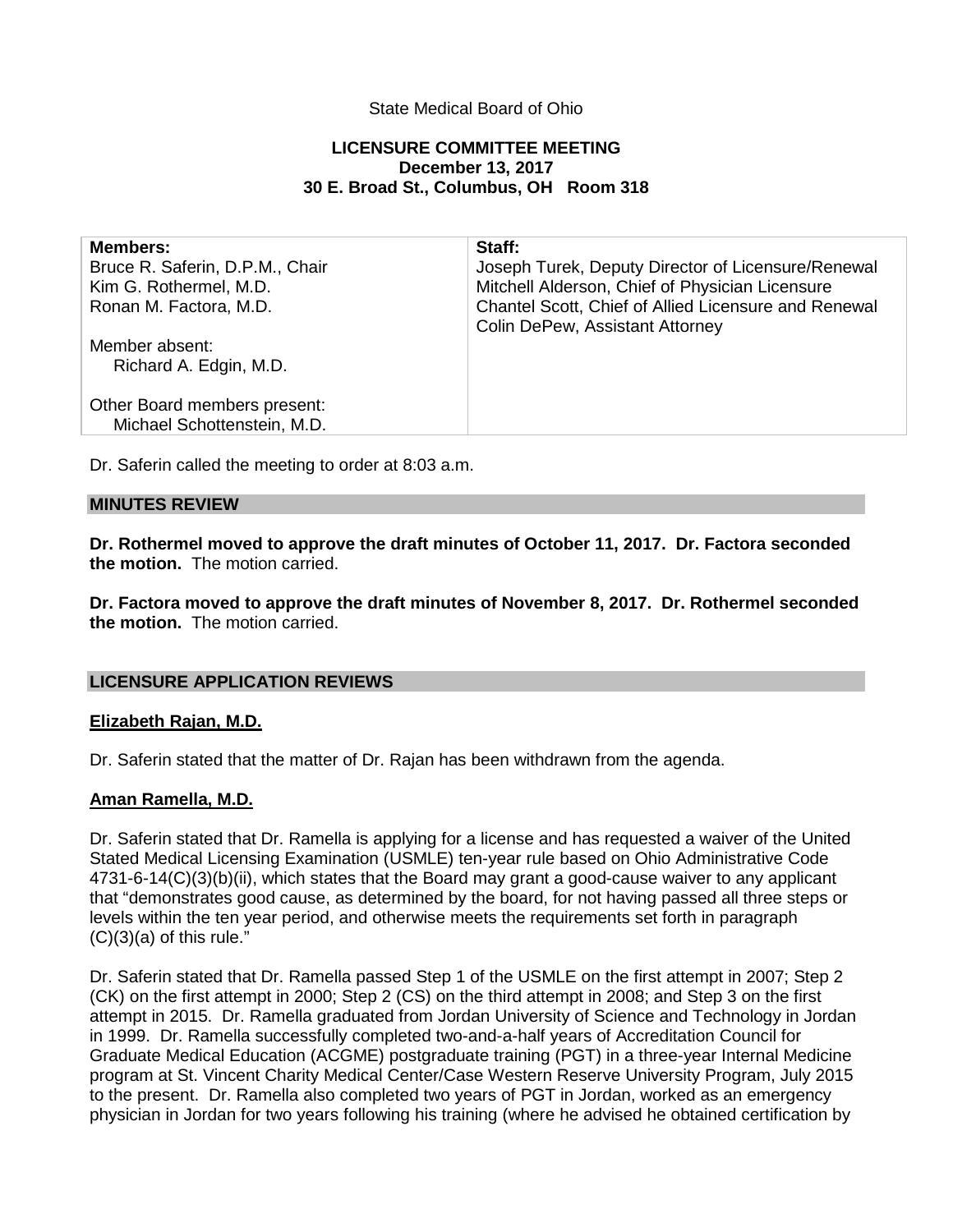the Jordanian Board of Internal Medicine), completed a 4-year residency in Internal Medicine in Israel, and worked as an Internist in Israel for 8 years.

Dr. Ramella has explained he took Step 2 (CK) of the USMLE in 2000 as a starting point toward pursuing PGT in the United States, but due mainly to first financial reasons and then career opportunities and training reasons, his goal of training in the United States was delayed. Dr. Ramella was accepted in the Internal Medicine PGT Program at Case Western Reserve University in 2015 after passing Step 3 of the USMLE.

### **Dr. Rothermel moved to recommend approval the good cause exception of the 10-year rule as outlined in 4731-6-14(C)(3)(b)(ii), and accept the examination sequence to be granted a license. Dr. Factora seconded the motion.**

Dr. Schottenstein noted that Dr. Ramella appears to have taken Step 2 (CK) of the USMLE before taking Step 1. Dr. Schottenstein commented that he did not think that was possible. Other Committee members agreed. Mr. Alderson stated that it, in fact, is possible, though it is very rare.

**A vote was taken on Dr. Rothermel's motion.** The motion carried.

# **RULE 4731-1-08, COSMETIC THERAPY CONTINUING EDUCATION**

Dr. Saferin stated that as currently drafted, the Rule would require cosmetic therapists to obtain 25 hours of continuing education (CE) in each two-year renewal cycle; the 25 hours may include one hour of business-related education, while the other 24 hours must be clinical in nature. Dr. Saferin noted that many public comments were received regarding this provision, with most comments asking for more than one hour of business-related CE. Dr. Rothermel stated that some had suggested increasing the allowable number of business-related CE from one to four, and she would be comfortable with that.

Dr. Schottenstein opined that, while business education is important, CE's should have a clinical purpose. Dr. Schottenstein stated that the purpose of CE is to keep one's clinical skills sharp. Dr. Schottenstein commented that he had been taken aback by one comment which basically said that cosmetic therapists already know how to do electrolysis, and therefore hands-on education in that area would be ridiculous and a waste of time and the therapist may has well learn business instead. Dr. Schottenstein commented that if the number of required CE hours is truly so excessive that it needs to be filled with business classes, then it would make more sense to reduce the number of required CE hours.

Dr. Factora agreed with Dr. Schottenstein's comments. Dr. Factora noted that there has been a movement to modernize the cosmetic therapy licensing examination to make sure the information in the examination is relevant and up-to-date. As a corollary to that, Dr. Factora stated that there have been changes in the clinical practice of cosmetic therapists that need to be brought forward. Dr. Factora stated that it is important to focus on the clinical aspects of practice. Dr. Factora commented that a person could learn about business on their own time, but not as endorsed CE.

Dr. Rothermel understood the points made by Dr. Factora and Dr. Schottenstein. However, Dr. Rothermel felt that some of the suggestions received by the public are valid. Dr. Rothermel stated that classes on how to appropriate interact with certain clients is not clinical in nature, but is important to the practice. Dr. Schottenstein agreed that dealing with clients is part of clinical work and could quality for CT CE. However, Dr. Schottenstein was less certain about classes about self-defense and how to manage a business, as important as those subjects may be in general. Dr. Rothermel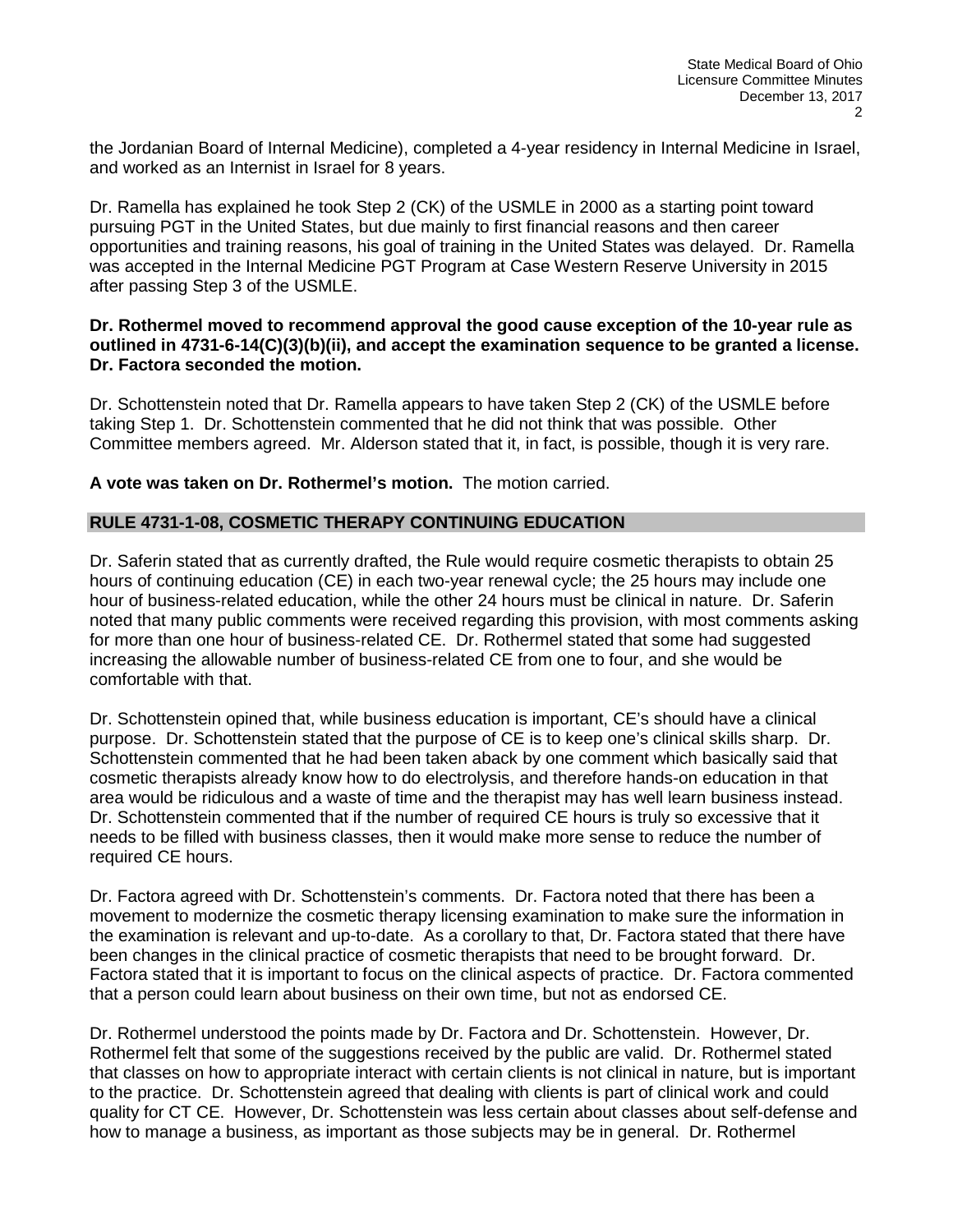commented that the courses described by Dr. Schottenstein could be taken on one's own time, just as physicians do. Dr. Saferin agreed.

Dr. Saferin asked from the opinion of Amanda Nelson, who is present in the meeting. Ms. Nelson introduced herself as the President of the Cosmetic Therapy Association of Ohio (CTAO) and appreciated the opportunity to speak.

Ms. Nelson understood the need for CE's to have a clinical focus. Ms. Nelson opined that it is helpful for cosmetic therapists to hear from other licensed individuals who cannot count business classes towards their CE requirements. Ms. Nelson stated that it would be very beneficial for cosmetic therapists to be able to take courses on patient relations and to count those CE hours. Ms. Nelson stated that cosmetic therapists would be grateful to keep the one hour of business CE and to not have it removed. Ms. Nelson commented that if the one hour of business CE were to be removed, it would be helpful to reduce the total number of CE required so that those to organize seminars can still offer business course within the typical eight-hour CE event for cosmetic therapists. Ms. Nelson also commented that the 25 hours of required CE does not fit well with the eight-hour seminars offered, often leaving a cosmetic therapist looking for ways to add the additional hour, possibly by attending another full eight-hour seminar.

Dr. Factora asked if there is a accrediting body for approving CE credits for cosmetic therapists. Ms. Nelson replied that the CTAO offers CE that is approved by the Medical Board, but not every organizational body puts on events that are subject to such vetting. Dr. Factora asked if there are any national standards for cosmetic therapy CE. Ms. Nelson stated that the CTAO has moved towards alignment with the Society of Medical and Clinical Hair Removal (SMCHR), but there are other national bodies. Dr. Factora commented that a nationally-recognized accrediting body can lead to nationwide consistency for cosmetic therapy CE standards.

The Committee continued to discuss this matter thoroughly and resolved to accept the initial proposal of 25 hours of required CE, with one of those hours being available for business-related topics.

### **Dr. Rothermel moved to recommend approval of Rule as currently drafted to be filed with the Common Sense Initiative Office. Dr. Factora seconded the motion.**

Ms. Nelson asked if courses on patient relations would be applicable to clinical CE credits under this proposed rule. Dr. Saferin replied that such courses would be acceptable for clinical CE credits, though a cosmetic therapist probably should not limit himself or herself to such courses. Dr. Saferin asked if Ms. Nelson is comfortable with the rule as drafted. Ms. Nelson replied affirmatively.

# **A vote was taken on Dr. Rothermel's motion.** The motion carried.

### **ADJOURN**

**Dr. Factora moved to adjourn the meeting. Dr. Rothermel seconded the motion.** The motion carried.

The meeting adjourned at 8:39 a.m.

Bruce R. Saferin, D.P.M. **Chair**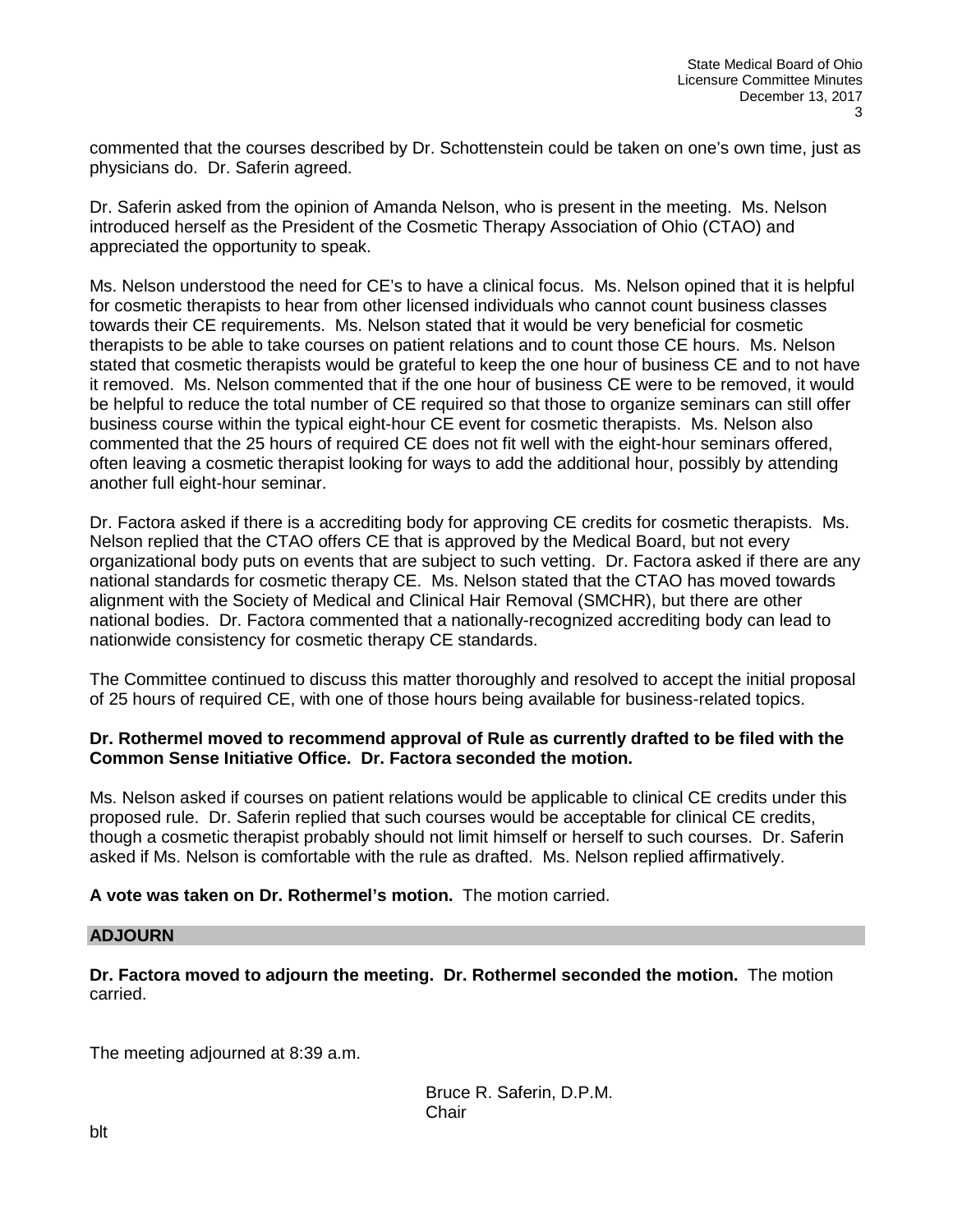### State Medical Board of Ohio

#### **POLICY COMMITTEE MEETING December 13, 2017 30 East Broad Street, Columbus, OH 43215, Room 336**

| Members:                            | Staff:                                                   |
|-------------------------------------|----------------------------------------------------------|
| Andrew P. Schachat, M.D.            | A.J. Groeber, Executive Director                         |
| <b>Robert Giacalone</b>             | Kimberly Anderson, Chief Legal Counsel                   |
| Mark. A. Bechtel, M.D.              | Sallie J. Debolt, Senior Counsel                         |
| Amol Soin, MD                       | Nathan Smith, Senior Legal and Policy Attorney           |
|                                     | David Fais, Deputy Director                              |
| <b>Other Board Members present:</b> | Jonithon LaCross, Director of Public Policy & Government |
| Kim G. Rothermel, M.D.              | Affairs                                                  |
| Bruce Saferin, D.P.M.               | Tessie Pollock, Director of Communication                |
| Michael Schottenstein, M.D.         | Joan Wehrle, Education & Outreach Program Manager        |
| Anita Steinbergh, D.O.              |                                                          |
| Ronan Factora, M.D.                 |                                                          |
|                                     |                                                          |
|                                     |                                                          |
|                                     |                                                          |

Dr. Soin called the meeting to order at 8:32 a.m.

#### **MEETING MINUTES REVIEW**

Dr. Soin asked for approval of the draft minutes of the November 8, 2017 meeting which were included in the agenda materials.

Ms. Wehrle reported that a slight correction needed to be made to the draft minutes. She referred to the Rules Review topic on page 51 of the agenda: the current wording in the third paragraph refers to rules 4731-15 and that should be changed to Chapter 4731-15 (Duty to Report) and Chapter 4731-16 (Treatment providers).

### **Dr. Bechtel moved to approve the Policy Committee minutes of the November 8, 2017 meeting as amended. Dr. Schachat seconded the motion. The motion carried.**

### **Legislative Review**

**HB145, One-Bite Reporting Exemption/Board Consolidation amendment –** Mr. LaCross reported that we ran into some issues yesterday regarding this bill which is in the Senate Health, Human Services and Medicaid Committee. We took our amendment regarding Board consolidation of the Dietetics and Respiratory Care Boards and vetted it through the associations through a lot of work. We had come to agreement regarding the administrative side of things. Dietetics licensure renewal was moved from an annual cycle to a two-year cycle and the fee was doubled, then rolled back by \$20.

In hindsight, the two-year cycle puts us about \$500,000 less than we would have with a one year cycle, but with the changes we've made to our licensure process and the eLicense implementation, Mr. LaCross believed it is something the Medical Board can handle. Moving forward, we will continue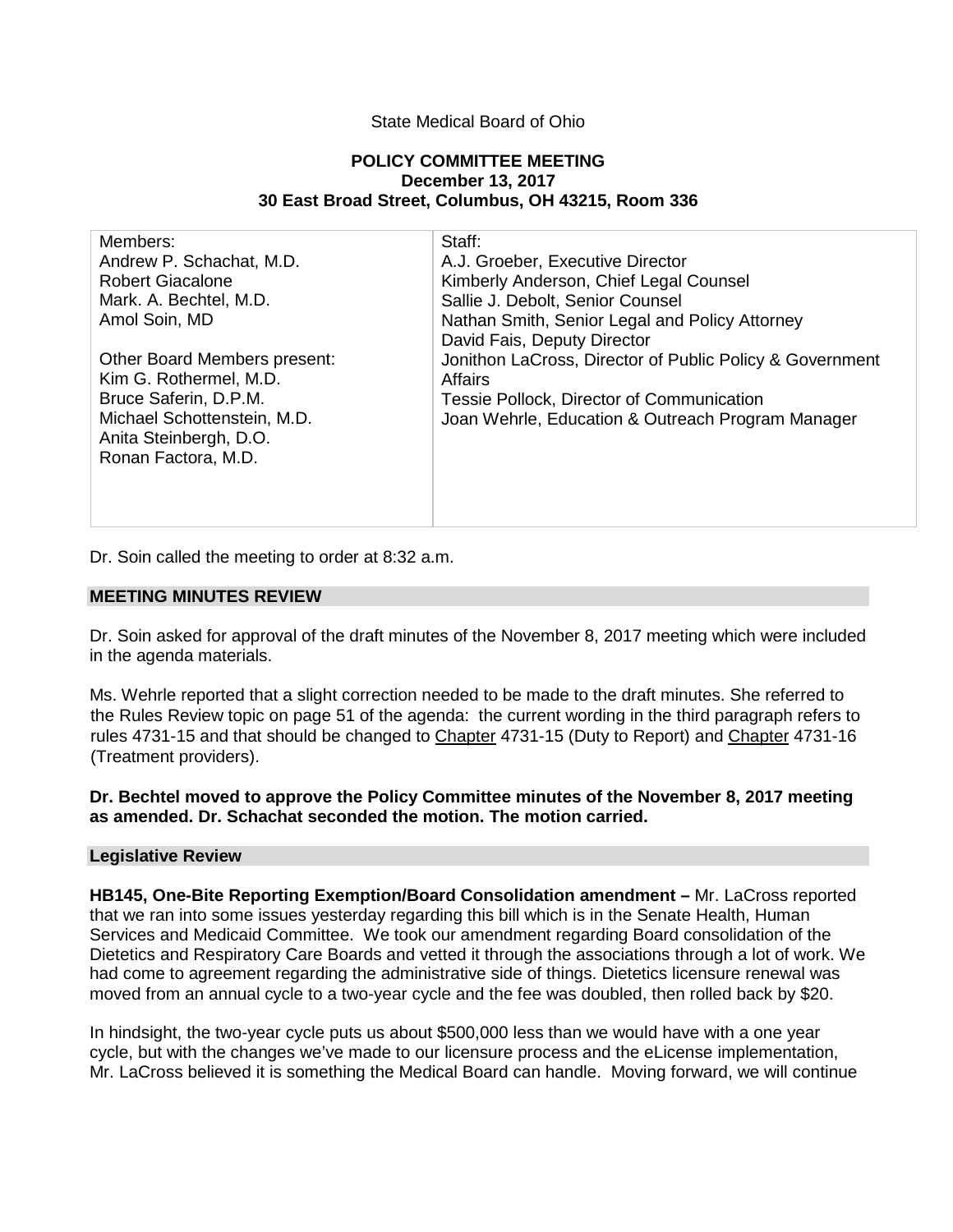to review licensure costs for all licensees and see how we can cut the fat out of the process and make it affordable for our licensees.

Mr. LaCross reported that the two advisory councils were agreed upon including the composition and responsibilities of the councils. There will be some issues moving forward once the amendment in HB 145 gets passed. The two councils will help the Medical Board understand the scope of practice of dietetics and respiratory care. The Medical Board will have 90 days after the bill goes into effect to implement the advisory councils.

Mr. LaCross indicated that he bill was supposed to go last week with the amendment, however they wanted to sit on the amendment because it was 171 pages. It was supposed to be in Senate Health on December 12<sup>th</sup> however the President of the Senate directed Chairman Burke to hold it until January 9, 2018. Mr. LaCross did not think it had anything to do with the bill or the amendment, but with some other issues. Mr. LaCross thanked Mr. Gonidakis for his counsel on how to move forward. January 9<sup>th</sup> is the date the amendment to HB145 will be addressed by Senate Health.

Mr. LaCross reported that we have a January 21, 2018 deadline for the board consolidation. The eLicense side of things for the board consolidation will be in place as Mike Miller and others have been working on building what we need.

Mr. LaCross indicated that after HB145 is passed, we can begin working on the litany of other legislative changes the Board has identified. He again thanked Mr. Gonidakis and the professional associations for their help with the HB145 amendment.

The legislative action track was distributed to Board members yesterday but Mr. LaCross noted that there is not much moving right now. He encouraged anyone with question to contact him.

### **Rules Update**

Ms. Anderson distributed a spreadsheet depicting the most up-to-date rules status report. It replaces the information included in the agenda packet. She indicated that she would address some of the rules we are working on now.

**Non-disciplinary program mental/physical health:** She reported that on November 14<sup>th</sup> we met with interested parties regarding the non-disciplinary program for inability to practice due to physical or mental illness. Mr. Giacalone, Dr. Schottenstein and Dr. Rothermel attended the meeting and a robust discussion was held. Ms. Anderson indicated there is a letter in the meeting packet from individuals from the medical association consortium that reiterates their concerns. She said that we wanted the Policy Committee to see the information so that we could get your feedback. There is no proposal for committee review this month but we anticipate making a recommendation at the January Policy Committee meeting. She indicated that we welcome any input in the meantime.

Dr. Schottenstein reported that he appreciated the feedback from the medical association consortium. *Regarding the first point that the program is based solely on a diagnosis:* Dr. Schottenstein said that it is important to keep in mind that this program is voluntary, it's nothing that anybody is forced into, so if anybody is ever uncomfortable with it they don't have to proceed with it. He said that even if you looked at the statute which says . . . "inability to practice according to acceptable and prevailing standards of care" . . . the emphasis is on the inability to practice, the impairment. It doesn't say somebody with mental or physical illness, just the ability to practice whether it's mental or physical. If the licensee's ability to practice is not compromised, then it is not the business of the medical board.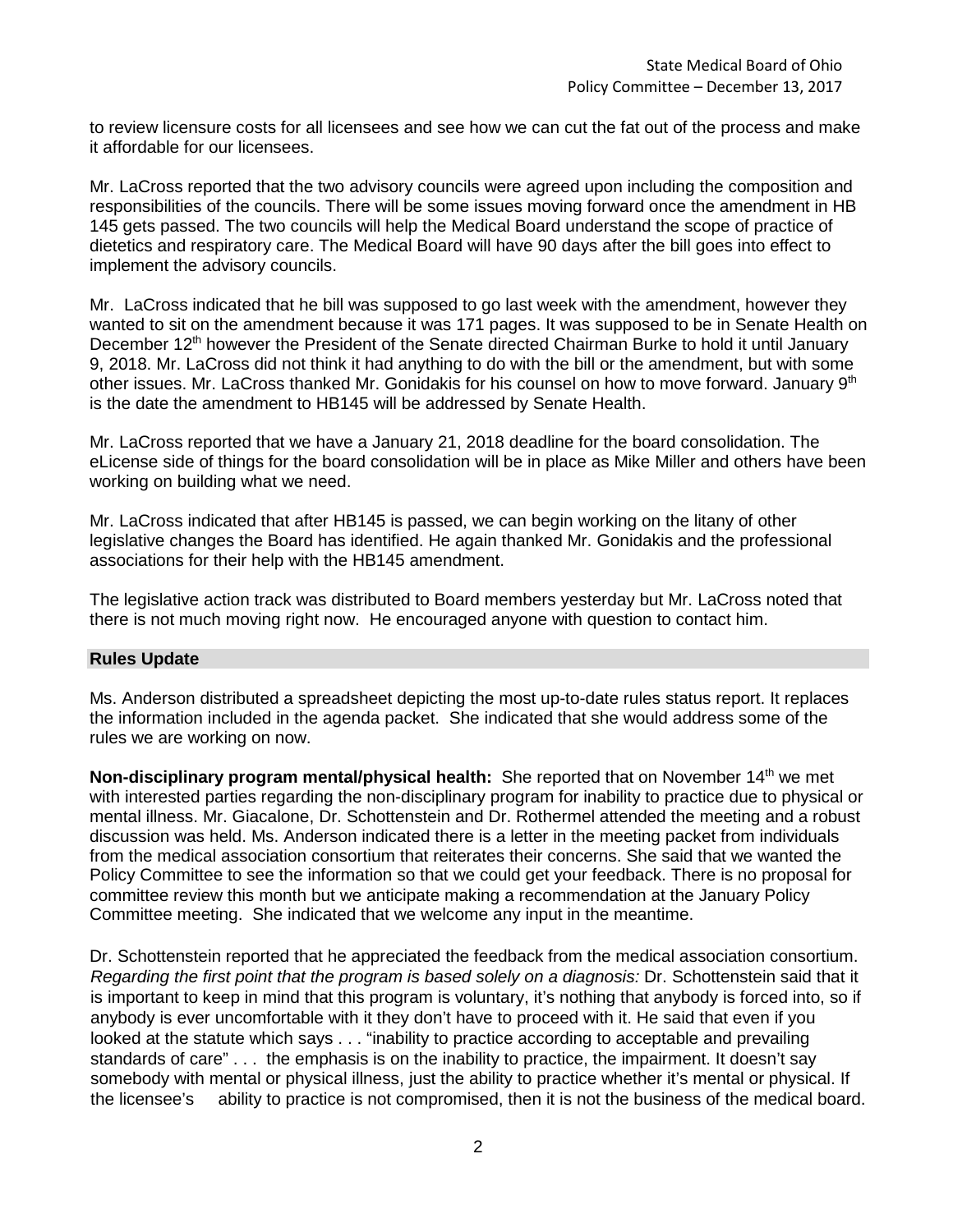The medical board has never gone after a licensee based solely on the fact that the licensee is prescribed a psychotropic medication, it's never happened. It always comes down to the issue of impairment, and rightly so.

*In terms of the second point about the program not being truly confidential*: Dr. Schottenstein said that what he's noticing is that this comparison is to a program they would envision compared to the reality of it now. To say that it's not confidential, compare it to the program that we have right now. It's clearly more confidential and it's a step in the right direction. They're making perfect the enemy of the good. By definition it is a non-disciplinary track. It is not being reported to the National Practitioner Data Bank, and that can only be a good thing for confidentiality compared to the program we have right now.

*Regarding the third point which is that the program could aggravate mental or physical health conditions:* Dr. Schottenstein asked how could it possibly aggravate mental or physical health conditions more than the program we have right now? The comparison should be of the proposed program to the program we have right now, not the one that is envisioned in the utopian kind of way that they might be contemplating. The proposed program is clearly a step in the right direction since it is much less stressful to be in a non-disciplinary track. He thought that is self-evident.

*To the fourth point on due process:* Dr. Schottenstein said he was not sure what they mean. He reported that we follow the statutes and we follow the law, so due process is taking place right now. Again, he would compare the proposed program to the program we have right now. At the bare minimum, it at least follows due process as much as what we have right now.

*To the fifth point that the rules convey psychiatric disorders in a predominately deteriorating nature:*  Dr. Schottenstein thought that's painting with a broad brush and is probably an overstatement. He believed may have stemmed from the fact that schizophrenia is listed as one of the examples of a degenerative condition that requires career long monitoring. As Dr. Munetz clarified during the meeting, it was acknowledged that schizophrenia as a degenerative condition is a myth – it is fairer to say that it's a controversial topic. And to Dr. Munetz's point, it's not 100% the case that it's degenerative. Dr. Schottenstein commented that he would be comfortable removing schizophrenia from that list since it is not 100% likelihood of it being degenerative and he suggested review on a case-by-case basis.

Mr. Giacalone followed up on Dr. Schottenstein's comments who he thought did a marvelous job articulating responses to some of the questions. Mr. Giacalone stated that we have tried to craft a narrow pathway for individuals we felt were appropriate to not face a disciplinary track for a disease they have. That being said, it must be narrow, because our charge is to protect the public's health. The requests made by the consortium open the door to a lot of the requests, that while they may help protect the medical profession, in our view, do not align with protecting the public health. To Dr. Schottenstein's point of the perfect being the enemy of good, Mr. Giacalone said he would hate to see a well-intentioned proposal go down in flames simply because we can't agree on some of the minor points that are holding up the process. Again, as a respondent, you do not have to choose the path we are proposing. You can take any of the paths currently available in the existing process, if you believe that you would be less disenfranchised by doing so. No one is forcing anyone to participate in this program. It is voluntary. Hence, we struggle to understand the pushback we are getting on this proposed program. It's unfortunate because the people who will lose on this are the practitioners who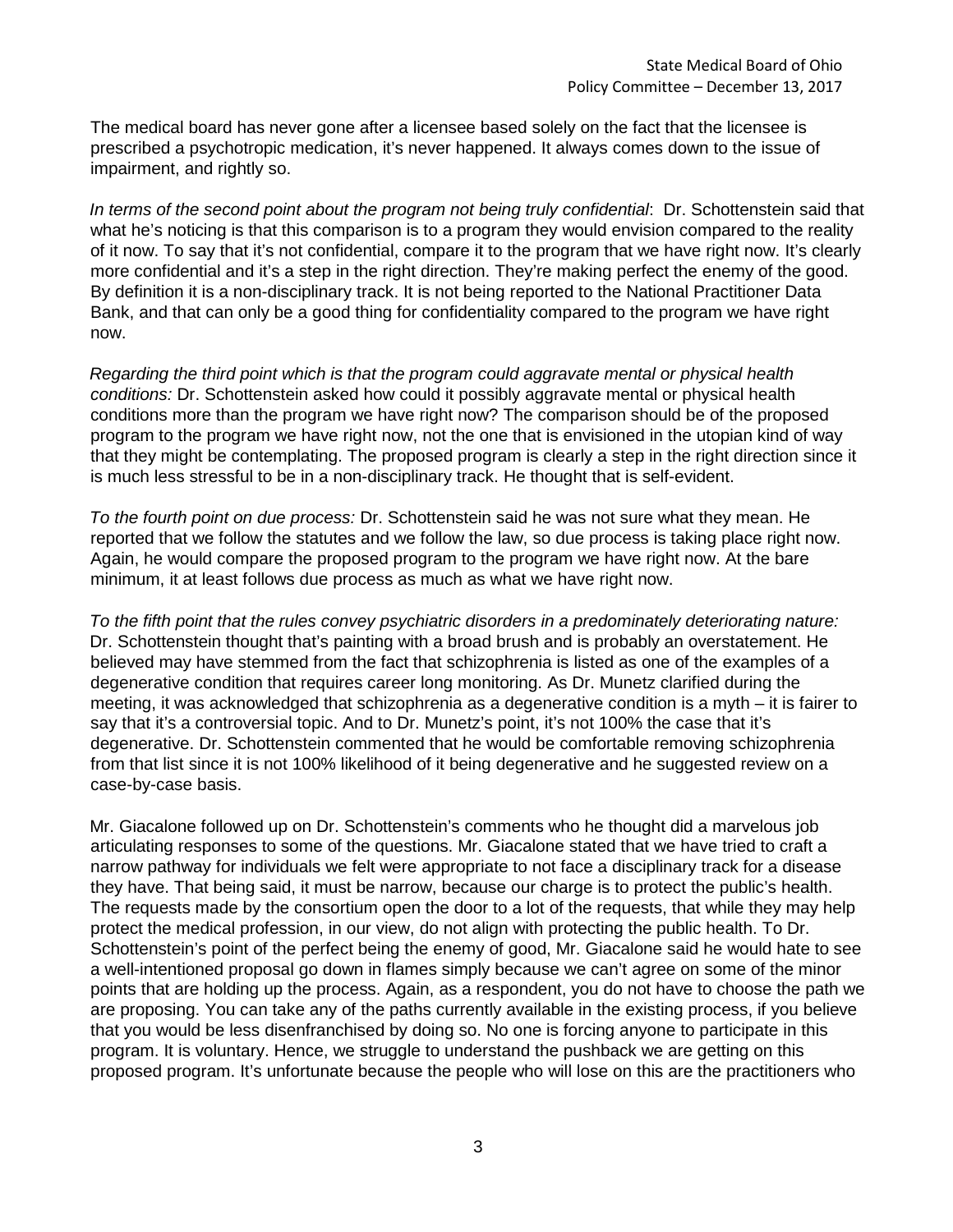could benefit from this program. And if the changes were made by the people who provided comments, the public loses. Either of those aren't acceptable.

Dr. Soin commented that it is also important to note what we're trying to accomplish. The intention is to try to balance the protection of the public as well as advocate for physicians by offering physicians who need help a mechanism to do that confidentially without having an adverse impact on their professional practice. He said he understand the fear amongst licensees and advocacy groups when we change something like this because the agency is a regulatory board which both licenses and sanctions physicians. But in this instance, we are certainly trying to advocate for physicians and the public.

Ms. Anderson thanked the board members for their comments. She said that staff will take this information and come back to the committee with a recommendation.

**Medication-Assisted Treatment (MAT) Rules:** Ms. Anderson reported that the budget bill requires the Medical Board and the Nursing Board to develop rules related to several aspects of medication assisted treatment. Current Medical Board Rule 4731-11-12 addresses MAT for physicians. Now, PAs and APRNs can also provide buprenorphine for medication assisted treatment. The statute refers to all types of medication assisted treatment -- controlled substances, non-controlled substances, and substances for alcohol abuse as well -- so it broadens out the category. The Board must have rules that address detoxification, treatment, relapse prevention, diversion control and many other subject matters.

Ms. Anderson stated that the Board had been approached by NaphCare, a company that provides medical coverage in jails in three counties. The company is looking for carve out for the type of care they provide to inmates. It appears they are providing supervised withdrawal management which may fall into the detox category. She reported that we met with them a few weeks ago and it was a very informative meeting. Dr. Hurst from OHMAS and Dr. Ryan from the Ohio Chapter of the Society of Addiction Medicine also attended the meeting. We asked for information from those attendees and we received material that will help us draft rules.

Ms. Anderson reported that she and Sallie Debolt met with Holly Fischer from the Nursing Board last week to start outlining the MAT rules drafting process. We are aiming for the February 2018 Policy Committee meeting to have draft rules ready for circulation to interested parties for comment. She indicated that we will create a new chapter for the rules and will pull items from current rule 4731-11- 12 in addition to new rules addressing the topics required by statute. Ms. Anderson said separate MAT rules for PAs are also required. The Medical Board is also required to be sure that our MAT rules are in line with the Nursing Board's MAT rules so we are working closely with the Nursing Board on this issue.

Mr. Groeber introduced Dr. Clint Koenig, Medical Director of the Ohio Department of Health. We will be working with him on many issues.

Mr. Groeber reported that NaphCare offered a site visit for Board members and staff to see how their program works. Dr. Schottenstein indicated his interest. Mr. Groeber said that the NaphCare meeting was a very productive and informative discussion. It was one of those things where the reality of life really should drive how the rule works as much as it can while assuring public protection.

Ms. Anderson there will be additional discussion about MAT as it will be one of the Board's big rule packages in 2018.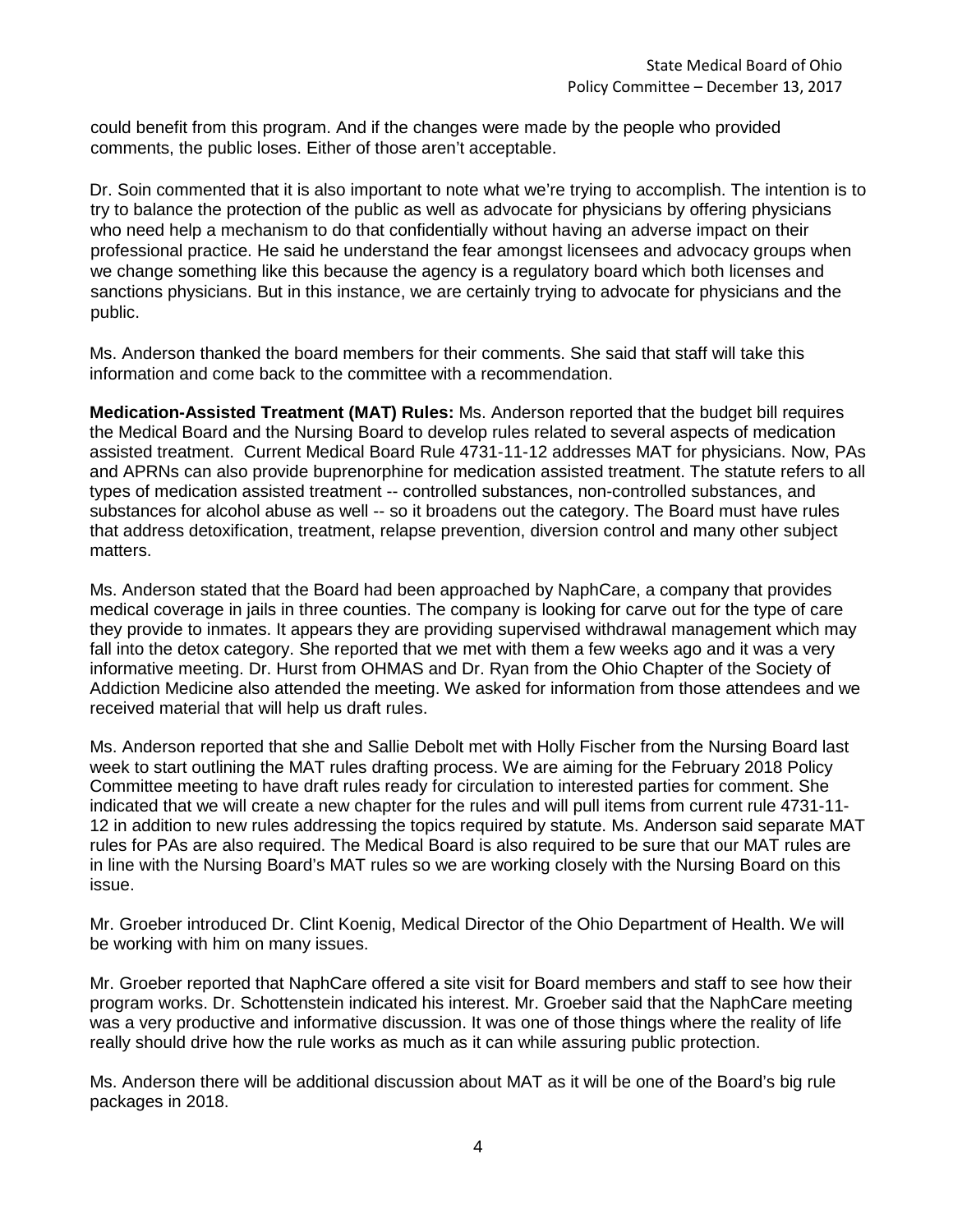### **FSMB Resolution Update**

Copies of the draft resolution to the FSMB were distributed to the committee. Dr. Steinbergh noted a typo near the bottom of the page. She said it should read "*Therefore, be it hereby".* The correction will be made to the document.

Mr. Groeber said this was the draft we were working from up until about 5 pm yesterday.

Mr. Groeber reported that he had a conversation with Dr. Chaudhry of the FSMB a few months ago about the Board's proposed resolution and the FSMB wanted to see if the report by the National Academy of Medicine (NAM) addressed the issue. Feedback from the Policy Committee was that the NAM report was not prescriptive enough.

Mr. Groeber spoke with Lisa Robin of the FSMB and talked through the Board's draft resolution. She suggested that a narrower focus of the resolution would make it more effective. She was concerned that a resolution that says come up with an acute opiate prescribing plan is too broad and would require too many resources. As he talked with her about it he indicated that it was the Board's intention to have an analysis of what other states with very narrow opiate prescribing limits are doing, to share information and share best practices, and to make that information available to states who are developing acute prescribing regulations. Mr. Groeber said that this is more about gathering information and looking at states that have outcome information. He said that Ohio doesn't have that data yet but we should by the end of 2019 as we will have ICD-10 codes on prescriptions. He thought that Maine had a similar requirement. Additionally, the CDC prescribing guidelines could be factored in to see how that comports with what states are doing, and to try to reflect that in this document. Mr. Groeber said that the Board has until February to submit the resolution for inclusion on the agenda for the FSMB meeting. For right now it there are additional thoughts or comments that would be good but it is a working document.

Dr. Schottenstein said he was curious about the comments that this was overly broad as this trail has already been blazed. The FSMB has chronic pain guidelines. He asked why not essentially adopt the same process?

Mr. Groeber responded that there is concern about condition specific directives for acute pain management. In Ohio, we had to carve out some exceptions in the acute pain rules such as severe burns, crushing injuries etc. He was not sure if other states were taking a similar approach. He thought that the Ohio approach threads that needle really well and Ohio could model the way for other states. If there is a way to improve our program we want to consider that as well.

Dr. Soin thanked Dr. Schottenstein for spearheading this project and he supports his approach.

Dr. Soin voiced some concerns about the wording in the document. In the item fifth from the bottom it says that *prolonged opioid use is arguably the most common postsurgical complication*. He does not like that sentence as prolonged opioid use in and of itself may not be a postoperative complication. It may be a normal thing. Sometimes the patient needs to use opioids for a prolonged period. Is the opioid use actually a complication, or is it the addiction to opioids that's the complication? Dr. Soin commented that prolonged opioid use may not be a complication at all. He was not sure if the word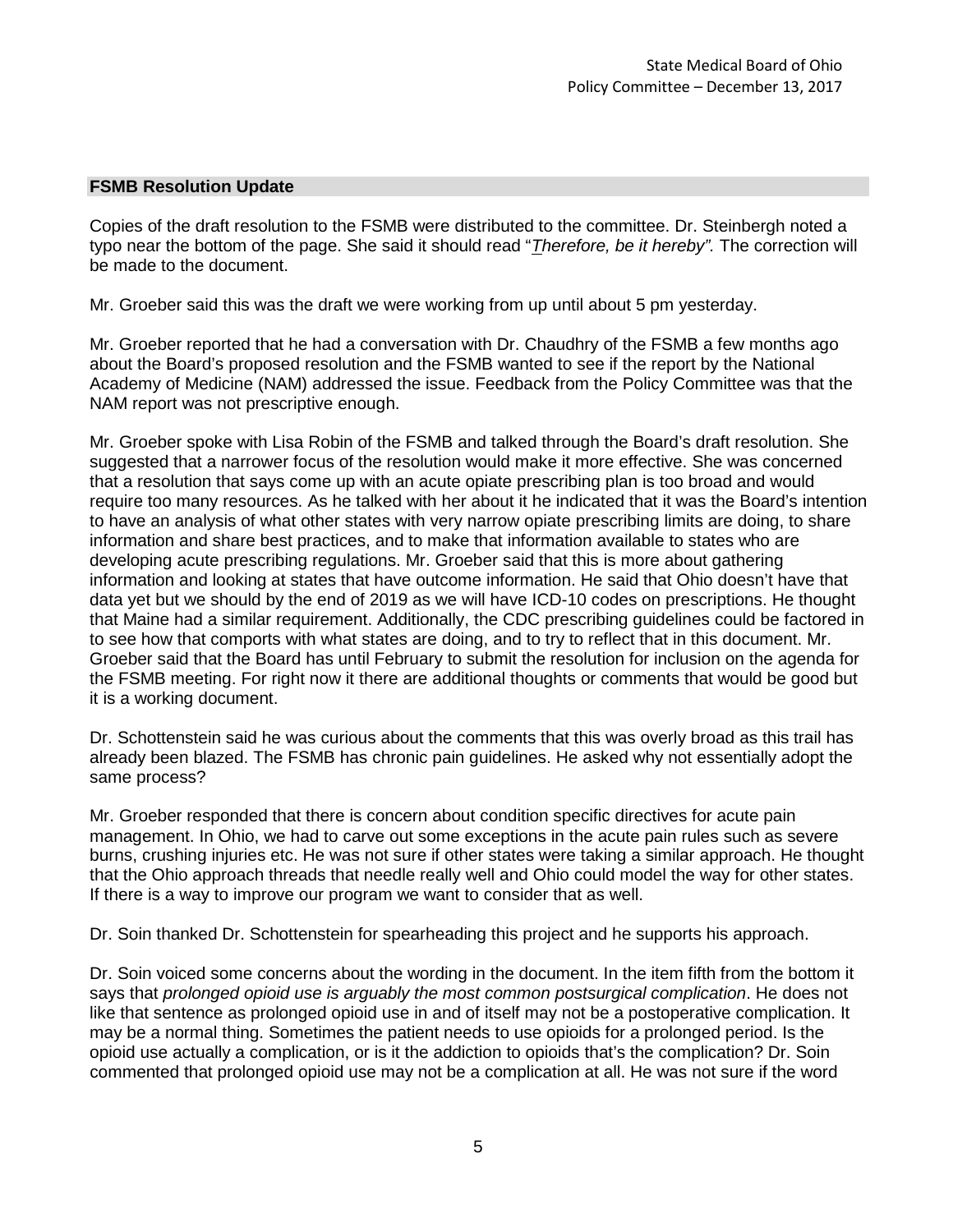*arguably* was even applicable to a resolution. He suggested that perhaps we could consider rewording the sentence to something like *opioid addiction is one of the common postsurgical complications.*

Dr. Soin also referred to the item that is third from the bottom *there are no established data for acute medical and postoperative prescribing*. He does not think that this is an accurate statement as there are multiple medical journals on pain medicine that publish articles on prescribing nearly every month. There is a lot of data out there but how people read and interpret it is not known, but he'll defer to the committee.

Regarding the no established data statement, Dr. Steinbergh commented that we have a lot of information, but she thought the resolution was looking for the FSMB to consider all this data and make recommendations that state medical boards across the nation can use to be consistent in guiding their prescribers.

Dr. Soin suggested "use established data to define acute medical and postoperative opioid prescribing" may be another way to word the statement.

**Acute Prescribing Rules:** Ms. Anderson said that the next topic relates to the acute prescribing rules. The fact sheet and FAQs were distributed. She said these materials have been helpful documents. The next issue is the requirement to include the ICD-10 code on prescriptions for opioid analgesics. The Pharmacy Board has developed information on issuing valid prescription. The Medical Board has also sent reminders to licensees that the ICD-10 code requirements go into effect on December 29, 2017.

### **FSMB - Information Sharing between Veterans Administration and Medical Boards**

Ms. Anderson said that there have been several questions by the committee regarding the role of the Veterans Administration in prescribing issues. She wanted the committee to be aware of the FSMB press release regarding sharing information between the Veteran's Administration (VA) and Medical Boards and the approach the FSMB is taking to highlight the need for that and that it is an issue that needs improvement. She said that the press release was in response to media reports and studies that the VA was not properly reporting adverse actions to the National Practitioner Data Bank.

Ms. Anderson reported that an action taken by the Veterans Administration is grounds for disciplinary action by the Ohio Board. Mr. Giacalone asked if the practitioner must self-report that action and Ms. Anderson replied that the practitioner is obligated to provide the Board with that information.

#### **ADJOURN**

#### **Dr. Schachat moved to adjourn the meeting. Dr. Bechtel seconded the motion. Motion carried.**

The meeting adjourned at 9:04 a.m.

jkw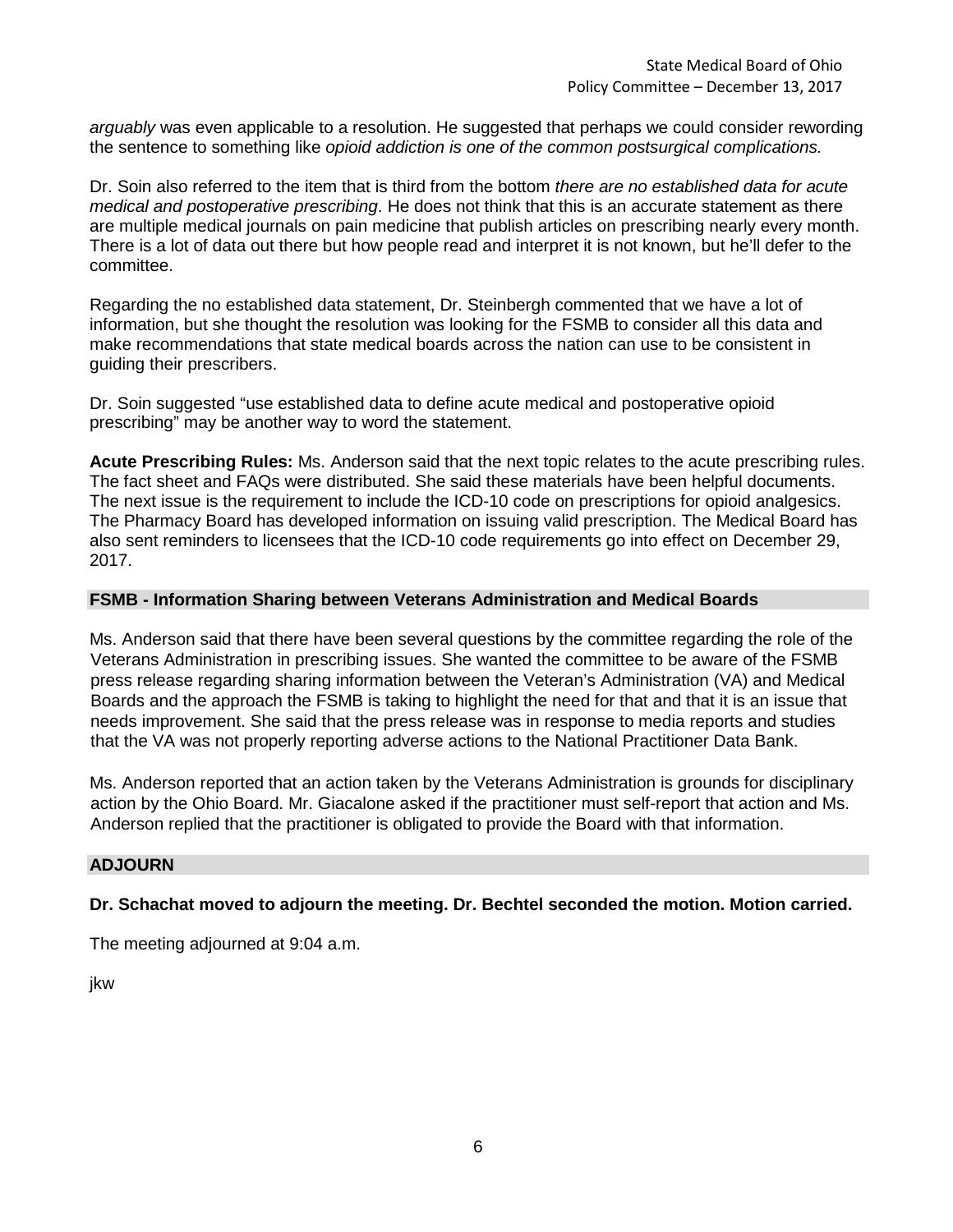## State Medical Board of Ohio

# **FINANCE COMMITTEE MEETING December 13, 2017 30 E. Broad St., Columbus, OH Room 318**

| <b>Members:</b>                    | Staff:                                     |
|------------------------------------|--------------------------------------------|
| Michael Schottenstein, M.D., Chair | A.J. Groeber, Executive Director           |
| Bruce R. Saferin, D.P.M.           | Susan Loe, Director of Fiscal and Human    |
| Michael L. Gonidakis               | Resources                                  |
|                                    | Tessie Pollock, Director of Communications |
| Member Absent:                     |                                            |
| Richard Edgin, M.D.                |                                            |
|                                    |                                            |

Dr. Schottenstein called the meeting to order at 9:06 a.m.

#### **MINUTES REVIEW**

**Dr. Saferin moved to approve Finance Committee November 8, 2017 meeting minutes, as amended. Mr. Gonidakis seconded the motion.** The motion carried.

### **FISCAL UPDATE**

Dr. Schottenstein stated that in October 2017, the Board's revenue was \$549,350, a decrease of 28% over the two-year cycle. Dr. Schottenstein stated that two variables have disrupted the Board's typical revenue cycle: The early license renewals prior to the license system conversion in May and June 2017, thus resulting in the loss of that revenue that would have naturally occurred in Fiscal Year 2018; and the change in the notification schedule for licensees, which was recently abbreviated. These factors make the assessment of the revenue cycle by comparing one fiscal year to another less predictable.

Dr. Schottenstein stated that the Board's cash balance is \$3,127,696 and has decreased 35.3% compared to this time last year. Dr. Schottenstein pointed out that in December 2016, \$1,488,000 transferred from the Board's fund to support the eLicense development. Also, the Board is expecting another \$1,100,000 transfer out of the cash balance in the Spring. Preliminary figures show that the Board's cash balance will drop to around \$3,000,000 in the November fiscal report.

Dr. Schottenstein stated that total expenditures for the Board in October 2017 were \$662,486, a 2% increase in expenditures year-to-date. Dr. Schottenstein stated that this is substantially a function of payroll increase due to the filling of vacant positions. Besides payroll, spending for October was unremarkable. Spending for Fiscal Year 2018 is projected at about \$8,500,000, roughly the same as Fiscal Year 2017.

Dr. Schottenstein stated, as discussed before, that Fiscal Year 2018 revenue will likely be chronically behind fiscal year 2016 because fiscal year 2018 is artificially depleted. Dr. Schottenstein added that in all likelihood, Fiscal Year 2019 will be substantially behind fiscal year 2017 because fiscal year 2017 is artificially inflated. Dr. Schottenstein reiterated that this is related to the eLicense disruption to the revenue cycle and to the change in the notification schedule to licensees.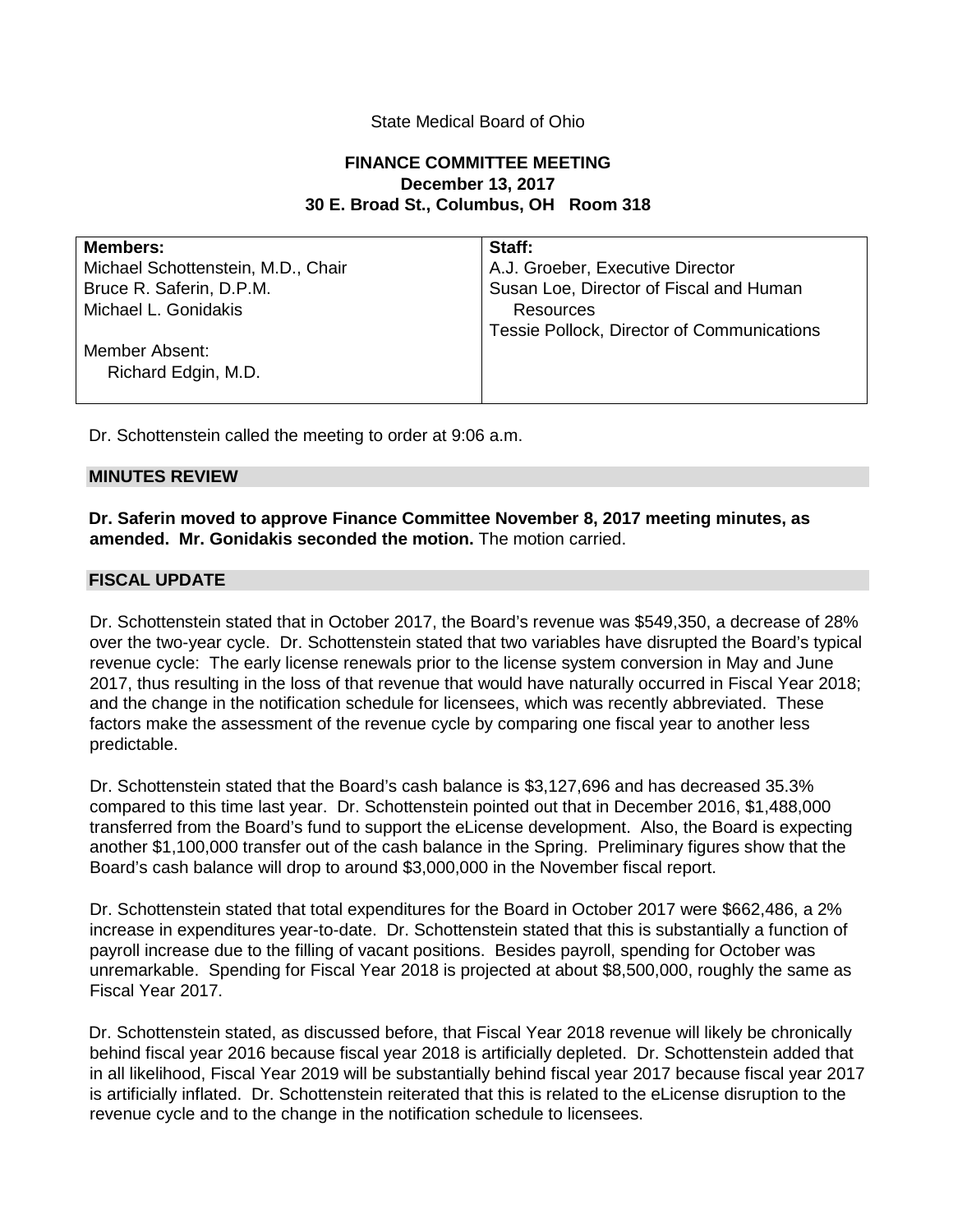State Medical Board of Ohio Finance Committee Minutes December 13, 2017

Dr. Schottenstein stated that it is likely that the Board's cash balance will continue to decrease into November, hopefully even out in December, and start to increase again in January. Dr. Schottenstein noted that the January of even-numbered years is when the Board's allied professionals, except for massage therapists, renew their licenses. Consequently, January should be a substantial revenue month. Dr. Schottenstein stated that the Board's revenue is expected to pick up and the deficit to lessen over time. Dr. Schottenstein commented that the fourth quarter of Fiscal Year 2018 is expected to be good.

Dr. Schottenstein stated that the Board will have three new sources of revenue going forward: Disciplinary fines, which should increase over time; licenses and license renewals for respiratory care therapists; and licenses and license renewals for dietitians.

Dr. Schottenstein stated that as listed in the Finance Committee Packet, additional spending from the Board's fine revenue has been proposed in the area of employee safety. Dr. Schottenstein noted that none of the money from the fine revenue has actually been spent, though it has been allocated. Dr. Schottenstein stated that as time goes by and some of the funds are spent, there will likely be a change in the nature of this report to reflect fine expenditures

Mr. Gonidakis commented that the term "artificially inflated" which Dr. Schottenstein had used earlier may not be accurate since the Board lacks the ability to control its funding when the administration chooses to take it. Dr. Schottenstein replied that he used the word "artificial" because it was due to an unusual circumstance. Mr. Groeber asked if the term "aberration" would be appropriate. Dr. Schottenstein agreed with Mr. Groeber's suggestion.

# **ACCOUNTS RECEIVABLE**

Dr. Schottenstein stated that the Board has collected three fine payments totaling \$25,500 since the last Board meeting. The Board has also received its first payment from a licensee who has been sent to collections, in the amount of \$667.48. Dr. Schottenstein observed that this was originally a \$1,000 fine, but the Attorney General's office referred the collection to a Special Counsel, who took \$333.00 of that \$1,000 for their expenses. Dr. Schottenstein stated that the Board's agreement with the Attorney General's office stipulates that the Board is to collect the entire amount of the original fine. The Board's staff has discussed the matter with Attorney General's office and they will hopefully correct that process going forward by charging the special counsel fee to the licensee.

Dr. Schottenstein stated that to date, the Board has received \$128,667.40 in fines and \$138,833.00 is still outstanding.

# **COMMUNICATIONS UPDATE**

Ms. Pollock provided an outline of the Board's outreach activities, including those related to the new acute pain prescribing rules. Additional items related to the acute pain prescribing rules have been provided to the Ohio State Medical Association and the Ohio Osteopathic Association for inclusion in their respective newsletters. Ms. Pollock reviewed the materials, which include a document on how to issue a valid prescription; and ICD code template for looking up the proper code if that function is not supported by a physician's electronic medical record; and apps and free websites for appropriate prescribing. Ms. Pollock commented that the Medical Board has partnered with the Board of Pharmacy to produce many of these materials. Ms. Pollock stated that the inclusion of the ICD-10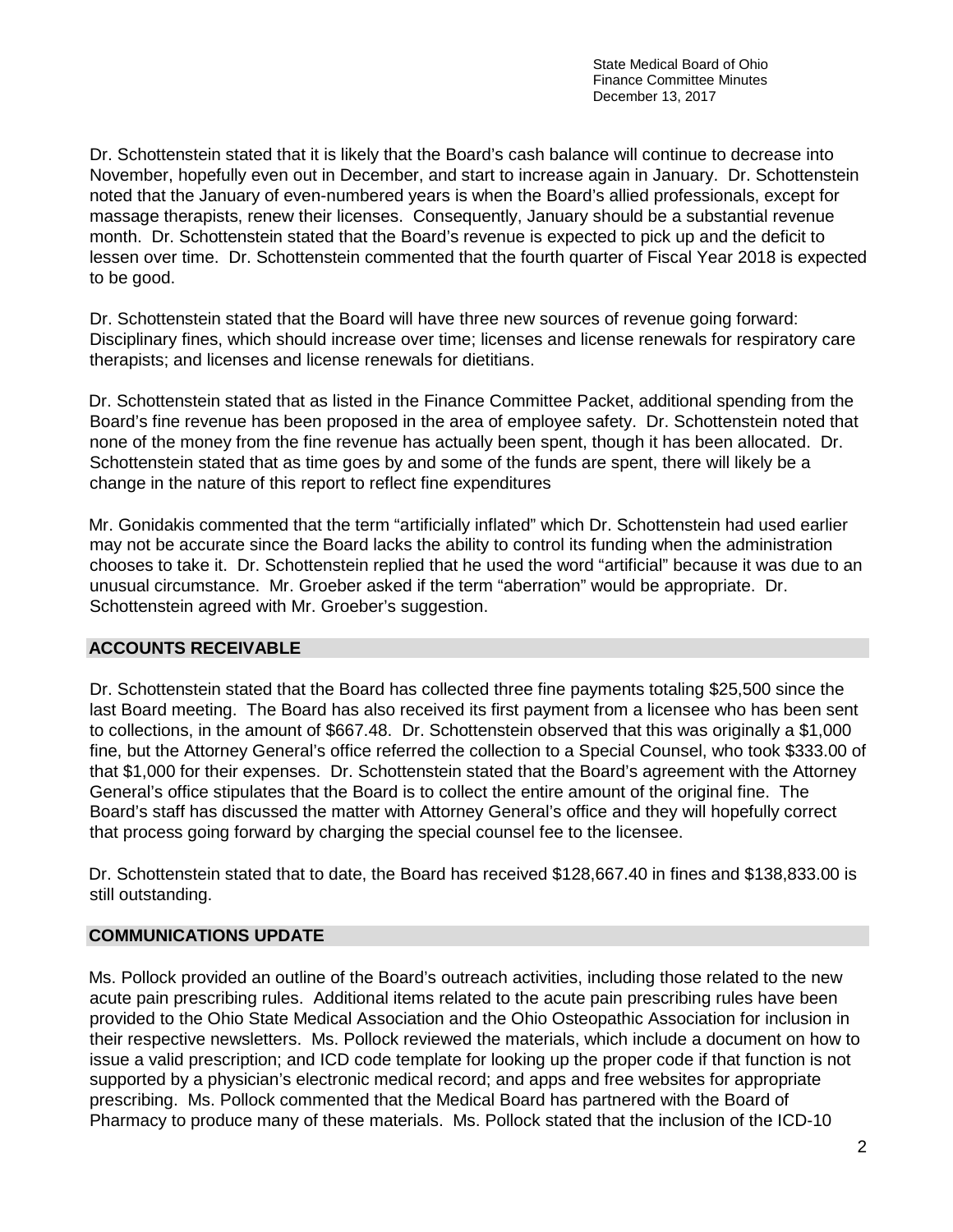codes on prescriptions will produce valuable data which will allow the Board to produce specific messaging for best practices.

Ms. Pollock stated that she and other Board staff had a robust discussion with representatives from the Ohio State University regarding licensure topics.

Mr. Groeber took a moment to introduce Clint Koenig, M.D., the new Medical Director of the Ohio Department of Health, who was present in the Committee meeting. Members of the Committee welcomed Dr. Koenig. Dr. Koenig commented that the initiatives being discussed by the Committee represent great opportunities.

Dr. Koenig commented that the Department of Health has a project involving naloxone prescriptions and being able to more accurately target where some of that prescribing is coming from. Combining that data with overdose data will allow the Department of Health to identify better targeting for naloxone and opioid medication.

Ms. Pollock continued that a revised video on the acute pain prescribing rules will be completed soon. The revised video will be shorter at about three minutes and will include valuable information on ICD-10 codes and prescribing. Ms. Pollock stated that she is communicating with Sara Norman of the Department of Health's Violence and Injury Prevention Program about how to build apps and what will be most useful.

Ms. Pollock opined that the HealthScene Ohio magazine is becoming a great platform for the Board. Ms. Pollock stated that the Take Charge Ohio campaign is being featured in the magazine and information about opioids will continue to be included. Ms. Pollock stated that the magazine is a great way to deliver education to providers in response to trends such as the recent resurgence in the production of meth.

Dr. Saferin observed that about 41,000 copies of HealthScene Ohio have been mailed around the state.

Ms. Pollock stated that in response to a suggestion by Dr. Schottenstein, the Communications staff has been working on a document concerning the history of the Medical Board. Ms. Pollock added that Dr. Steinbergh also provided valuable input. Ms. Pollock stated that a video on this subject will also be produced and placed on the Board's website.

# **OFFICE RECONFIGURATION COSTS**

Dr. Schottenstein stated that the Medical Board staff needs additional office space to accommodate three new staff members from the Board of Dietetics and the Respiratory Care Board. The staff has proposed the creation of a new office for the Executive Director in an unused area of the office near the Enforcement Section, thus freeing up the current Executive Director office and a meeting room to accommodate the 3 new staff. The proposed new office will be about the same size as the Executive Director's current office, with a small meeting room space included.

Dr. Schottenstein stated that the Board's space limitation issue is related to the fact that the Board returned 2200 sq. ft. from the Hearing Unit's prior location on the 2nd floor in 2015. Because of that, the Medical Board saves about \$22,000 in rent every year, or \$44,000 to date. Since the one-time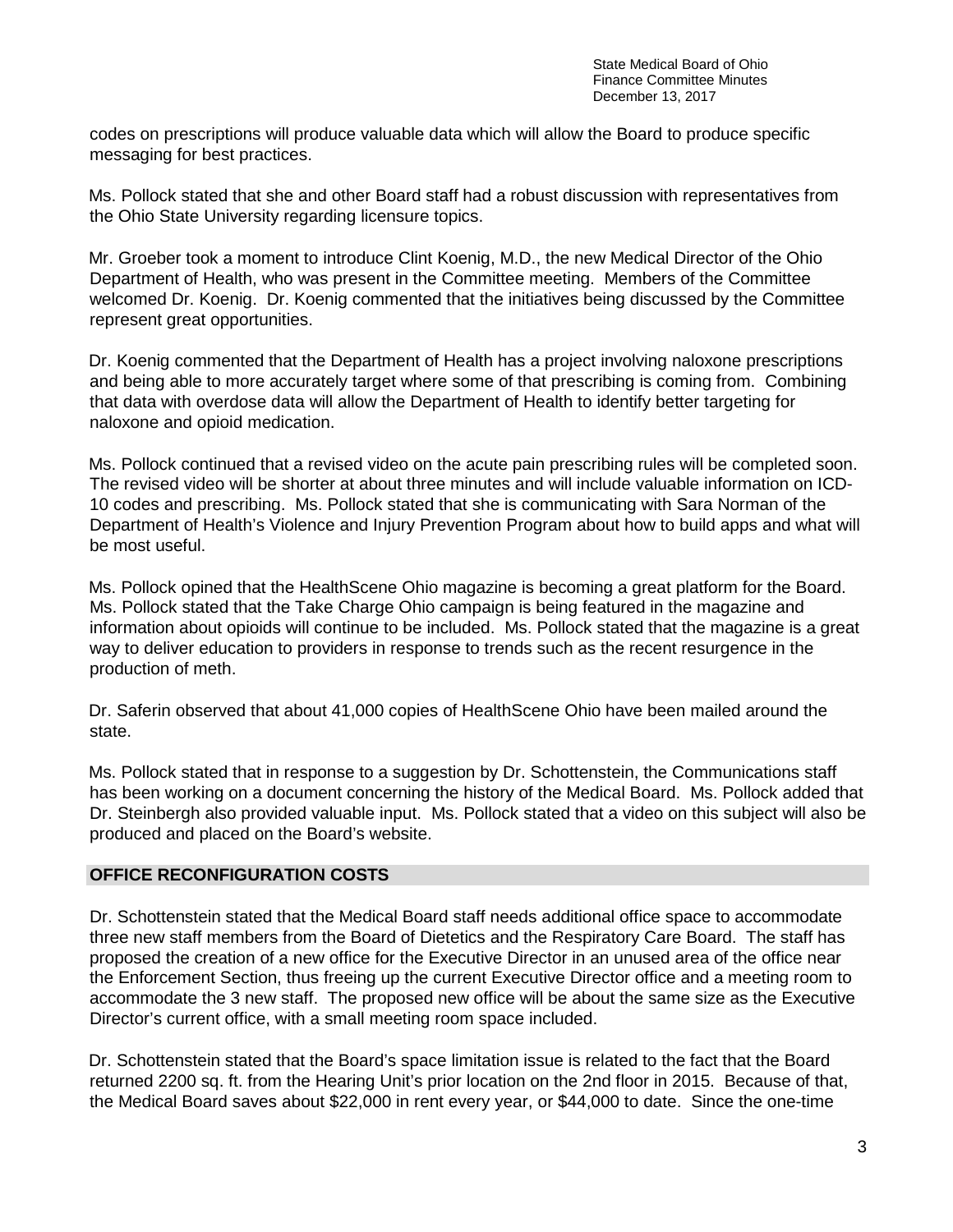State Medical Board of Ohio Finance Committee Minutes December 13, 2017

projected cost to build the new office is approximately \$42,000, it appears to still be cost-efficient in the long run.

Dr. Schottenstein stated that the two best price proposals for construction of the new offices are \$34,878.61 and \$39,295.40. The staff has requested approval of expenditures up to \$45,000 to allow for cost overruns.

# **Dr. Saferin moved to recommend approval of up to \$45,000 for office reconfiguration costs. Mr. Gonidakis seconded the motion.** The motion carried.

# **SAFETY TRAINING FOR FIELD INVESTIGATORS**

Dr. Schottenstein stated that in our effort to train investigators in the area of safe investigation techniques and supply them with safety equipment, there is a proposal to initiate a series of training sessions and purchase nonlethal items to help investigators avoid dangerous situations. Dr. Schottenstein outlined some of the training programs available:

- The Council on Licensure Enforcement and Regulation (CLEAR) offers an on-site training for safe investigative techniques through its National Certified Investigator Training program. For the Board's 20 investigators, the total cost for that program would be \$14,600.
- Administrators in Medicine (AIM) offers certified medical board investigator training with an emphasis on safety. For the Board's investigators, the cost would be \$15,000.
- Non-Abusive Psychological and Physical Intervention (NAPPI) is an organization that offers online training in the area of verbal de-escalation and personal safety. The training would cost a total of \$2,400. Pepper spray training is also envisioned, at the cost of \$1000.
- The Ohio Peace Officer Training Academy (OPOTA) also offers online training on deescalation of dangerous situations. Total training amount requested should come to approximately \$18,000.

Dr. Schottenstein added that safety equipment in the form of body armor, pepper spray, keychain panic alarm and whistle, and GPS location are also being contemplated for purchase. The amount of these purchases would be approximately \$3,065.

Dr. Schottenstein stated that policy changes are also being considered, including hiring outside agents to collect urine screens and delivering sensitive documents. In addition, legislative changes are being contemplated that will remove the need for investigators to go to a licensee's home to deliver a subpoena. Dr. Schottenstein stated that these proposed changes would cost about \$9,000.

Dr. Schottenstein stated that all together, the cost for the proposed safety, training, and policy changes are approximately \$45,000.

# **Dr. Saferin moved to recommend approval of the expenditures as discussed. Mr. Gonidakis seconded the motion.**

Mr. Gonidakis asked if requiring this additional training and equipment would require negotiations with the bargaining unit. Mr. Groeber answered that it is within the managers' purview to require training of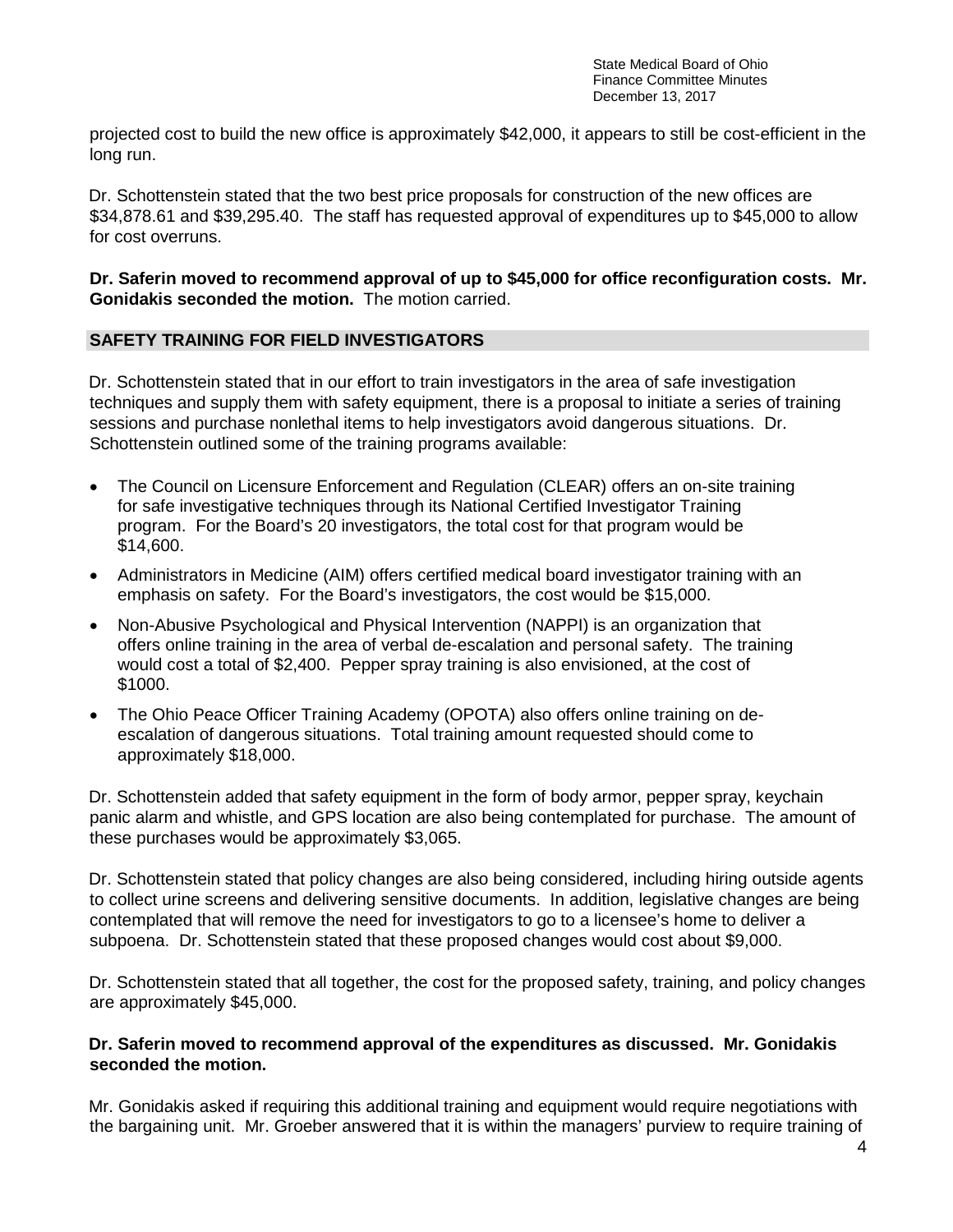State Medical Board of Ohio Finance Committee Minutes December 13, 2017

their employees. Dr. Schottenstein opined that these suggestions are common sense, especially in light of the changes that the Board is considering for the investigators. Mr. Groeber added that these suggestions are reflective of the Board's recently-voiced views on investigator safety and avoidance of dangerous situations.

Dr. Saferin asked how long the trainings are. Ms. Loe answered that the CLEAR training would be two-and-a-half days. Dr. Saferin commented that employee safety is the Board's responsibility and is an important thing to spend money on.

**A vote was taken on Dr. Saferin's motion.** The motion carried.

# **ADJOURN**

**Mr. Gonidakis moved to adjourn the meeting. Dr. Saferin seconded the motion.** The motion carried.

The meeting adjourned at 9:35 a.m.

Michael Schottenstein, M.D. **Chair** 

blt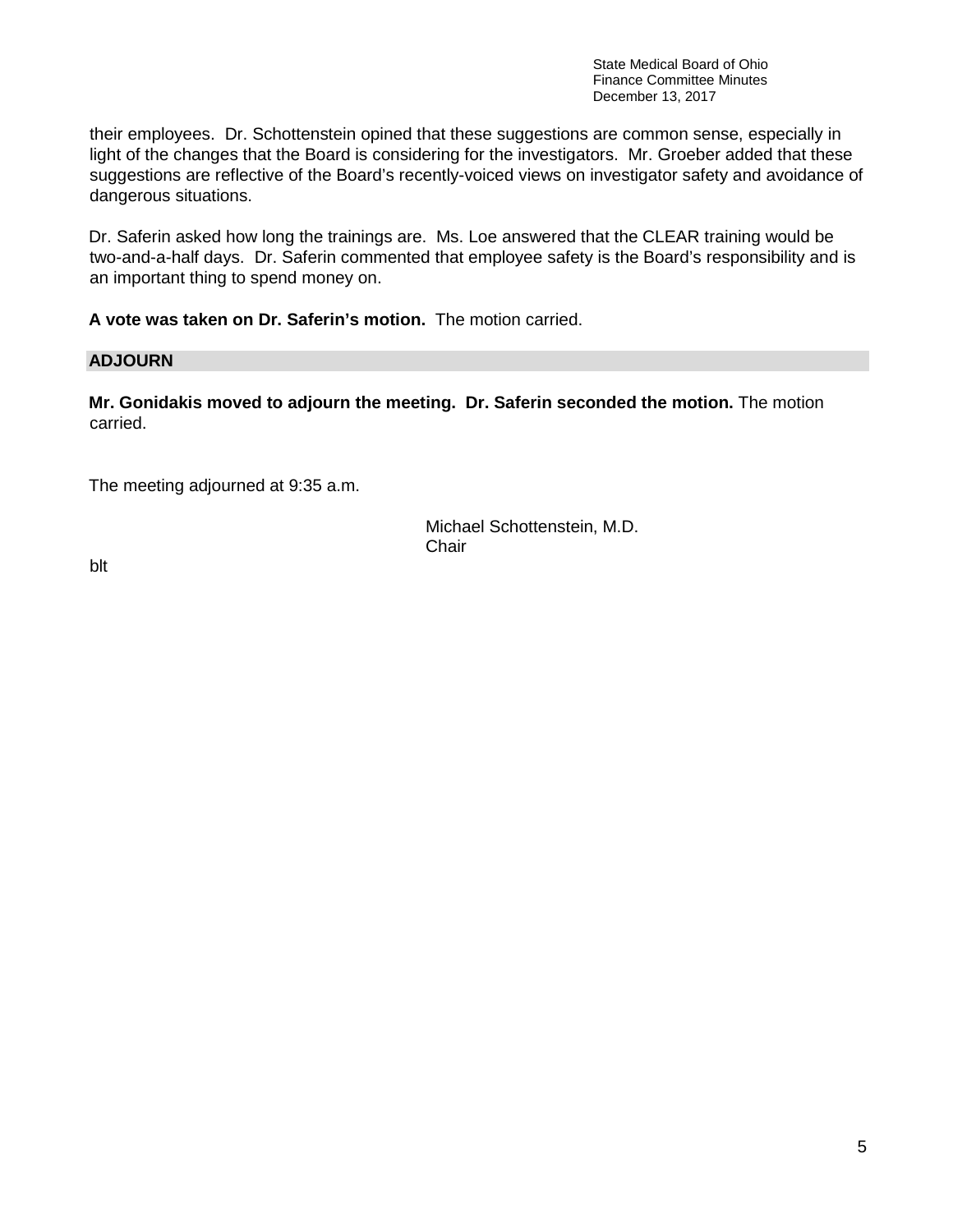# State Medical Board of Ohio

### **COMPLIANCE COMMITTEE MEETING December 13, 2017 30 E. Broad St., Columbus, OH Administrative Hearing Room**

| <b>Members:</b>               | Staff:                               |
|-------------------------------|--------------------------------------|
| Anita Steinbergh, D.O., Chair | Alexandra Murray, Managing Attorney  |
| Amol Soin, M.D.               | Annette Jones, Compliance Officer    |
| <b>Robert Giacalone</b>       | Angela Moore, Compliance Officer     |
| Michael Schottenstein, M.D.   | Benton Taylor, Board Parliamentarian |
| Other Board members present:  |                                      |
| Kim G. Rothermel, M.D.        |                                      |
| Ronan M. Factora, M.D.        |                                      |
|                               |                                      |

Dr. Steinbergh called the meeting to order at 3:55 p.m.

### **INITIAL PROBATIONARY APPEARANCES**

### **Michelle L. Ahmed, D.O.**

Dr. Ahmed is making her initial appearance before the Committee pursuant to the terms of her September 13, 2017 Consent Agreement. Dr. Steinbergh reviewed Dr. Ahmed's history with the Board.

Responding to questions from Dr. Soin, Dr. Ahmed stated that she still prescribed controlled substances and she checks the Ohio Automated Rx Reporting System (OARRS) regularly. Dr. Ahmed stated that she had been registered with OARRS prior to the Board's action, but had not been checking OARRS regularly. Dr. Ahmed stated that there was a delegate in her office to help her check OARRS; however, due to an oversight, that individual was actually delegated to someone else in the group practice and not to Dr. Ahmed. Dr. Soin asked if the seven patients that formed the basis of the Board's action was the total number that she had failed to check OARRS for. Dr. Ahmed replied that those seven patients were just the ones that the Board chose to review and did not represent all of the patients that Dr. Ahmed had failed to check.

Dr. Soin asked if Dr. Ahmed had any questions about her Consent Agreement. Dr. Ahmed had no questions.

In response to questions from Dr. Steinbergh, Ms. Murray explained that Dr. Ahmed is not on probation. Dr. Ahmed's Consent Agreement imposes a reprimand and requires her to take certain educational courses, but it does not establish a probationary period. Dr. Ahmed is not required to make another personal appearance after today, unless the Committee decides otherwise. Ms. Jones elaborated that the Secretary and Supervising Member will designate that Dr. Ahmed has fulfilled the terms of the Consent Agreement once she has completed the courses and provided a written report on the courses. Dr. Steinbergh noted that Dr. Ahmed has one year to complete the courses in controlled substance prescribing and medical record-keeping.

**Dr. Soin moved to continue Dr. Ahmed under the terms of her September 13, 2017 Consent Agreement, with documentation of the completion of the required courses to reviewed by the Board's Secretary or Designee. Dr. Schottenstein seconded the motion**. The motion carried.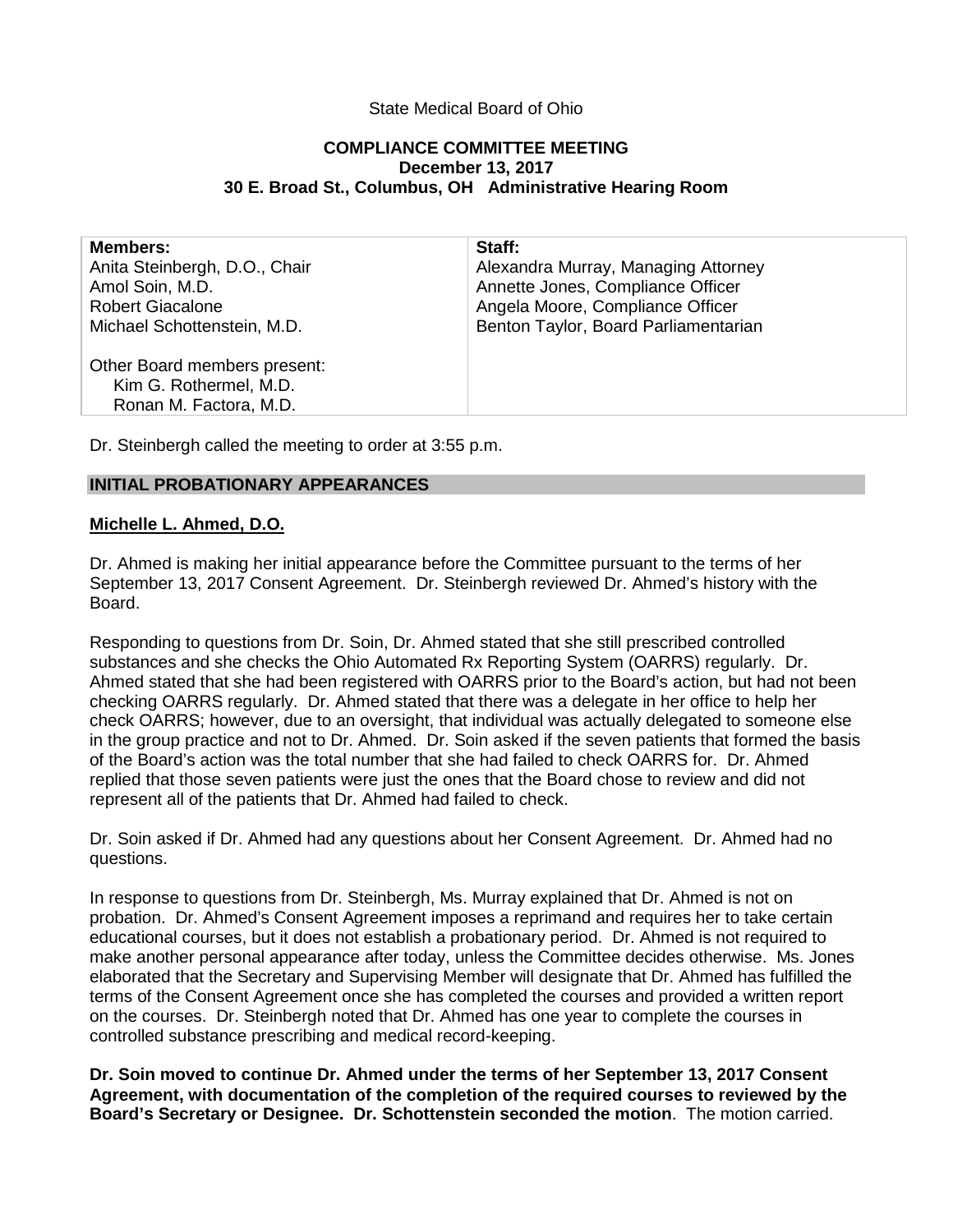# **Peter C. Johnson, M.D.**

Dr. Johnson is making his initial appearance before the Committee pursuant to the terms of his November 8, 2017 Consent Agreement. Dr. Steinbergh reviewed Dr. Johnson's history with the Board.

In response to questions from Dr. Schottenstein, Dr. Johnson stated that he is waiting to hear from his specialty board regarding recertification now that his license has been reinstated under a Step II Consent Agreement. Dr. Johnson stated that his certification was revoked when his medical license was suspended and he is uncertain what process he must go through to regain certification. Dr. Johnson had initially looked into doing *locum tenens* work when his license was reinstated, but he found that virtually all *locum tenens* opportunities require board certification. Dr. Johnson stated that he is not currently working in the medical field, but he has applied for positions in the military, with the Indian Health Service, and positions involving non-patient chart review.

Dr. Schottenstein noted that Dr. Johnson's Consent Agreement requires him to have a Boundary Protection Plan and a Return-to-Work proposal approved by both the Acumen Institute and the Board. Dr. Johnson is also required to have a chaperone when examining a female patient. Dr. Johnson confirmed those aspects of his Consent Agreement.

Responding to further questions from Dr. Schottenstein, Dr. Johnson stated that he still sees Dr. Levine weekly, he is not taking any psychotropic medications, he is still undergoing regular polygraph testing, and he is attending Sex Addicts Anonymous (SAA) three times per week. Dr. Johnson stated that he also has a sponsor through SAA.

Dr. Steinbergh noted that some specialty boards will not recertified a physician who is still on probation; Dr. Steinbergh asked if Dr. Johnson knows whether his specialty board would do so. Dr. Johnson replied that that issue has not been addressed. Dr. Johnson stated that other members of his specialty board have been able to regain certification, but the requirements have varied widely from simply catching up on Maintenance of Certification (MOC) to taking the equivalent of a board recertification examination. One physician Dr. Johnson knew of was required to repeat a year of residency to regain certification, though Dr. Johnson did not know the circumstances of that matter. Dr. Johnson stated that he had been current with his MOC requirements prior to the Board's action, but he was not allowed to participate further in MOC once his license was suspended.

Dr. Steinbergh commented that some specialty boards will not consider recertification for a physician who is still under probation. Dr. Johnson recognized that that was a possibility in his case.

Dr. Steinbergh advised Dr. Johnson that if he decides to enter other fields of medicine such as pain management in order to make money, the risk to his license will go up. Dr. Steinbergh advised Dr. Johnson to only take a position in which he understands was his expected of him and that those expectations are realistic for him. Dr. Steinbergh stated that Dr. Johnson should make certain that he is competent in the area of his employment and that he practices according to the minimal standards of care.

**Dr. Schottenstein moved to continue Dr. Johnson under the terms of his November 8, 2017 Consent Agreement, with future appearances before the Board's Secretary or Designee. Mr. Giacalone seconded the motion**. The motion carried.

**Leslie R. Swart, M.T.**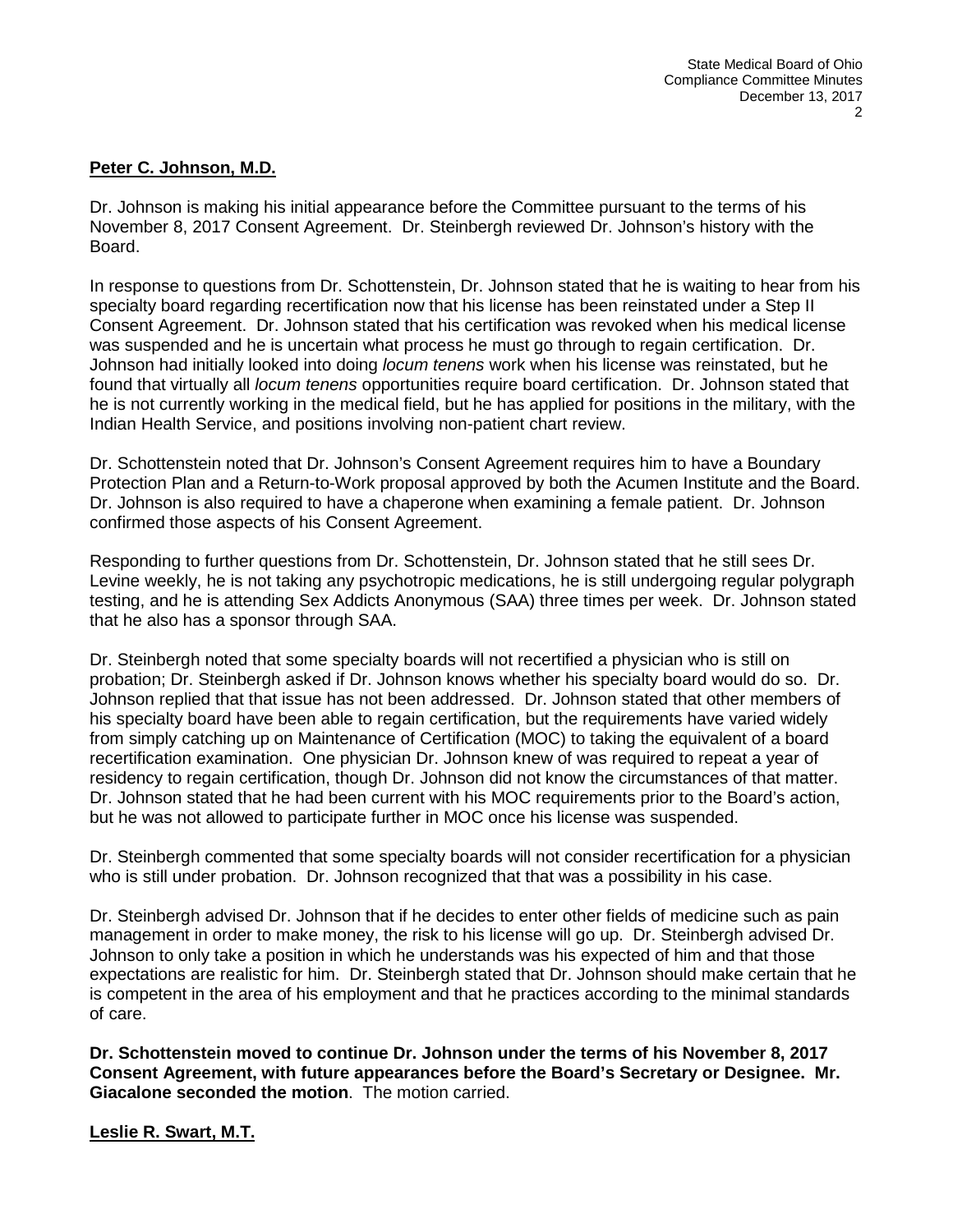Ms. Swart is making her initial appearance before the Committee pursuant to the terms of her September 13, 2017 Consent Agreement. Dr. Steinbergh reviewed Ms. Swart's history with the Board.

In response to questions from Mr. Giacalone, Ms. Swart stated that she is currently doing administrative work in an accounting firm while her massage therapy license is suspended. Ms. Swart also sells essential oils.

Mr. Giacalone noted that Ms. Swart practiced massage therapy for three years beyond the expiration of her license. Ms. Swart explained that at the time her license was due for renewal she was in an abusive relationship and had moved from her residence. Ms. Swart stated that she had not been keeping up with all of her information because her life was basically out of control. Ms. Swart commented that she also had a six-month-old child at that time. Since that time, Ms. Swart has been in trauma therapy and she also sees a life coach to help organize her life so that she does not miss things like license renewal. Ms. Swart stated that she has post-traumatic stress disorder (PTSD) from the abusive relationship, but the trauma counseling has helped her a great deal.

Ms. Giacalone asked what Ms. Swart does to make sure she does not allow her license to inadvertently lapse again. Ms. Swart replied that she is becoming more intentional about everything, uses a calendar, and is more mindful of what is one her checklist.

Dr. Schottenstein stated that he regrets Ms. Swart's troubles. Dr. Schottenstein observed that Ms. Swart had practiced massage therapy for a period of time even after she had become aware that her license had expired. Ms. Swart stated that at that time she was in an apartment from which she had almost been evicted twice and she was just trying to keep her head above water financially. When Ms. Swart realized her license had expired and how much money was required to get everything back in order, in addition to stopping work and looking for another job, she froze and did not know what to do. Ms. Swart stated that she spent that time period considering her options and figuring out what the process was. Ms. Swart stated that she regrets her actions because she wanted to stay right with everything.

Dr. Schottenstein asked if Ms. Swart's trauma counseling includes Eye Movement Desensitization and Reprocessing (EMDR). Ms. Swart replied that she is getting EMDR and it is very helpful. Dr. Schottenstein asked if Ms. Swart is taking medication. Ms. Swart replied that she is on medication.

Dr. Schottenstein wished Ms. Swart well.

### **Mr. Giacalone moved to continue Ms. Swart under the terms of her September 13, 2017 Consent Agreement, with future appearances before the Board's Secretary or Designee. Dr. Schottenstein seconded the motion**.

Responding to questions from Dr. Steinbergh, Ms. Jones stated that Ms. Swart's Consent Agreement only stipulated further personal appearances "as requested by the Board." Dr. Steinbergh opined that Ms. Swart should meet with the Board's Secretary or Designee in six months, considering the problems she has had. Ms. Swart agreed. Mr. Giacalone also agreed.

**Mr. Giacalone to change his motion so that Ms. Swart will appear before the Board's Secretary or Designee in six months.** No Committee member objected to the change in the motion. The change in the motion was accepted.